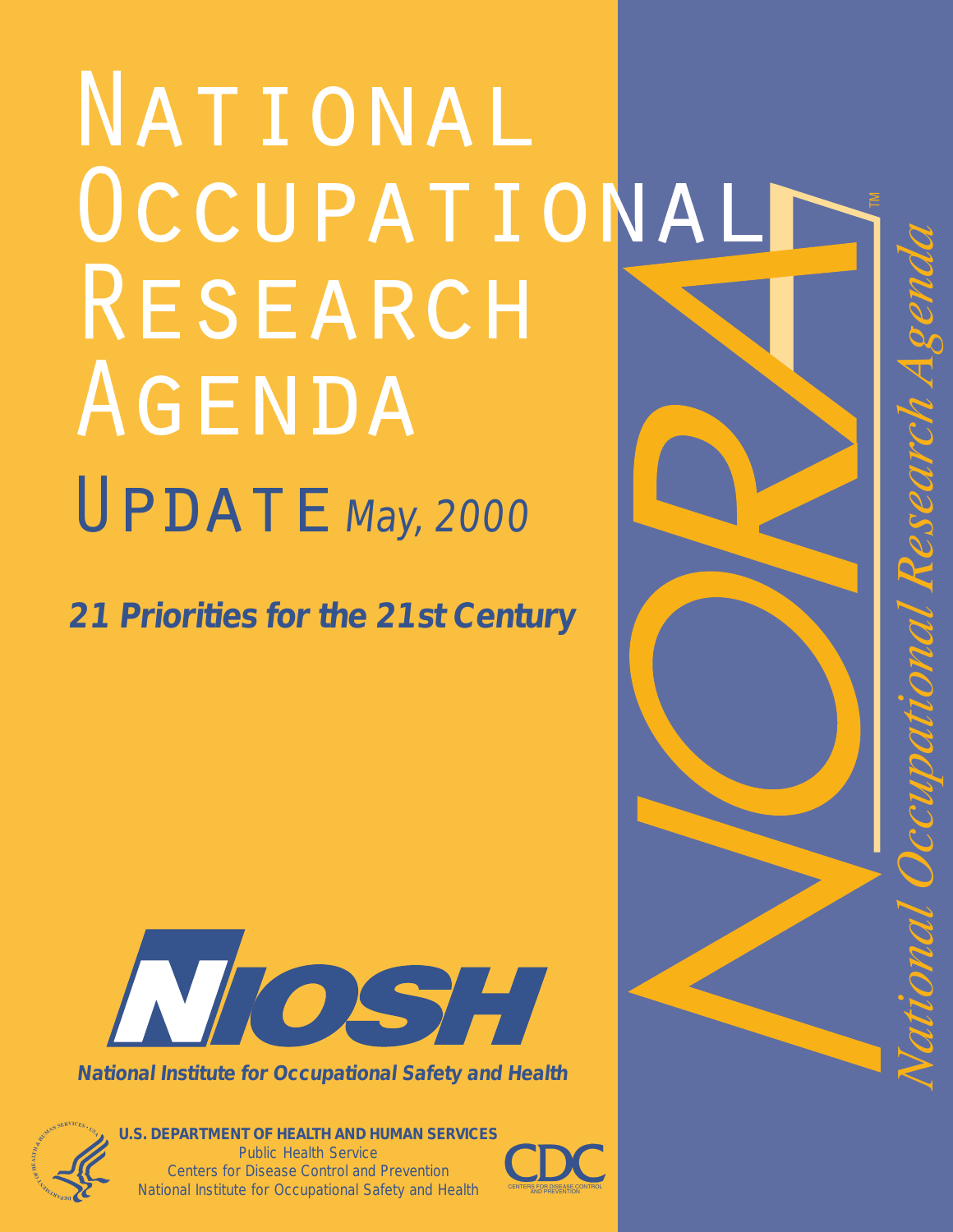## **NORA Teams**

Bold type indicates team leaders

#### **Allergic & Irritant Dermatitis**

#### **Boris D. Lushniak (NIOSH) bdt1@cdc.gov G. Frank Gerberick (The Proctor and Gamble Company) gf@pg.com** Stephen P. Berardinelli (NIOSH) David Bernstein (University of Cincinnati) Raymond E. Biagini (NIOSH) Mark F. Boeniger (NIOSH) Richard Fenske (University of Washington) James S. Johnson (Lawrence Livermore National

Laboratory) Michael Luster (NIOSH) Alan N. Moshell (National Institute of Arthritis and Musculoskeletal and Skin Diseases/NIH) Albert E. Munson (NIOSH) James S. Taylor (Cleveland Clinic) Susan Q. Wilburn (American Nurses Association)

#### **Asthma & Chronic Obstructive Pulmonary Disease**

#### **Kathleen Kreiss (NIOSH) kxk2@cdc.gov**

John Balmes (University of California, San Francisco) Robert Castellan (NIOSH) Jeffrey Fedan (NIOSH) Paul Henneberger (NIOSH) Gail Weinmann (National Heart, Lung, and Blood Institute/NIH) Susan Kennedy (University of British Columbia) Hillel Koren (Environmental Protection Agency) Edward Petsonk (NIOSH) Carol Rao (NIOSH) Greg Wagner (NIOSH) David Wegman (University of Massachusetts, Lowell) David Weissman (NIOSH)

#### **Cancer Research Methods**

#### **Paul Schulte (NIOSH) pas4@cdc.gov Elizabeth M. Ward (NIOSH) emw3@cdc.gov**

Steve Bayard (Occupational Safety and Health Administration) Mary Ann Butler (NIOSH) Dave Dankovic (NIOSH) Ann F. Hubbs (NIOSH) Carol Jones (Mine Safety & Health Administration) Myra Karstadt (Environmental Protection Agency) Gregory L. Kedderis (Chemical Industry Institute of Toxicology) Ronald Melnick (National Institute of Environmental Health Sciences/NIH) Paul Brandt-Rauf (Columbia University) Carrie A. Redlich (Yale University) Nathaniel Rothman (National Cancer Institute/NIH) Michael Sprinkler (International Chemical Workers) Mark Toraason (NIOSH) Ainsley Weston (NIOSH)

#### **Control Technology & Personal Protective Equipment**

**Laurence Reed (NIOSH) ler3@cdc.gov** Dale Avery (NIOSH) Mike Seymour (Occupational Safety and Health Administration) Steven Berardineli (NIOSH) Donald Campbell (NIOSH)

David deVries (American Society of Safety Engineers) Richard Duffy (International Association of Firefighters) Mike Flynn (University of North Carolina) Bill Heitbrink (NIOSH) Bill Kojola (AFL - CIO) Steve Mallinger (Occupational Safety and Health Administration) Ernest Moyer (NIOSH) Daniel K.Shipp (Industrial Safety Equipment Association) Jenny Topmiller (NIOSH) Fred Kissell (NIOSH)

#### **Emerging Technologies**

#### **Aaron Schopper (NIOSH) aws0@cdc.gov** Nicholas Ashford (Massachusetts Institute of Technology) George Bockosh (NIOSH) Kenneth D. Brock (Liberty Mutual Insurance Group) Tai Chan (General Motors Corporation) David Conover (NIOSH) Jack Finklea (National Center for Injury Prevention and Control/CDC and CPWR) James Jones (NIOSH) Raymond Levott (The National Environmental Education and Training Center) Maureen Ruskin (Occupational Safety and Health Administration) Paul Schlecht (NIOSH) Randal P. Schumacher (The Jefferson Group) John Sparks (Environmental Protection Agency) Jeffrey Welsch (NIOSH)

#### **Exposure Assessment Methods**

#### **Mary Lynn Woebkenberg (NIOSH) mlw2@cdc.gov** Martin T. Abell (NIOSH) Thomas W. Armstrong (Exxon Biomedical Sciences,  $lnc.$ ) Gayle DeBord (NIOSH) Dennis W. Groce (NIOSH) Mike Keane (NIOSH) Paul Knechtges David K. Pegram (Department of Energy) Beth D. Reh (NIOSH) Bonnie Rogers (University of North Carolina) Mark Stenzel (Occidental Chemical Corporation) James Weeks (George Washington University) Kenneth L. Williams (NIOSH) David Utterback (NIOSH)

#### **Fertility & Pregnancy Abnormalities**

#### **Teresa Schnorr (NIOSH) ths1@cdc.gov**

Coleen Boyle (National Center for Environmental Health/CDC) Sally Perreault Darney (Environmental Protection Agency) George Daston (Procter & Gamble) Barbara Grajewski (NIOSH) Ronald Gray (John Hopkins University) Tina Lawson (NIOSH) Barbara Mackenzie (NIOSH) Michele Marcus (Emory University) Melissa McDiarmid (University of Maryland) Eisuke Murono (NIOSH) Steven Schrader (NIOSH) Mike Shelby (National Institute of Environmental Health Sciences/NIH)

#### **Health Services Research**

**Scott D. Deitchman (NIOSH) sed2@cdc.gov** Joan Buchanan (Harvard University) William Bunn (Navistar International Transportation Corporation) Mary A. Cummings (Agency for Health Care Policy and Research) James Ellenberger (AFL-CIO) Janice Gordon (University of Maryland) Jay Himmelstein (University of Maryland) Ted Katz (NIOSH) Kent W. Peterson (Occupational Health Strategies,  $lnc.$ ) Gordon Reeve (Ford Motor Company) Kathleen Rest (NIOSH) Linda Rudolph (California Department of Industrial Relations) Rosemary Sokas (NIOSH) Gregory Wagner (NIOSH)

#### **Hearing Loss**

**John Franks (NIOSH) jrf@cdc.gov** Patricia Brogan (Wayne State University) David Byrne (NIOSH) John Casali (Virginia Tech University) Steven N. Hacker (Solutia, Inc) Lee Hager (James Anderson & Associates) Howard Hoffman (National Institute on Deafness & Communicative Disorders/NIH) Dan Johnson (ANSI/ISO Standards) James E.Lankford (Northern Illinois University) Carol Merry (NIOSH) Anthony Miltich (Digital Hearing Systems Corporation) Doug Ohlin (U.S. Army Center for Health Promotion and Preventative Medicine) Scott Schneider (Laborers International Union) Mark R. Stephenson (NIOSH) Ed Thimons (NIOSH) Randy Tubbs (NIOSH)

#### **Indoor Environment**

#### **Mark Mendell (NIOSH) mfmo@cdc.gov**

Darryl Alexander (American Federation of Teachers) William S. Cain (University of California, San Diego) Bill Fisk (Lawrence Berkeley National Laboratory) Carolyn Freeman (Occupational Safety and Health Administration) John Girman (Environmental Protection Agency) Cindy Hines (NIOSH) Paul Jensen (NIOSH) Kay Kreiss (NIOSH) Hal Levin (Building Ecology Research Group) Don Milton (Harvard University) Mary Prince (NIOSH) Larry Rexroat (General Services Administration) Ken Wallingford (NIOSH)

#### **Infectious Diseases**

**Thomas K. Hodous (NIOSH) thh1@cdc.gov** James August (American Federation of State, County, and Municipal Employees) Yvonne Boudreau (NIOSH) Joel Breman (Fogarty International Center) Yvette Davis (National Center for HIV, STD and TB Prevention/CDC) William G. Denton (Denton International) Feroza Daroowalla (NIOSH)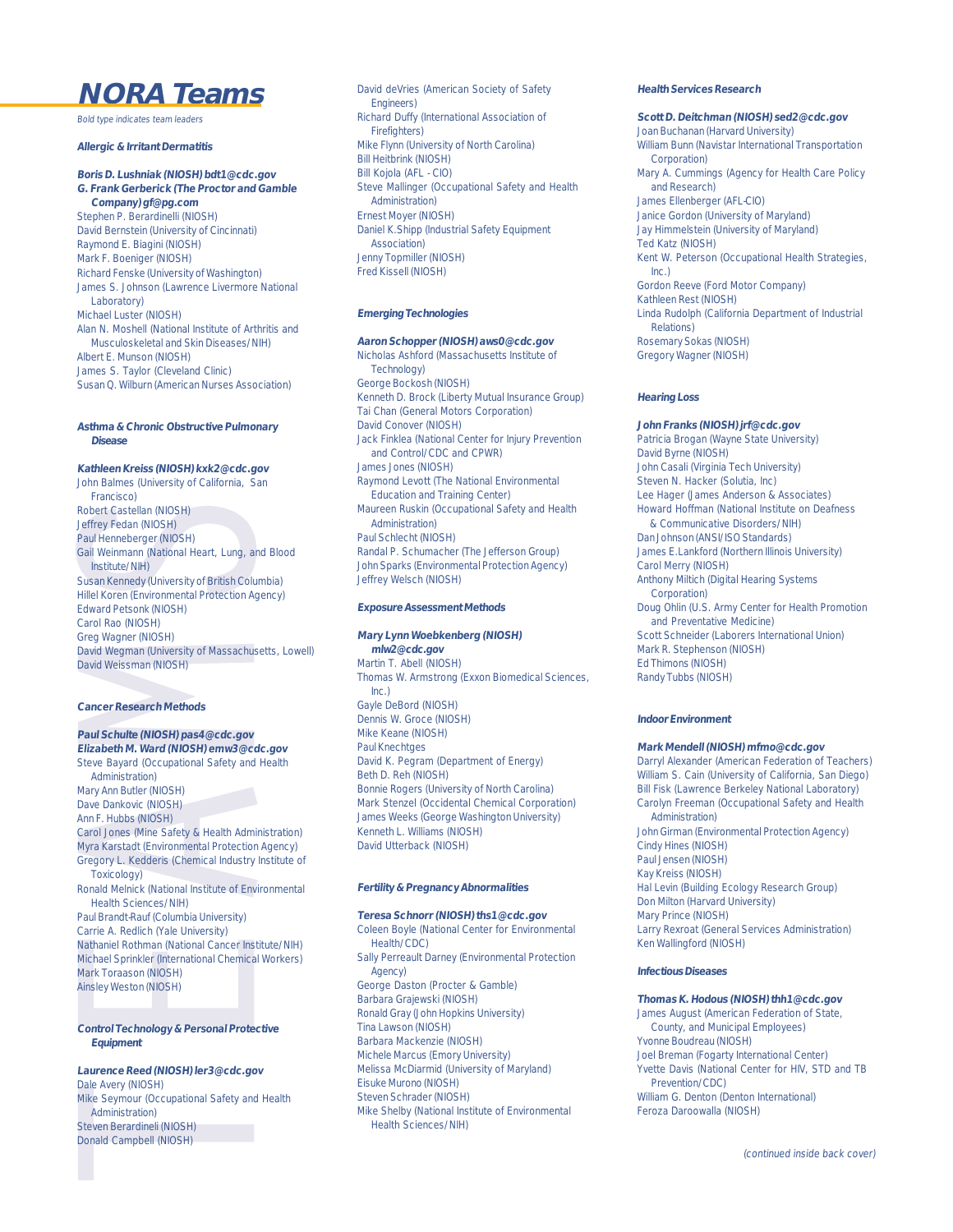# National OCCUPATIONAL Research Agenda  $UPDATE$  May, 2000

**21 Priorities for the 21st Century**



**National Institute for Occupational Safety and Health**

**U.S. DEPARTMENT OF HEALTH AND HUMAN SERVICES** Public Health Service Centers for Disease Control and Prevention National Institute for Occupational Safety and Health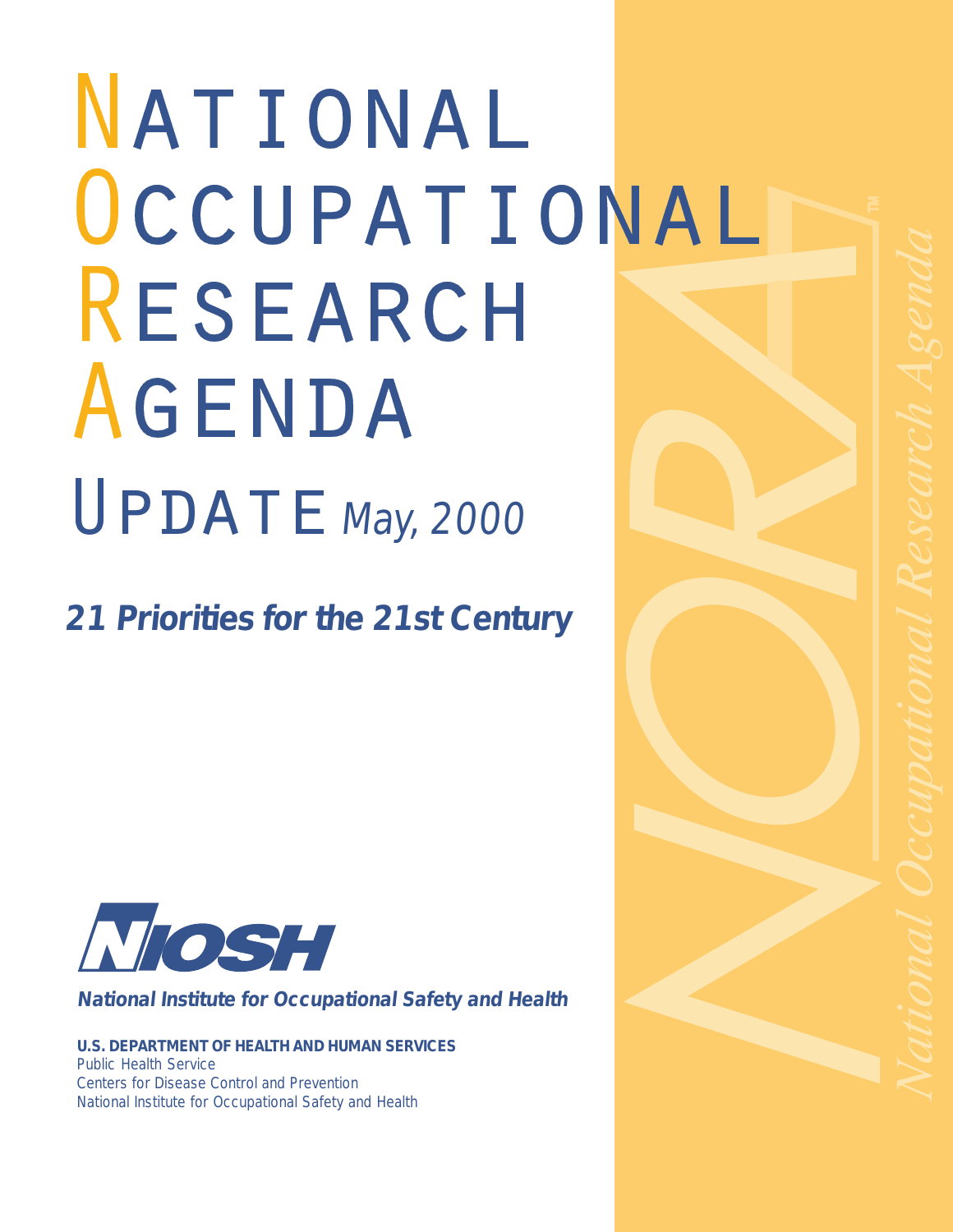# **Table of Contents**

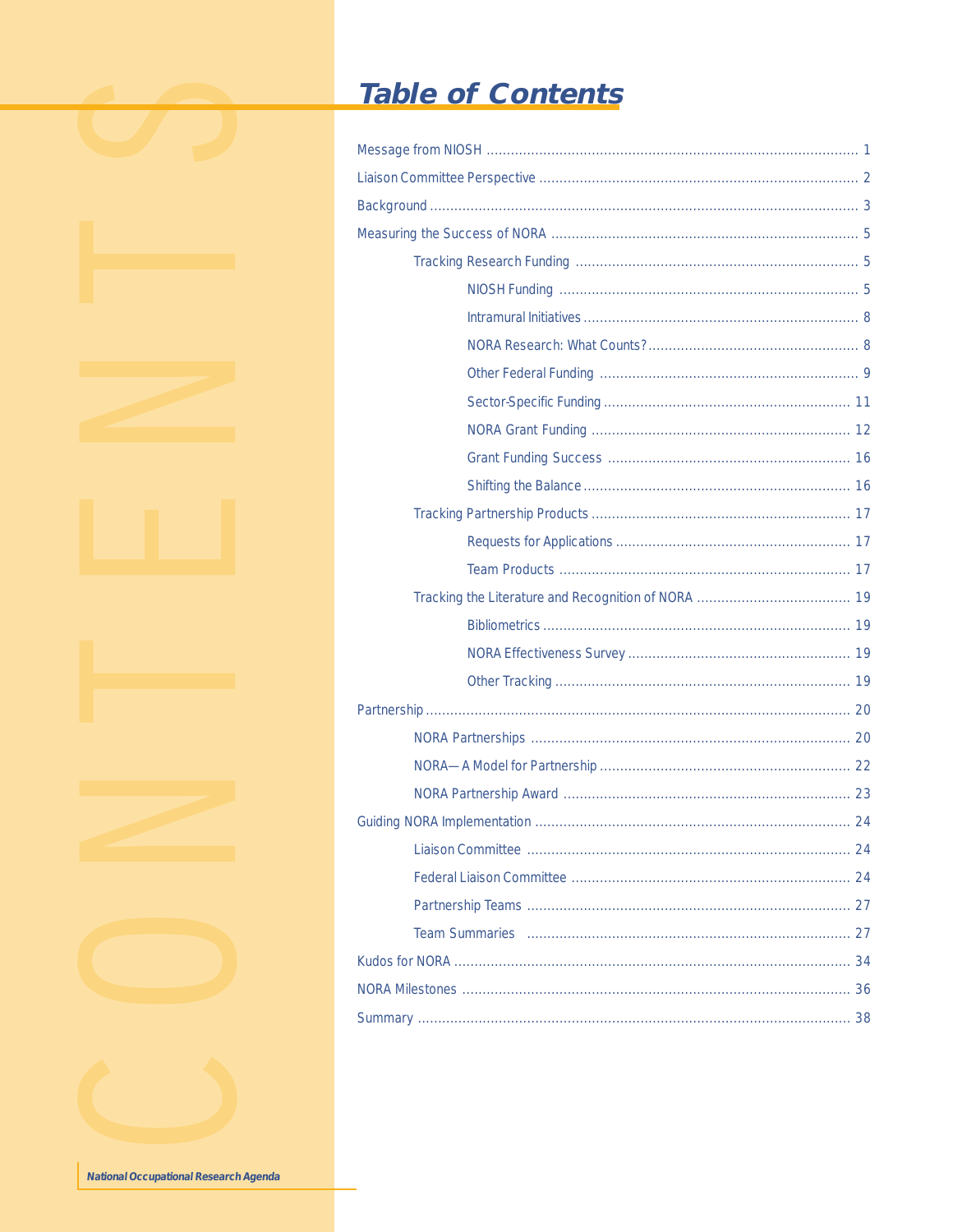## **Message from NIOSH**

Partnership continues to be the cornerstone of NORA. This is evident in the exciting NORA-related research partnerships, the continued support from partners on the Partnership Teams, the Liaison Committee and the Federal Liaison Committee, and the number of partners participating in the NORA extramural funding process.

The NORA extramural grants program has been hugely successful. The number of new NORA grants has increased from 11 in FY 1996 to 86 in FY 1999. Thanks to an \$11.3 million Congressional appropriation for NORA in FY 2000, the stage is set for this year's NORA grant cycle to surpass the FY 1999 level. The FY 2000 NORA appropriation has also allowed NIOSH to fund three large-scale intramural NORA projects (see page 8). NIOSH will continue to focus its intramural efforts, often in partnership with external partners, on large NORA-related research studies that can have a significant impact on specific areas of research.

I'd like to that all of the NORA partners who have worked diligently to implement NORA over the past four years. NORA was conceived as an agenda for the entire occupational safety and health community. It is the remarkable degree of partnership support and collaboration that has truly made NORA an agenda for the Nation. In fact, the value of NORA as a model for research planning is being recognized well beyond the occupational safety and health community as international organizations, government agencies and, non-profit organizations use NORA as they undertake their own planning activities. This point is further illustrated in the remarks of Donna Shalala, Ph.D., Secretary, U.S. Department of Health and Human Services, at the NORA Symposium 1999: Partnership for Research. "From its [NORA's] beginnings, NIOSH and its partners have understood that a prerequisite to making workplaces safer in this new economy is making sure that no one is left out of the decision making process. That's really the genius of NORA. . . . I've encouraged all my staff to use NORA as a model for building strong research partnerships."

While we report NORA's 2000 successes in this document, we begin preparations for the 2001 NORA Symposium, which is not only NORA's fifth birthday but NIOSH's 30 anniversary. I hope you will all plan to attend the symposium and continue to help us make history with NORA.

Low Resement

**Linda Rosenstock, M.D., M.P.H. Director National Institute for Occupational Safety and Health**

## **NIOSH Vision**

Delivering on the Nation's promise: safety and health at work for all people...through research and prevention.

## **NORA Vision**

No single organization has the resources necessary to conduct occupational safety and health research to adequately serve the needs of workers in the United States. These constraints mandate that the entire occupational safety and health community engage in collaboration and coordination of its resources. The National Institute for Occupational Safety and Health (NIOSH) and its public and private partners developed the National Occupational Research Agenda (NORA) to provide a framework to guide occupational safety and health research into the next decade—for NIOSH and the entire occupational safety and health community.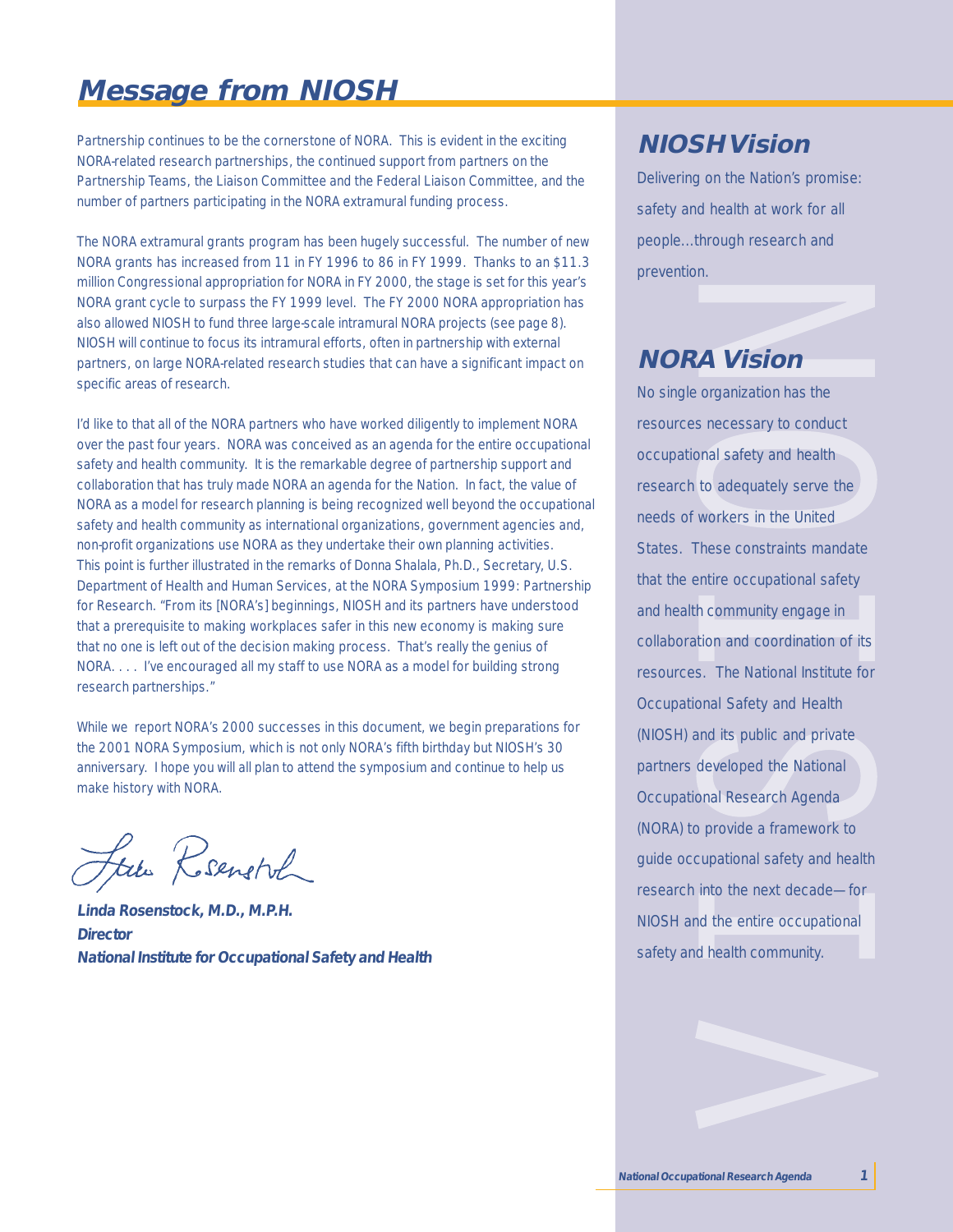## **Liaison Committee**

**James August** American Federation of State County and Municipal Employees

**Robin Baker** American Public Health Association

**Kari P. Barrett** Chemical Manufacturers Association

**Thomas F. Bresnahan** American Society of Safety Engineers

**William B. Bunn** Navistar International Transportation Corporation

**Tai Chan** General Motors Corporation

**William Greaves** American College of Occupational and Environmental Medicine

**Tee Guidotti** Association of Occupational and Environmental Clinics

**Gwendolyn Keita** American Psychological Association

**Monroe Keyserling** Association of University Programs in Occupational Health and Safety

**Gwendolyn Keita** American Psychological Association

**Sandra Lange** National Institute of Environmental Health Sciences

**Tom Leamon** Liberty Mutual Insurance Company

**Wayne Lednar** Eastman Kodak Company

**Pamela Tau Lee** Labor Occupational Health Program at U.C. **Berkeley** 

**Steven P. Levine** American Industrial Hygiene Association

**Joseph Main** United Mine Workers of America

**Franklin Mirer** United Auto Workers

**Carolyn Phillips** Chemical Manufacturers Association

**Robert J. Pleasure** Center to Protect Workers' Rights

**Beth Resnick** National Association of County and City Health Officials

**Gerard Scannell** National Safety Council

**Bonnie Rogers (Committee Chair)** American Association of Occupational Health Nurses

**Margaret M. Seminario** AFL-CIO

**Michael Silverstein** Dept. of Labor and Industries, Washington State

**Frank White** Organization Resources Counselors, Inc.

**2 National Occupational Research Agenda**

## **Liaison Committee Perspective**

As the reach and impact of NORA continue to grow, so to do the roles and responsibilities of the Liaison Committee. Page 24 of this NORA Update contains a summary of the 1999 survey conducted by the committee to determine the effectiveness and reach of NORA. While the survey revealed that NORA is well recognized, there is still room for improvement. The Liaison Committee is committed to further increasing the recognition and reach of NORA by continuing to work with NIOSH to guide and track NORA's progress and pursue new outreach opportunities.

Another new responsibility of the Liaison Committee is administering the NORA Partnership Award for Worker Safety and Health. The next award will be given at the NORA Symposium in 2001. We look forward to reviewing the partnership activities inspired by NORA. Watch for the nomination guidelines in the NORA News and on the NIOSH web page.

The Liaison Committee has seen the difference NORA has made in the field of occupational safety and health. We are proud to be part of this effort and will continue to work with the rest of the NORA partners to ensure that NORA continues to make a difference in protecting worker safety and health.

Banic Rogers

**Bonnie Rogers, DrPH, COHN-S, FAAN Chair, NORA Liaison Committee University of North Carolina, Chapel Hill**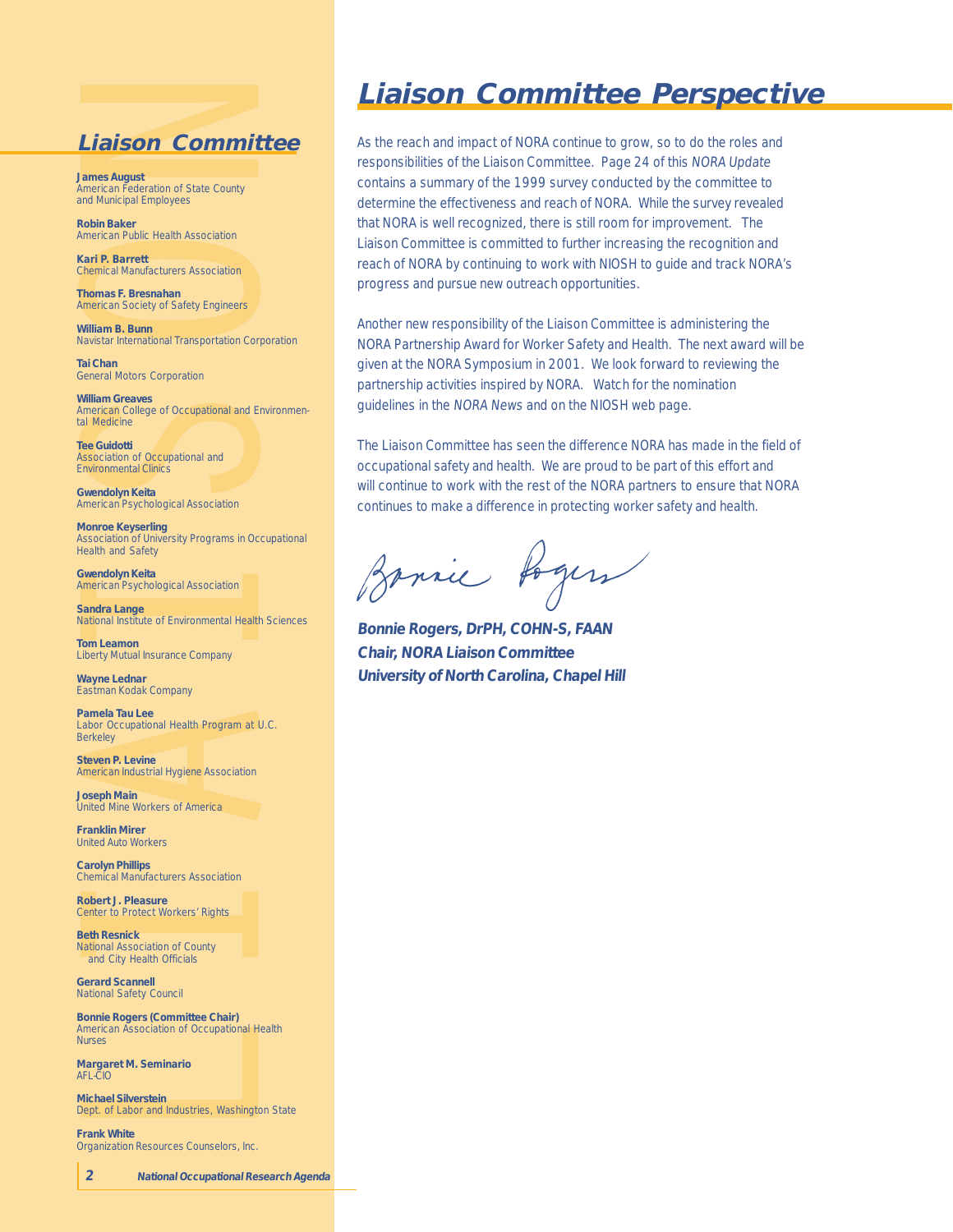# **Background - An Agenda for the 21st Century**

In April 1996, NIOSH and its partners unveiled the National Occupational Research Agenda (NORA), a framework to guide occupational safety and health research into the next decade—not only for NIOSH but for the entire occupational safety and health community. Approximately 500 organizations and individuals outside NIOSH provided input into the development of the Agenda. Before NORA no national research agenda existed in the field of occupational safety and health, and no research agenda in any field had captured such broad input and consensus. The NORA process resulted in a remarkable consensus about the top 21 research priorities (see table below).

NORA arose out of the recognition that occupational safety and health research in both the public and private sectors would benefit from targeting limited resources. The creators of the Agenda also recognized the need to address changes in the U.S. workplace, as well as the increasingly diversified workforce. The distribution of jobs in our economy continues to shift from manufacturing to services. Longer hours, compressed work weeks, shift work, reduced job security, and part-time and temporary work are realities of the modern workplace. By the year 2005, the U.S. workforce will grow to an estimated 147 million, with minorities representing 28 percent of the workforce and with women representing approximately 48 percent.

## **NORA Priority Research Areas**

| <b>CATEGORY</b>                   | <b>PRIORITY RESEARCH AREAS</b>                                                                                                                                                                                                                                                                                                            |
|-----------------------------------|-------------------------------------------------------------------------------------------------------------------------------------------------------------------------------------------------------------------------------------------------------------------------------------------------------------------------------------------|
| Disease and Injury                | Allergic and Irritant Dermatitis<br>Asthma and Chronic Obstructive Pulmonary Disease<br>Fertility and Pregnancy Abnormalities<br><b>Hearing Loss</b><br><b>Infectious Diseases</b><br>Low Back Disorders<br>Musculoskeletal Disorders of the Upper Extremities<br>Traumatic Injuries                                                      |
| Work Environment and<br>Workforce | <b>Emerging Technologies</b><br><b>Indoor Environment</b><br><b>Mixed Exposures</b><br>Organization of Work<br>Special Populations at Risk                                                                                                                                                                                                |
| Research Tools<br>and Approaches  | Cancer Research Methods<br>Control Technology and Personal Protective Equipment<br><b>Exposure Assessment Methods</b><br><b>Health Services Research</b><br>Intervention Effectiveness Research<br><b>Risk Assessment Methods</b><br>Social and Economic Consequences of Workplace<br>Illness and Injury<br>Surveillance Research Methods |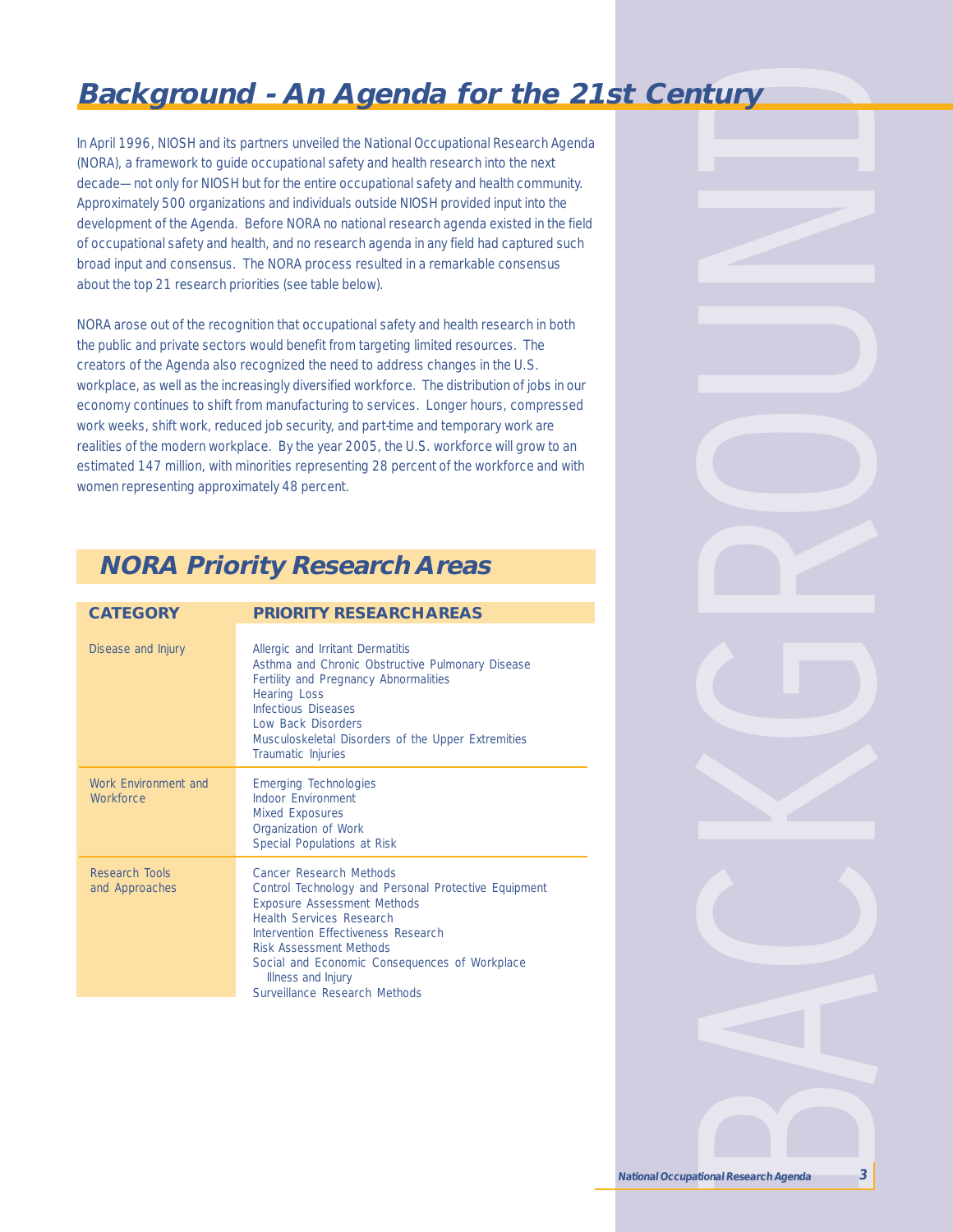NORA also addressed the broadly recognized need to focus research in the areas with the highest likelihood of reducing the still significant toll of workplace illness and injury. Each day, an average of 9,000 U.S. workers sustain disabling injuries on the job, 17 workers die from an injury sustained at work, and 137 workers die from work-related diseases. The economic burden of this continuing toll is high. Data from a NIOSH-funded study reveal \$171 billion annually in direct and indirect costs of occupational injuries and illnesses (\$145 billion for injuries and \$26 billion for diseases). These costs compare to \$33 billion for AIDS, \$67.3 billion for Alzheimer's Disease, \$164.3 billion for circulatory diseases, and \$170.7 billion for cancer (see graph below).

Developing NORA was only the first step in the collaborative effort between NIOSH and its many partners to guide and promote occupational safety and health research. Even at the time the Agenda was announced, there was a common commitment to work to implement the Agenda, namely, to increase activities and resources in the 21 priority areas. In the first four years of the implementation of NORA, NIOSH and its partners have demonstrated that NORA is generating funding and research activities in the 21 priority areas. The 20 partnership teams (the two musculoskeletal priority research areas are being addressed by one team) have been instrumental in this success.

Prior to NORA, research in occupational safety and health was fragmented, suffering from a "shotgun" approach to tackling major problems. Through NORA, the Nation is better positioned to address the toll of workplace injury and death.



#### **Economic Burden of Disease and Injury** (Direct and Indirect Costs)

Injuries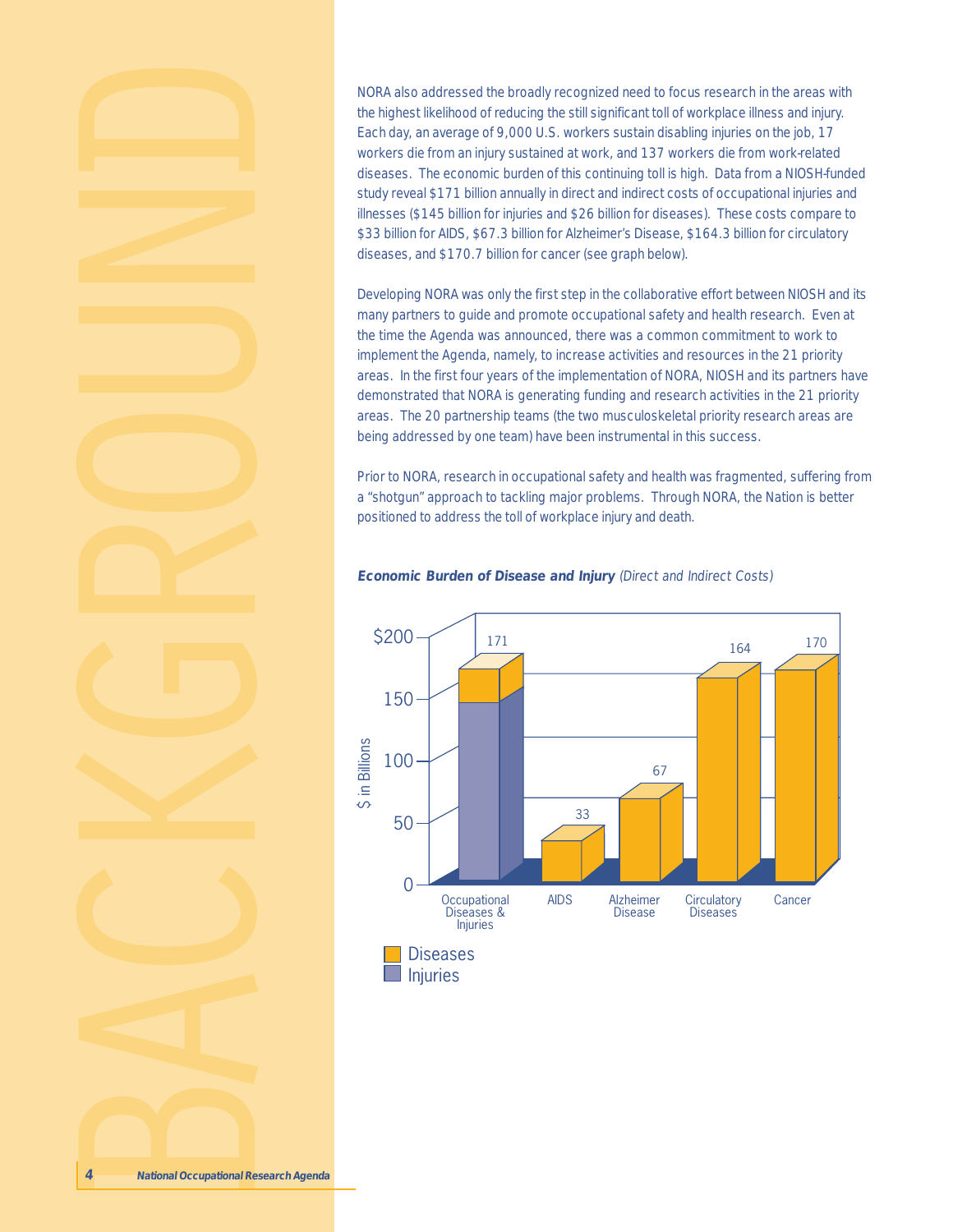## **Measuring the Success of NORA**

## **Tracking Research Funding in NORA Priority Areas**

## **NIOSH Funding**

As the only Federal agency with a mandate to conduct and fund occupational safety and health research, NIOSH made a commitment to redirect some of its resources to the 21 NORA priority areas. Data are available to track both the number of projects and total economic resources in each priority area.

In FY 1996, at the time the Agenda was unveiled, the NIOSH baseline investment in the NORA priority areas was \$15.4 million (approximately 9 percent of the FY 1996 budget). Of this, \$8.7 million was devoted to intramural research (NIOSH-conducted) and cooperative agreements (NIOSH-funded extramural research in which NIOSH directly participates), and \$6.7 million for research grants (extramural investigator-initiated projects). A redirection of resources in FY 1997 nearly doubled this investment to \$28.1 million. A new \$5 million special Congressional appropriation to NIOSH in FY 1998 for NORA, coupled with additional reinvestment of baseline monies into NORA priority areas, resulted in \$46.9 million of research (about 25 percent of the budget) in NORA priority areas for FY 1998.

#### **NIOSH NORA Investment**



In FY 1999, continued Congressional support for NORA as well as ongoing internal resource allocation resulted in \$61.1 million of NIOSH research funds (31 percent of the budget) directed at NORA priority areas. In FY 2000, an \$11.3 million Congressional appropriation for NORA contributed to the estimated \$72.3 million allocated to NORA priorities (34 percent of the NIOSH budget).

Such an increase is tangible evidence of NIOSH's commitment to NORA. This shift is particularly notable given existing Congressional mandates and obligations that limit how much of the NIOSH budget can be redirected. An ongoing effort has been in place since NORA's inception to assure that these shifts are "real" (rather than merely a reporting artifact) using consistent definitions and an independent evaluation team to assess projects for NORA-relatedness. **National Occupational Research Agenda <sup>5</sup>**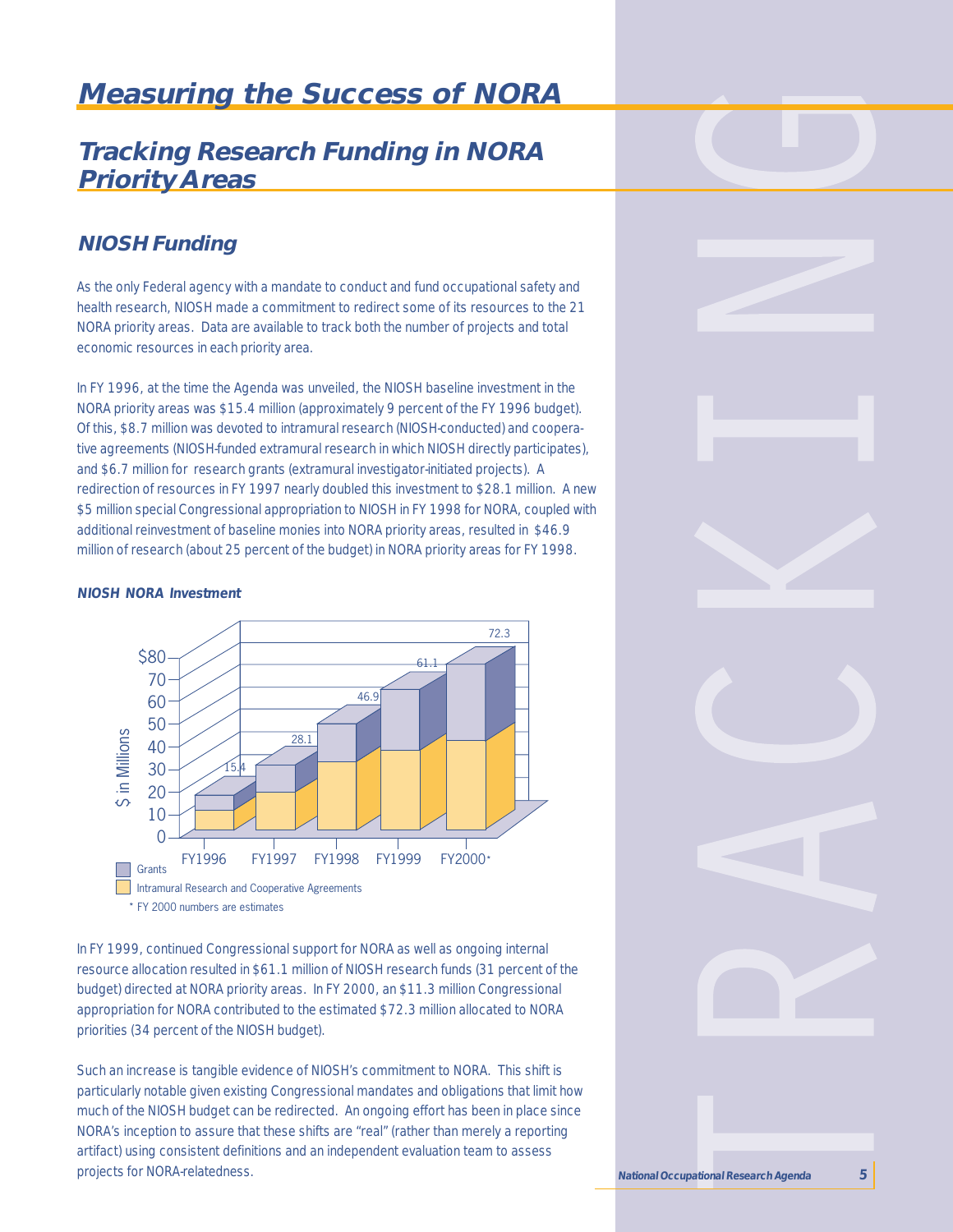## **NIOSH NORA Investment by Priority Research Area, FY 96-99**



**Disease and Injury**

#### **Work Environment and Workforce**

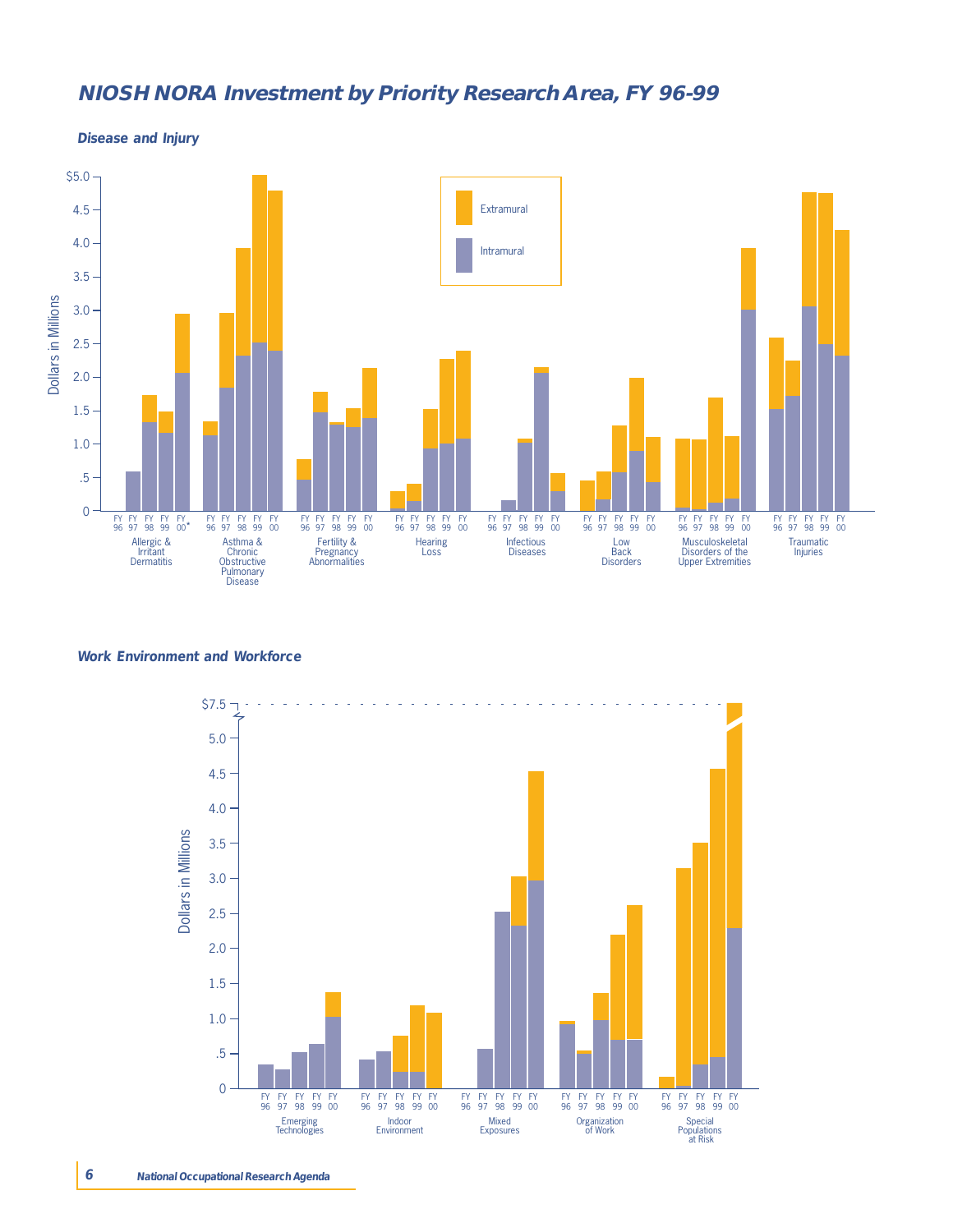#### **Research Tools and Approaches**

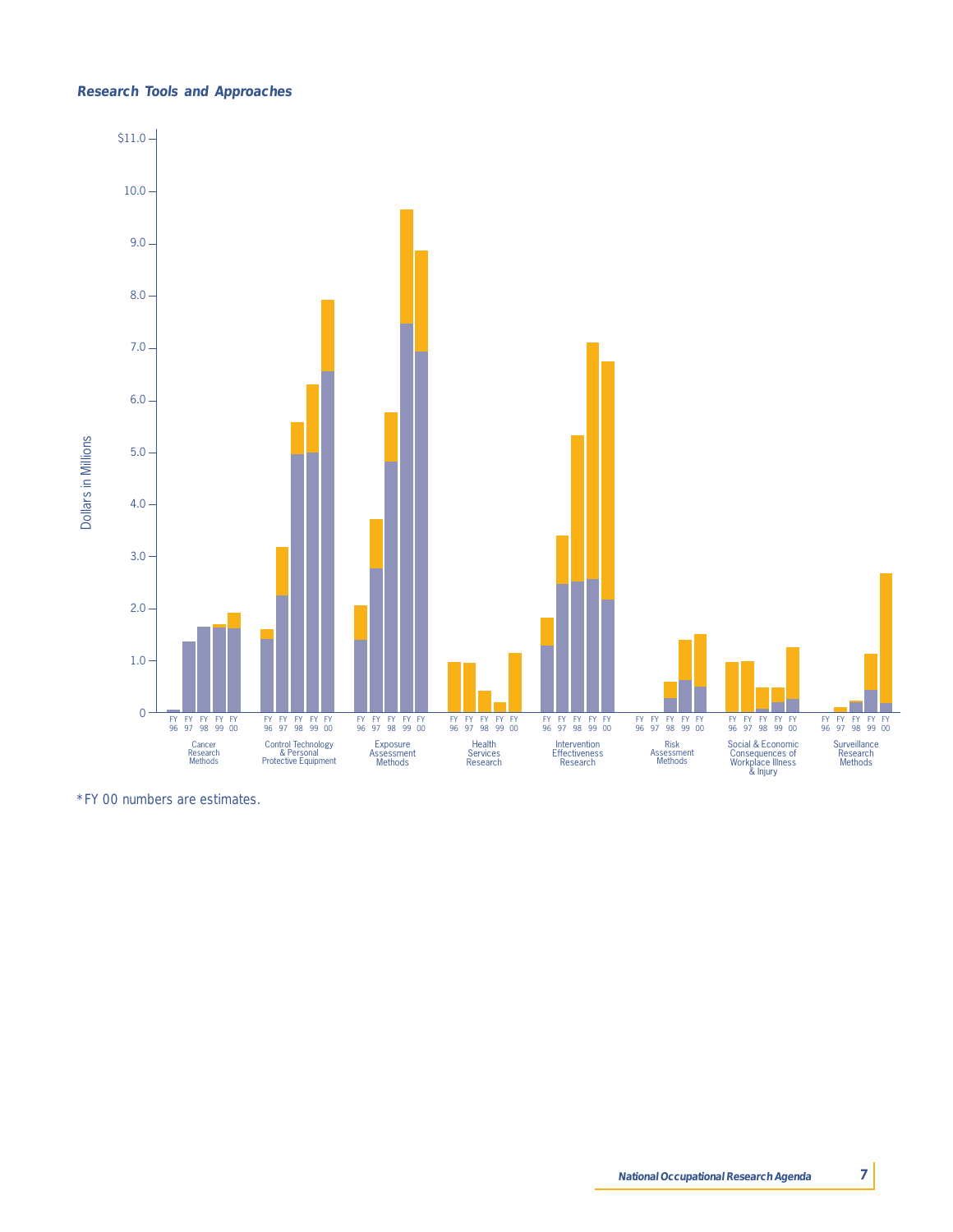





## **Intramural Initiatives**

Recognizing its unique position to conduct large studies that can have a significant impact on a particular area of research, in March 1999, NIOSH encouraged its intramural researchers to join together to compete for new FY 2000 NORA funding with large scale proposals in selected NORA priority areas. The proposals underwent multiple steps of internal review, with three areas subsequently chosen for further development – musculoskeletal disorders, allergic and irritant dermatitis, and asthma and chronic obstructive pulmonary disease. NIOSH funded three interdisciplinary cross-divisional priority program areas for a total of about \$3 million, following an external peer review process. The funded projects include an exposure-response and intervention program for the prevention of work-related musculoskeletal disorders, development of a dermal policy based on laboratory and field studies, and research for occupational asthma reduction.

This effort generated considerable enthusiasm, both internally and externally. For FY 2001, NIOSH is encouraging similar efforts in six NORA-related areas: work organization and cardiovascular disease; injury; work organization and depression; control technology; noise and hearing loss; and health care (a sector relevant to all NORA priority areas).

## **NORA Research: What Counts?**

NIOSH has set a high bar to determine which studies are designated as NORA research. Efforts to ensure that NIOSH does not "over count" NORA research have resulted in an actual under representation of research in the 21 priority areas. A Quality Assurance Committee of senior NIOSH scientists reviews all intramural and extramural research proposals to determine whether they indeed qualify as NORA research. To track and report funding of NORA research, NIOSH counts only studies that devote at least 80% of the research effort to a designated NORA topic. This strict definition provides a valid and consistent method of tracking NORA progress over time. Some important activities in occupational safety and health, such as surveillance programs, have research elements but may not be primarily research. Likewise, some research (e.g., an occupational cancer epidemiology study) may involve a NORA subject (e.g., cancer research methods), without the NORA subject being the primary emphasis. In addition, a project that is distributed equally between two NORA areas such as 50 percent in hearing loss and 50 percent in control technology would not be counted by this definition in either NORA area. Data are available, however, to count projects with as little as 20% dedicated to a priority area.

One example of how the high threshold NORA definition excludes important contributions to NORA research is the Fatality Assessment Control and Evaluation (FACE) Program. NIOSH and 20 state partners evaluate incidents in which workers have been fatally injured. This information is used to improve and promote the use of prevention strategies. FACE contributes importantly to the NORA Traumatic Injuries priority area, but since surveillance and education are a large component, investments in FACE are not included in the routine tracking of NORA research spending.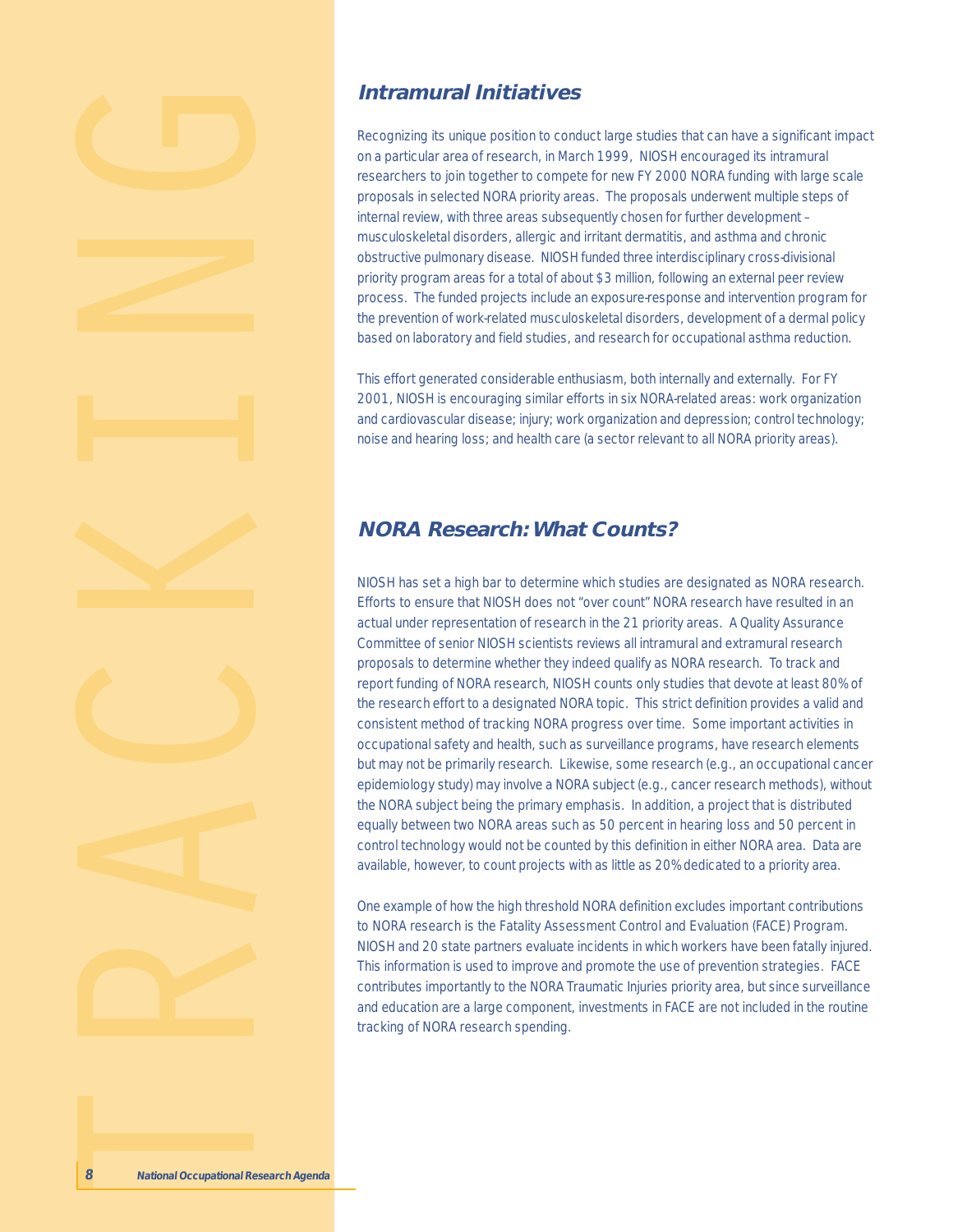## **Other Federal Funding**

As part of NORA, a survey of federal occupational safety and health research is conducted biennially. The first survey, covering FY 1996, provided a baseline identifying a total of only \$39 million spent for all occupational safety and health research outside of NIOSH for a total federal investment of \$199 million. The second survey identified the total spending in occupational safety and health research by federal agencies as \$218 million in FY 1998 (NIOSH at \$187 million and other federal agencies at \$31 million).

The FY 1996 baseline for NORA-related research from non-NIOSH federal sources was about \$15 million, increasing in FY 1998 to \$23.4 million.



**Federal OS&H Spending FY 1996 and FY 1998**

For the purposes of this analysis, the total NIOSH budget is attributed to occupational safety and health research.

## **Federal NORA Spending FY 1996 and FY 1998**

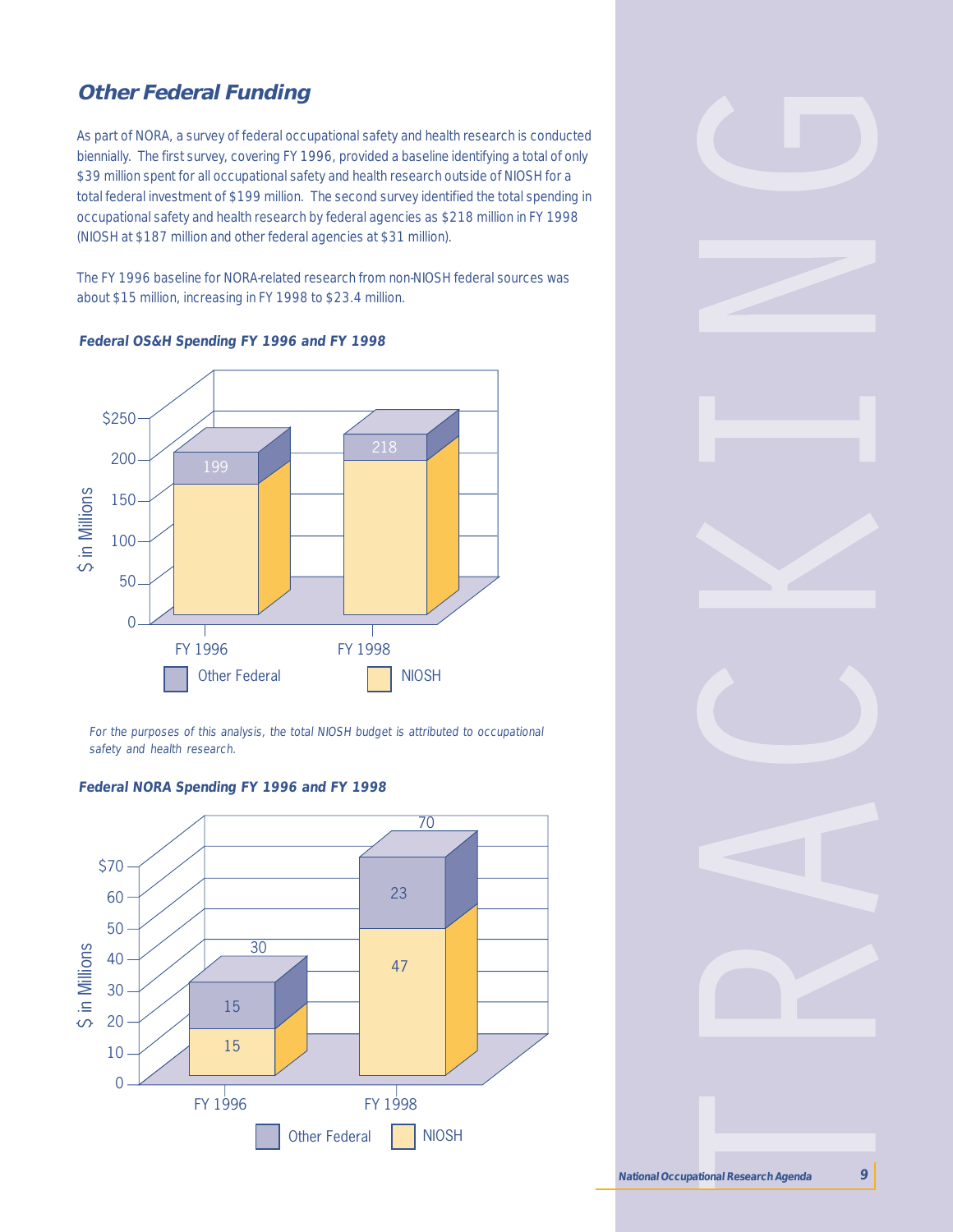In FY 1998 as in FY 1996, there was no reported spending by federal partners in the priority area of Indoor Environment. There are reported decreases in spending by non-NIOSH federal agencies in some priority areas, e.g. Fertility & Pregnancy Abnormalities and Traumatic Injuries and increased spending is seen in others, e.g. Allergic & Irritant Dermatitis and Hearing Loss (see graph below). In sum, there has been an increase overall at the federal level in NORA-related research. However, for non-NIOSH federal sources, this increase is the result of a redirection of existing resources to NORA, as opposed to new investments in the priority areas. Federal partners will continue to perform the survey biennially, with the next survey assessing FY 2000 expenditures.

## **Federal NORA Spending by Priority Area**



Due to the scale of this graphic the following investments are not visible:

| <b>NIOSH FY 1996</b>                 |          |
|--------------------------------------|----------|
| Cancer Research Methods:             | \$44,000 |
| Other Federal FY 1998                |          |
| Control Technology & PPE:            | \$38,000 |
| Intervention Effectiveness Research: | \$43,000 |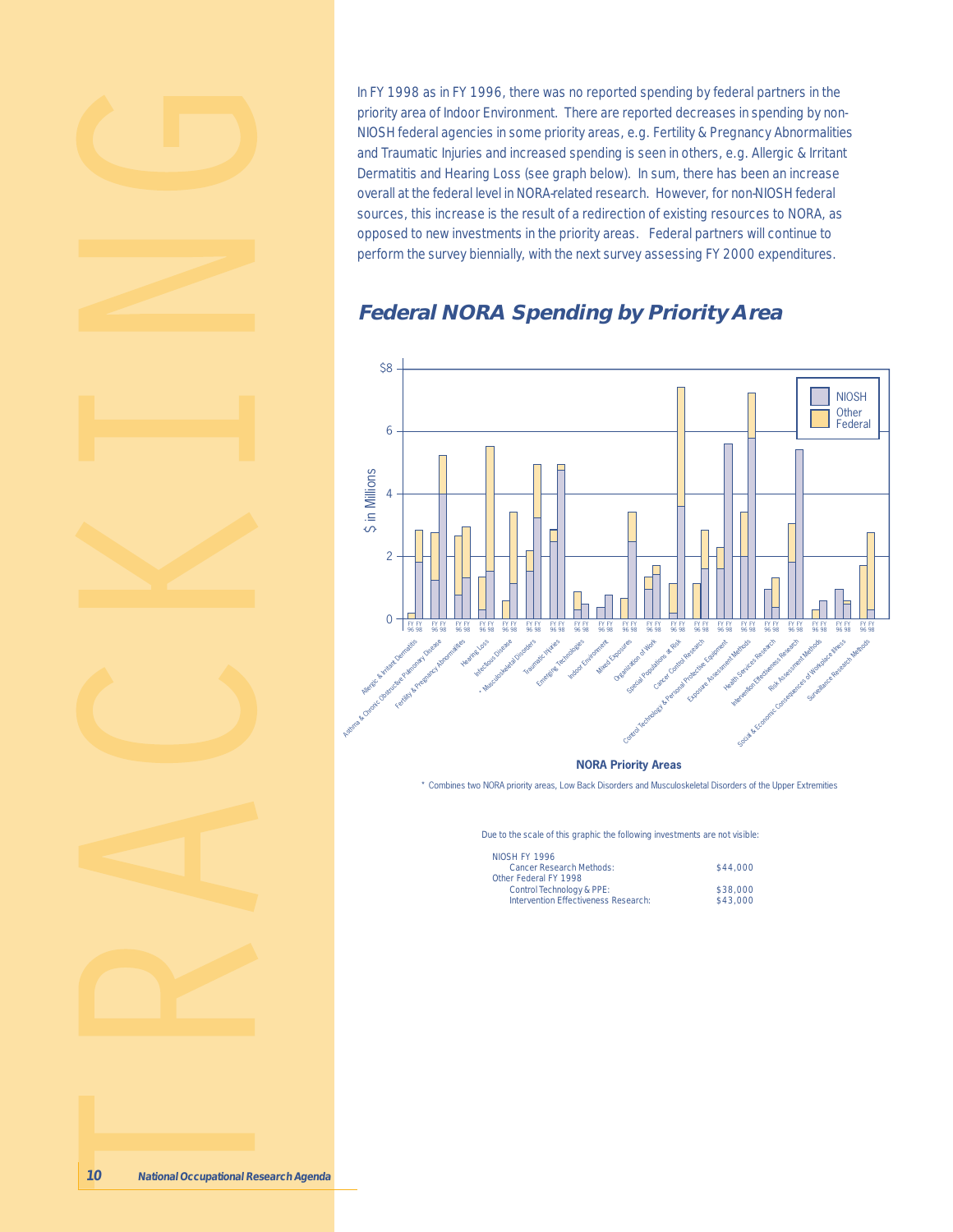## **Sector-Specific Funding**

During the development of NORA, the importance of sector-specific research was consistently raised. It was finally decided that the most effective way to integrate consideration of research efforts within specific sectors (such as construction, mining, agriculture, and health care) was to apply a matrix approach of coordinated research in some or all of the 21 priority areas, as appropriate for each sector. As such, it is clear that NORA is having an impact on sector-focused research. In FY 2000, within NIOSH, nearly \$35 million is being allocated to NORA research in agriculture (\$8.3 million), construction (\$9.3 million), mining (\$12 million), and health care (\$5.1 million).

#### **NORA Investments by Sector, FY 2000\***

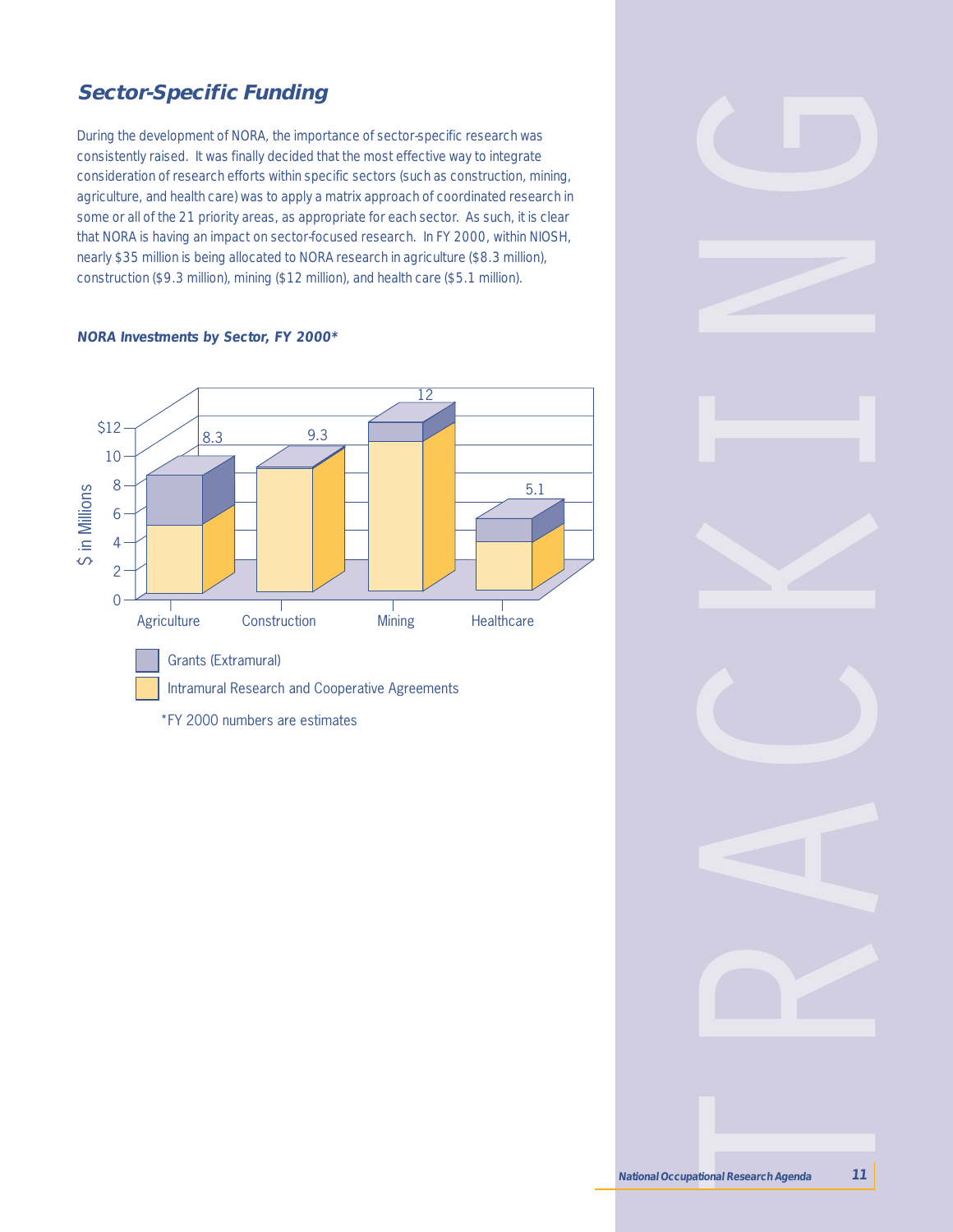







## **NORA Grant Funding**

NORA has been successful in stimulating new research needed to address the problem of workplace injuries and illnesses. A major initiative was started in FY 1998 when NIOSH and three federal partners awarded about \$8 million in grants in ten NORA priority research areas, which was the largest infusion of funding ever by the federal government for extramural occupational safety and health research. NIOSH built on these partnerships in FY 1999 and jointly announced two Requests for Applications (RFA) with six other federal agencies: National Cancer Institute (NCI); National Heart, Lung, and Blood Institute (NHLBI); National Institute on Aging (NIA); National Institute on Deafness and Other Communication Disorders (NIDCD); National Institute of Environmental Health Sciences (NIEHS), and the Environmental Protection Agency (EPA).

A total of about \$9 million was awarded to support 33 grants in eight NORA priority areas. In addition to these RFAs, NIOSH awarded another 53 grants that address NORA priority areas under the Institute's general grants Program Announcement (PA). A graph of the NORA funding of new grants in FY 1999 is shown below, by NORA area (also see listing on page 14).



**FY 1999 NORA Grant Awards**

The grant figures presented above represent new grants each year in the NORA priority areas. A more complete picture of the NORA grants program includes both new and continuing NORA grants. When both categories are included, the total grant funding for FY 1998 is \$16.8 million and \$26.7 million for FY 1999.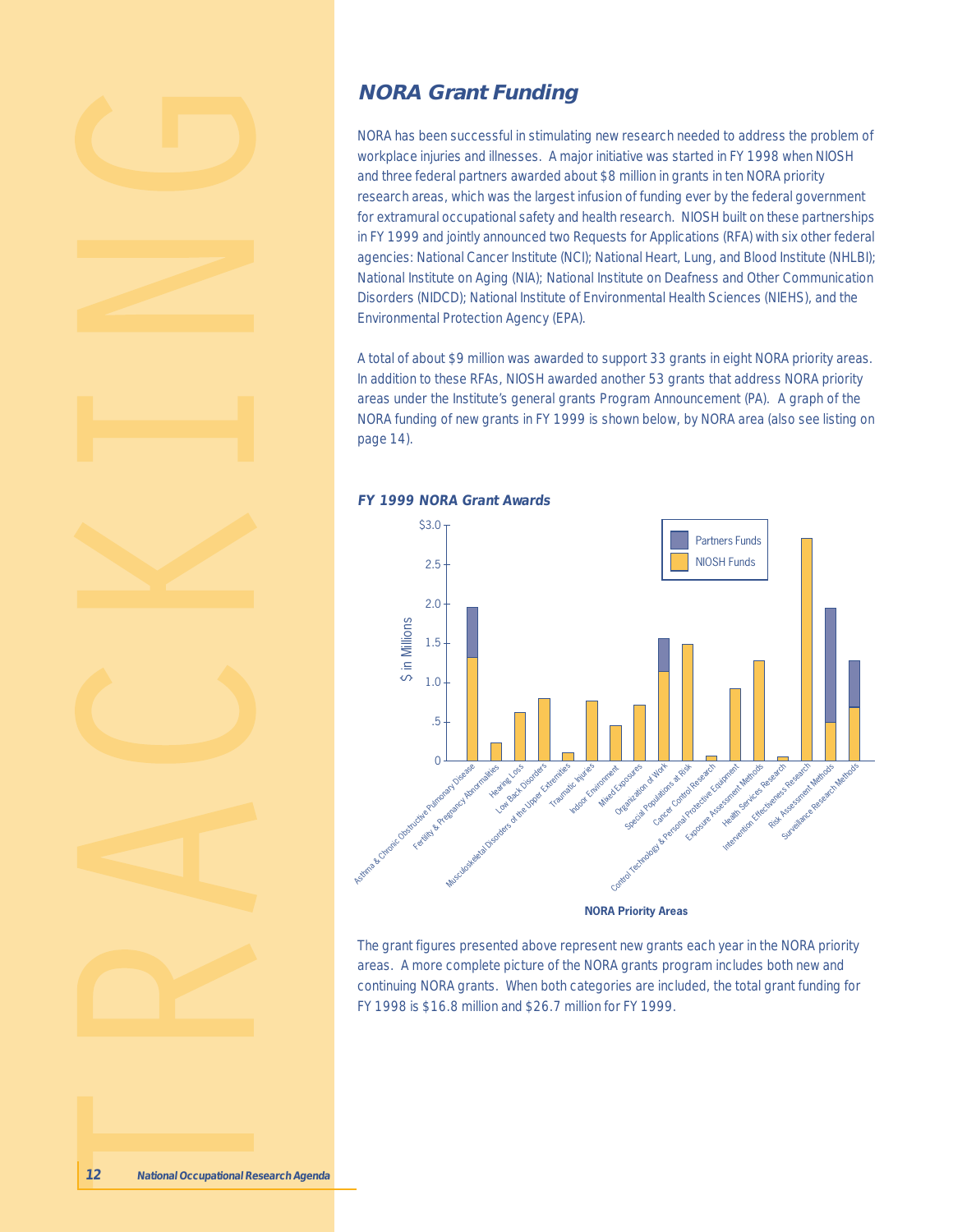In FY 2000, NIOSH and eight NIH partners have solicited applications in all 21 NORA priority areas under a general PA. The amount of grant funding will depend on the number of quality applications received. The NIH Institutes included in the announcement are NCI, NHLBI, NIA, National Institute on Alcohol Abuse and Alcoholism (NIAAA), National Institute of Allergy and Infectious Diseases (NIAID), National Institute of Arthritis and Musculoskeletal and Skin Diseases (NIAMS), NIDCD, and NIEHS.

In addition to the PA, NIOSH and seven co-sponsors announced about \$10 million for research related to Special Populations at Risk and Mixed Exposures. NIOSH is also targeting about \$8 million for additional RFAs which focus on 11 of the NORA priority areas. NIOSH is inviting applications that will:

- Reduce agriculture-related injuries to children through the development of new and improved hazard control technologies and the evaluation of educational materials and training.
- Evaluate the effectiveness of new intervention methods for controlling workplace hazards.
- Strengthen surveillance methods for work-related injuries and illnesses, particularly those involving high-risk occupations and industries.
- Provide exploratory research in the NORA priority areas of allergic and irritant dermatitis, social and economic consequences of workplace injury and illness, health services research, and pregnancy and fertility abnormalities.
- Study upper-limb and low-back musculoskeletal disorders at varying levels of exposure to job stressors.
- Develop new data on incidence of needlestick injuries and availability of safer needle devices among health care workers.
- Foster multidisciplinary research on the adverse pulmonary effects of mixed dusts, such as welding fume, boiler ash, and diesel exhaust particles.



#### **NORA Grants/Partners FY 1996 – FY 2000**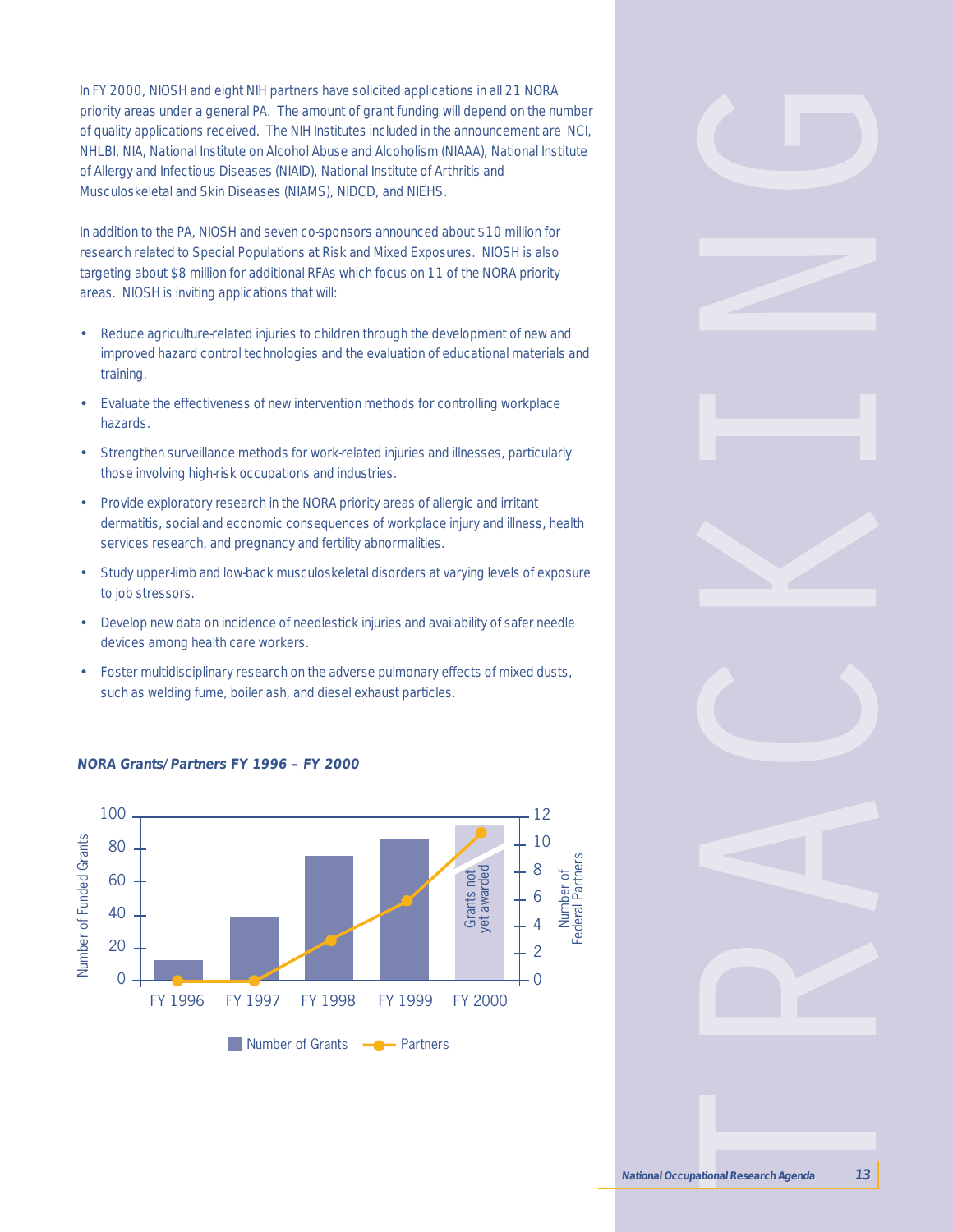#### **FY 1999 Grant Awards Related to the National Occupational Research Agenda (NORA) Grouped by NORA Priority Area**

#### **Asthma and Chronic Obstructive Pulmonary Disease**

Chemokine Biomarkers of Diisoyanate Induced Occupational Asthma – University of **Cincinnati** 

Occupational Lung Disease in a Flocking Plant – University of Washington

Iron Calcium and Oxidative Stress in Lung Injury – New York University

Irritant-Induced Asthma: Epidemiology and Pathogenesis – Hopital du Sacre-Coeur

Occupational Asthma Associated with Seafood Processing – University of Michigan

Peak Exposures in Aluminum Smelting – University of Washington

\*A Novel Mouse Model of Isocyanate-Induced Asthma – Yale University

\*Murine Models of Occupational COPD – University of Cincinnati

#### **Cancer Research Methods**

Antibodies to Hemoglobin Adducts in Butadiene Exposed Workers Biomosaics, Inc.

#### **Control Technology and Personal Protective Equipment**

System for Measuring Workplace Protection Factors – University of Iowa

Respirator Efficacy for Tuberculosis Aerosols – Johns Hopkins University

Improving the Work Environment in Livestock Buildings – Kansas State University

Ergonomic Solutions for Furniture Manufacturers – North Carolina State University

Electronic Safety Devices for Construction Workers – Technological Systems Research Design & Education

Ventilation Control to Reduce Airborne Contaminants – University of Iowa

Statistical Modeling of Respirator Penetration Data – University of California

CFD Analysis of Mine Face Ventilation Systems – University of Kentucky

Hearing Protector Allowing Acoustic Communication – Sensimetrics Corporation

#### **Exposure Assessment Methods**

Reconstruction of Doses for Chernobyl Liquidators – International Agency for Research on Cancer

Temporal and Impulsive Characteristics of Hand Tools – University of Connecticut

Tools for Exposure Assessment of Physical Risk Factors in VDT Work – Harvard University

A Simple Device for Measuring Personal Exposures to UV – Riverbend Instruments, Inc.

A Model for Predicting CTDs Due to Repetitive Loading – University of Massachusetts

Airborne Heavy Metal Monitor – Physical Sciences, Inc.

Methods for Assessing Synthetic Textile Dust Exposure – University of Massachusetts Uncertainty Analysis for Characterizing Plutonium Exposure to Improve Lung Cancer Risk Estimates – University of Colorado

Pollution Prevention and Worker Toxic Exposures: A Method – Johns Hopkins **University** 

Laser Hazard Sensor with Recorder – Princeton Scientific Instruments, Inc.

An Ergonomics Assessment Methodology for Work-Worker Systems – North Carolina State **University** 

#### **Fertility and Pregnancy Abnomalities**

Portability of Biochemical Markers of Sperm Maturity – Yale University

#### **Health Services Research**

Developing Community-based Research with Immigrants – University of Massachusetts

#### **Hearing Loss**

Epidemic Occupational Hearing Loss in Washington State – University of Washington

Hearing Damage Among Newly-Hired Construction Workers – University of Washington

#### **Indoor Environment**

Health Effects of Exposures to VOCs, Ozone and Stress – University of Medicine & Dentistry of New Jersey – Robert Wood Johnson

Ultraviolet Lights in HVAC Systems – Effect on Health and Well Being – McGill University

#### **Intervention Effectiveness Research**

Wisconsin Production Agriculture Intervention Evaluation – University of Wisconsin

WMSD: Evaluating Interventions Among Office Workers – Institute for Work and Health

Healthy Work Organization: Intervention Effectiveness – University of Georgia

Reducing Violence Against Nursing Home Caregivers – University of Cincinnati

Preventing Musculoskeletal Disorders Among VDT Operators – Emory University

Outcomes of the Revised CA Bloodborne Pathogens Standard – University of California

Prevention of Upper Extremity Cumulative Trauma Disorders – University of Maryland

Evaluating Exposures Under OSHA's 1984 EtO Standard – Dana-Farber Cancer Institute

Effects of OSHA Guidelines on Violence Prevention in Mental Health – University of Maryland

The Impact of OSHA Inspections on Manufacturing Injuries – University of Pittsburgh

Evaluation of Dust Control Technologies in Construction Tasks – University of Washington

OSH Program Evaluation in Manufacturing and Small Business – Dana-Farber Cancer Institute

Claims-Based Surveillance to Identify Injury Precursors – MCP Hahnemann University

#### **Low Back Disorders**

Predictors of Low-Back Injury and Disability in the U.S. Army – Johns Hopkins University

Low Back Pain: A Multicenter Randomized Trial – Dartmouth Medical School

#### **Mixed Exposures**

Diesel Exhaust and Occupational Lung Cancer Risk – VA Medical Center

Metalworking Fluids and Aerodigestive Cancer Risk – University of Massachusetts

Role of  $O_3$  in Modulating CR Toxicity in the Lung – New York University

Combined Effect of Radiation and Asbestos in Producing Pulmonary Fibrosis – University of **Washington**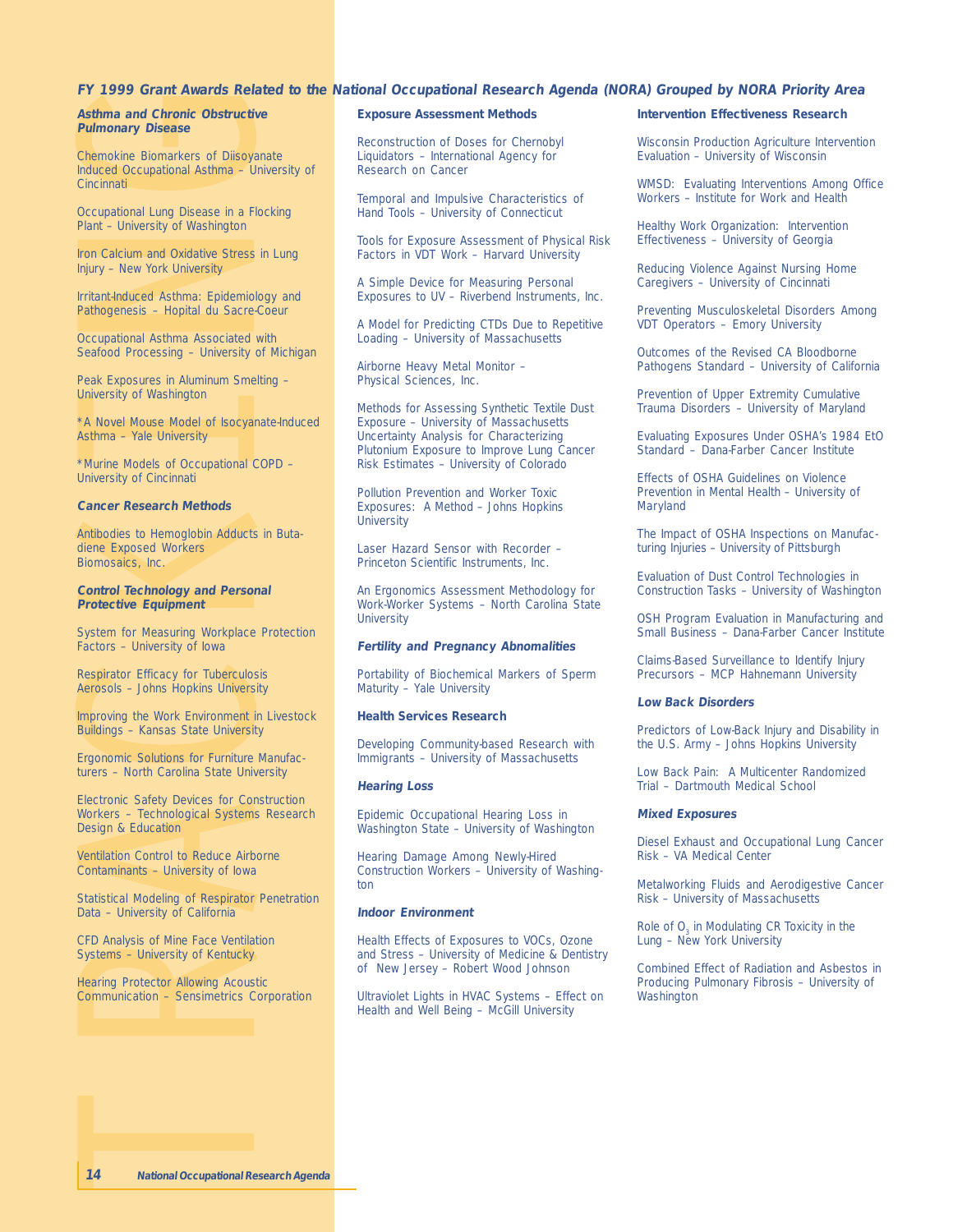#### **Musculoskeletal Disorders of the Upper Extremities**

A Model for Occupational Epicondylitis – University of California

Carpal Tunnel Syndrome Among Construction Workers – University of Iowa

#### **Organization of Work - Sleep Disorders**

Work Schedules and Health in Women Health Professionals – Brandeis University

Practical Circadian Interventions for Night Shift Work – Rush-Presbyterin-St. Luke's Medical Center

The Impact of Total Workload on Maternal Postpartum Health and Quality of Life – University of Minnesota

Work Schedules and Workplace Injuries – National Opinion Research Center

Caffeine and Naps: Practical Shiftwork Interventions – St. Luke's Hospital

\*Circadian Adaptation to Night Work in Older People – Brigham & Women's **Hospital** 

#### **Risk Assessment Methods**

Measurement Error Methods for Underground Miner Studies – University of Southern California

Dermal Absorption Enhancers Affect Organotropism – University of Cincinnati

Correcting for Measurement Errors in Radiation Exposure – New York University

\*Carcinogenesis Modeling for Livers and Liver Tumors of Mice Treated with DCA or TCA – Battelle Memorial Institute

\*Mechanism of Nongenotoxic Occupational Carcinogens – Medical College of Ohio

\*Cytogenetic Models for Assessing Low Dose Radiation Risk – University of California

#### **Special Populations at Risk/Aging Workforce**

Work Related Risk Factors Associated with Falls During Pregnancy – University of **Cincinnati** 

Ergonomic Aspects of Older Workers' Postural Balance – University of Cincinnati

Injury and Musculo-Skeletal Disorders Among Aging Workers in an Industrial Workforce – Yale University

Work Injuries and Illnesses in Older Workers: Causes, Consequences and Prevention – University of Massachusetts

Children's Injuries on Kentucky Beef Cattle Farms – University of Kentucky

Work and Social Environments: Urban Youth and CVD Risk – Johns Hopkins University

#### **Surveillance Research Methods**

Injury and Illness Surveillance in Migrant Farmworkers – University of Texas

Laboratory Reporting for Pesticide Illness Surveillance – Public Health Institute

Surveillance of Serious Work-Related Trauma – Minnesota Department of Health

\*Multi-State Migrant Farmworker Surveillance Study – Northeast Center for Agricultural & Occupational Health (NEC)

\*Development and Validation of a Mail Survey of Chemical Exposure – New Jersey Department of Health

\*Distributed Occupational Knowledge System – University of California

#### **Traumatic Injuries**

Postural Stability Effects in Low Seam Mining Tasks – University of Cincinnati

Electrical Arc Injury Parameters and Prevention – University of Chicago

Homicide During Robbery: A Case Control Study – University of North Carolina

Slip, Trip and Fall in Construction and Transportation – University of Maine

Occupational Knee Injury and Disability in the U.S. Army – University of Massachusetts

Effects of Musculoskeletal and Sensory Degradation due to Aging on the Biomechanics of Slips and Falls – Texas Tech University

\* Funded by Partner Agencies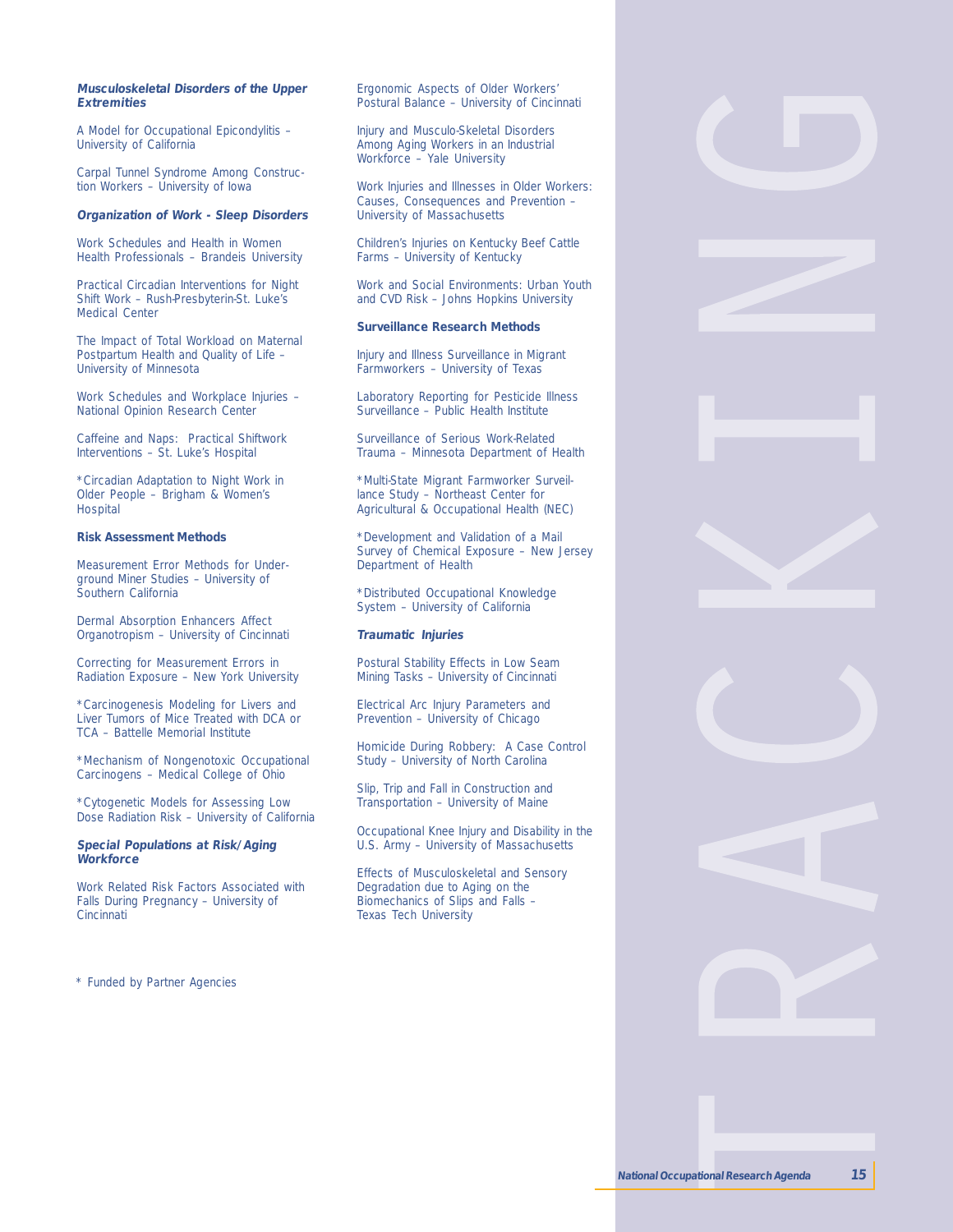





## **Grant Funding Success**

The success of NORA in attracting research talent to occupational safety and health continues to outstrip the ability of NIOSH to fund high-rated research proposals. The NIOSH success rate for grants funding (the percentage of qualified research proposals that are funded) still lags substantially behind the rate at NIH (23 percent vs. 32 percent in FY 1999). One consequence of a disparately low success rate is loss of interested investigators to research fields with a higher probability of funding. NIOSH has worked hard through NORA to continue to generate enthusiasm among the research community despite low success rates, and has experienced a dramatic increase in submitted and approved grants, particularly in NORA priority areas.

**NIOSH Grant Funding Success, FY 1990 - FY 1999**



## **Shifting the Balance**

Another NORA success has been in shifting the spectrum of occupational safety and health research to achieve more balance between etiologic research, i.e., problem identification and characterization, and problem-solving research. Highlighting this trend is the growth of intervention effectiveness research grants supported by NIOSH, from \$500,000 in FY 1996 to \$4.6 million in FY 1999. Current grants for intervention research address many subjects of high concern among the general public and policy makers. These include projects that will evaluate:

- Training in lifting techniques to prevent back injuries
- Preventing hearing loss among construction workers
- Preventing silica exposure among construction workers
- A joint strategy by OSHA and the construction industry to prevent fatalities, injuries, and illness among home builders
- Reducing musculoskeletal disorders and traumatic injuries among dairy and vegetable produce farmers
- Preventing back and shoulder injuries among nursing home workers
- Ergonomic interventions to reduce musculoskeletal disorders among office workers

These studies provide crucial information to employers, workers, and others on the effectiveness of specific strategies for the prevention of injury and illness. For example, a recently published NIOSH-funded study documented great reductions (as much as 93%) in sharps and needlestick injuries achieved by a highly replicable intervention strategy integrating administrative, engineering, and behavioral elements.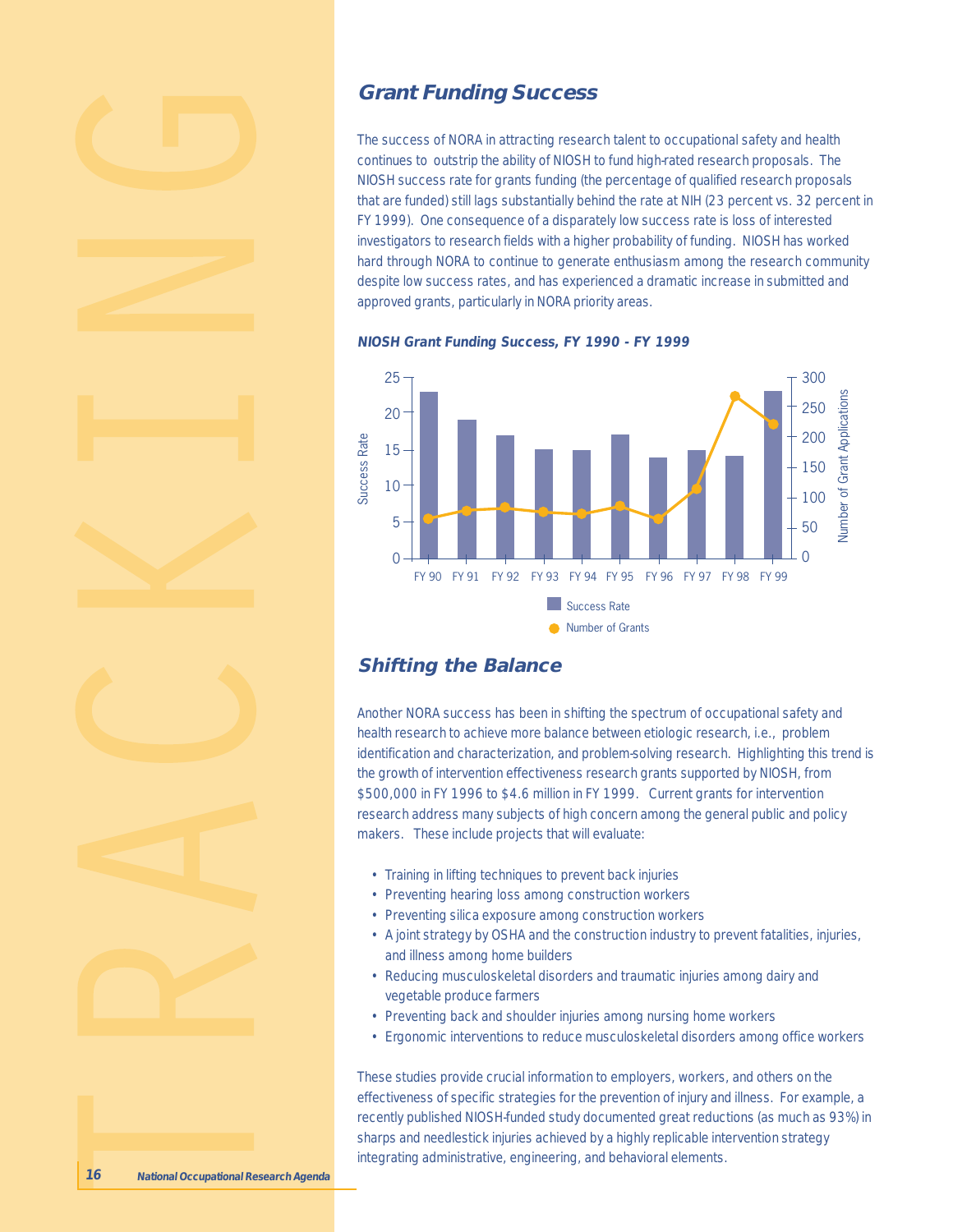## **Tracking Partnership Products**

## **Requests for Applications (RFAs)**

Through targeted RFAs, NORA has been successful in directing resources into the priority research areas. In FY 1998, NIOSH and NIH awarded 50 grants through a NORA RFA spending a total of about \$8 million dollars in ten NORA priority research areas. In FY 1999, through two RFAs, NIOSH and NIH awarded 33 grants in 17 priority research areas totaling about \$9 million. NIOSH also awarded another 53 NORA grants through the Institute's general grants Program Announcement. In FY 2000, NIOSH and NIH partners are targeting \$10 million for an RFA on research related to Special Populations and Mixed Exposures and NIOSH has announced another \$8 million available for additional RFAs focused on 11 NORA priority areas. Moreover, beginning in FY 2000, NIOSH is partnering with eight NIH institutes to seek proposals in all NORA priority areas on an ongoing basis.

## **Team Products**

In addition to leveraging resources, as mentioned above, partnership teams are an integral part of implementation. Team products are also being tracked as a measure of NORA's success. The teams have been very active and as expected, each is proceeding somewhat differently. Many teams are writing white papers, documents that use variable approaches to advance issues in each priority area, such as summarizing the research in a priority area, defining gaps, and laying out opportunities for collaboration. In some areas, a well-defined research agenda currently exists (e.g., asthma), so a white paper was deemed not necessary. The following 16 NORA teams (covering 17 priority areas) have completed or are currently working on white papers:

- Allergic and Irritant Dermatitis
- **Cancer Research Methods**
- **Emerging Technologies**
- **Exposure Assessment Methods**
- Fertility and Pregnancy Abnormalities
- Health Services Research
- Hearing Loss
- **Infectious Diseases**
- Indoor Environment
- Intervention Effectiveness Research
- **Mixed Exposures**
- Musculoskeletal Disorders (includes Upper Extremity and Low Back)
- Organization of Work
- Social and Economic Consequences of Workplace Illness and Injury
- Surveillance Research Methods
- Traumatic Injuries

Partnership Team activity can also be measured through conferences and workshops. From September 1996 through June 1999, NIOSH and its partners have sponsored 34 major meetings related to NORA as a whole or to specific priority areas (one in 1996, four in 1997, 10 in 1998, eight in 1999, and 11 scheduled through October 2000). A list of the NORA meetings follows. In addition to white papers, conferences, and workshops, teams are also developing surveys, establishing graduate-level training programs, participating in continuing medical education workshops, and developing other documents.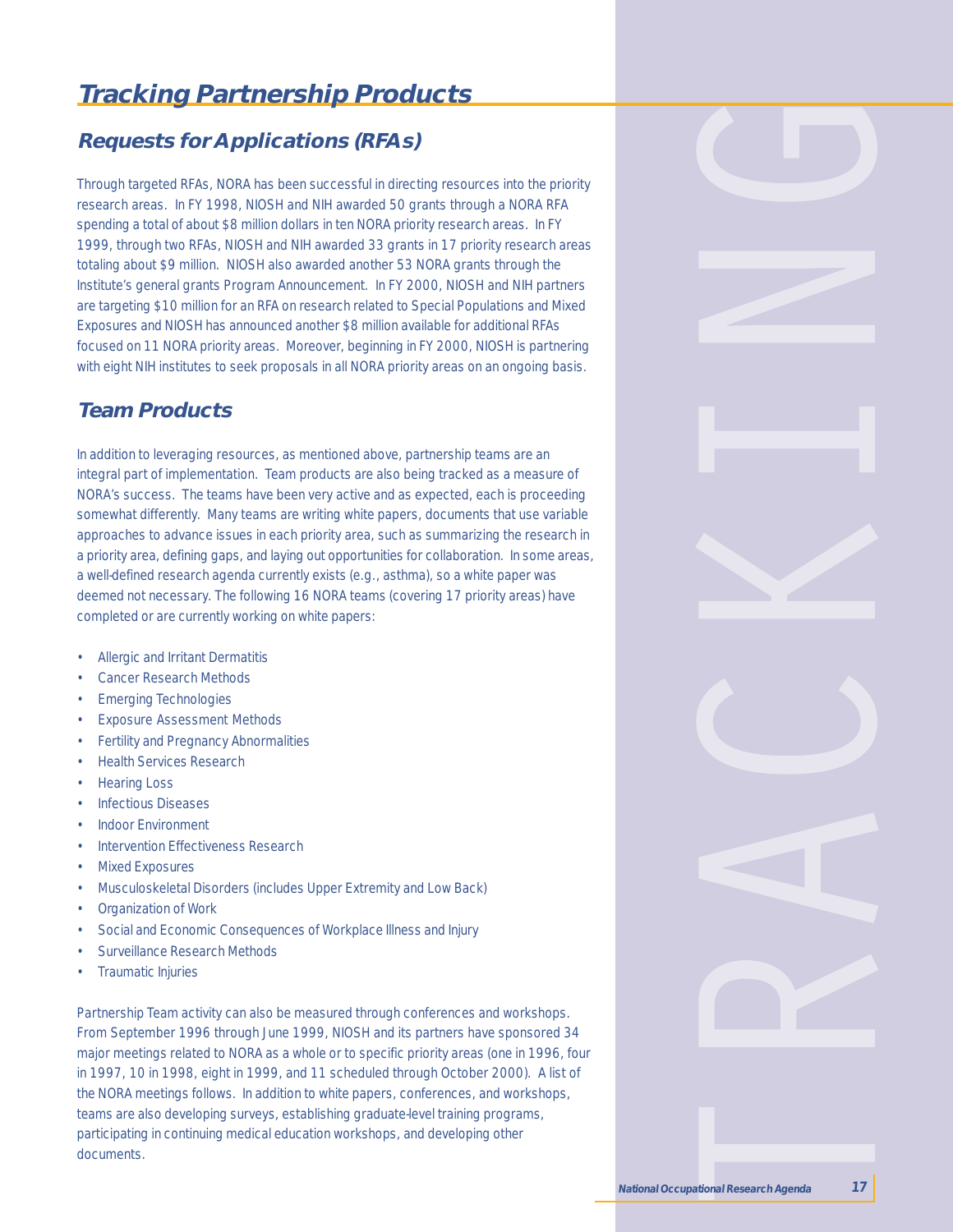

**Comparing and Contrasting Reproductive Toxicity Testing for Males and Females:** November 9-11, 2000

**Enhancing Working Conditions and Patient Safety: Best Practices:** October 25, 2000

**National Occupational Research Injury Symposium 2000:** October 17-19, 2000

**Future Research for Improving Risk Assessment Methods:** August 15-18, 2000

**RESNA 2000 (Rehabilitation Engineering and Assistive Technology Society of North America):** July 28, 2000

**Occupational Infectious Disease Research Needs – American Occupational Health Conference:** May 18, 2000

**Third International Conference on Measuring the Burden of Injury:** May 15-16, 2000

**Workplace Violence Intervention Research Workshop:** April 5-7, 2000

**Preventing Hearing Loss in the Construction Trades: A Best Practices Conference:** March 30-31, 2000

**Third Annual Applied Ergonomics Conference:** March 14-16, 2000

**Donald J. Birmingham Occupational Skin Diseases Session at the 11th Annual Meeting of the American Contact Dermatitis Society Annual Meeting:** March 9, 2000

**Musculoskeletal Meeting to Set a Research Agenda** (Houston, TX - fourth in a series)**:** March 8, 1999

**Best Practices in Hearing Loss Prevention:** October 29, 1999

**Working Conditions and Quality of Care:** October 12-13, 1999

**Functional, Economic, and Social Outcomes of Occupational Injuries and Illnesses: Integrating Social, Economic, and Health Services Research:** June 13-15, 1999

**Experimental Contact Dermatitis Research Group Meeting:** May 21-22, 1999

**NORA Symposium 1999: Partnership for Research:** May 14, 1999

**Work, Stress, and Health 99: Organization of Work in a Global Economy:** March 11–13, 1999

**Developing a National Occupational Research Agenda for Prevention of Musculoskeletal Disorders:** March 8, 1999

**Research Workshop on the Risks and Benefits of Exposure to Ultraviolet Radiation and Tanning:** September 16-18, 1998

**Hazardous Substances and Male Reproductive Health:** May 14-15, 1998

**Natural Rubber/Latex Allergy: Recognition, Treatment, and Prevention, Satellite Downlink Teleconference:** May 5, 1998

**Occupational Asthma: In and Out of the Workplace:** April 30-May 2, 1998

**Round Table Discussion on the Organization of Work at the Society for Industrial and Organizational Psychology Conference:** April 24-26, 1998

**Three Musculoskeletal Meetings to Set a Research Agenda**

- April 20, 1998 Seattle, WA
- April 27, 1998 Washington, DC
- March 25, 1998 Chicago, IL

**Control of Workplace Hazards for the 21st Century:** March 10-12, 1998

**1998 Applied Workshop on Occupational and Environmental Exposure Assessment:** February 23-25, 1998

**National Occupational Injury Research Symposium:** October 15-17, 1997

**First National Occupational Research Agenda Symposium:** July 1, 1997

**Delaware Valley Latex Allergy Conference:** March 31-April 1, 1997

**Pneumonitis in the Machining Environment Workshop:** January 28-29, 1997

**Workplace-Related Skin Diseases and Exposure Assessment Workshop:** September 25-26, 1996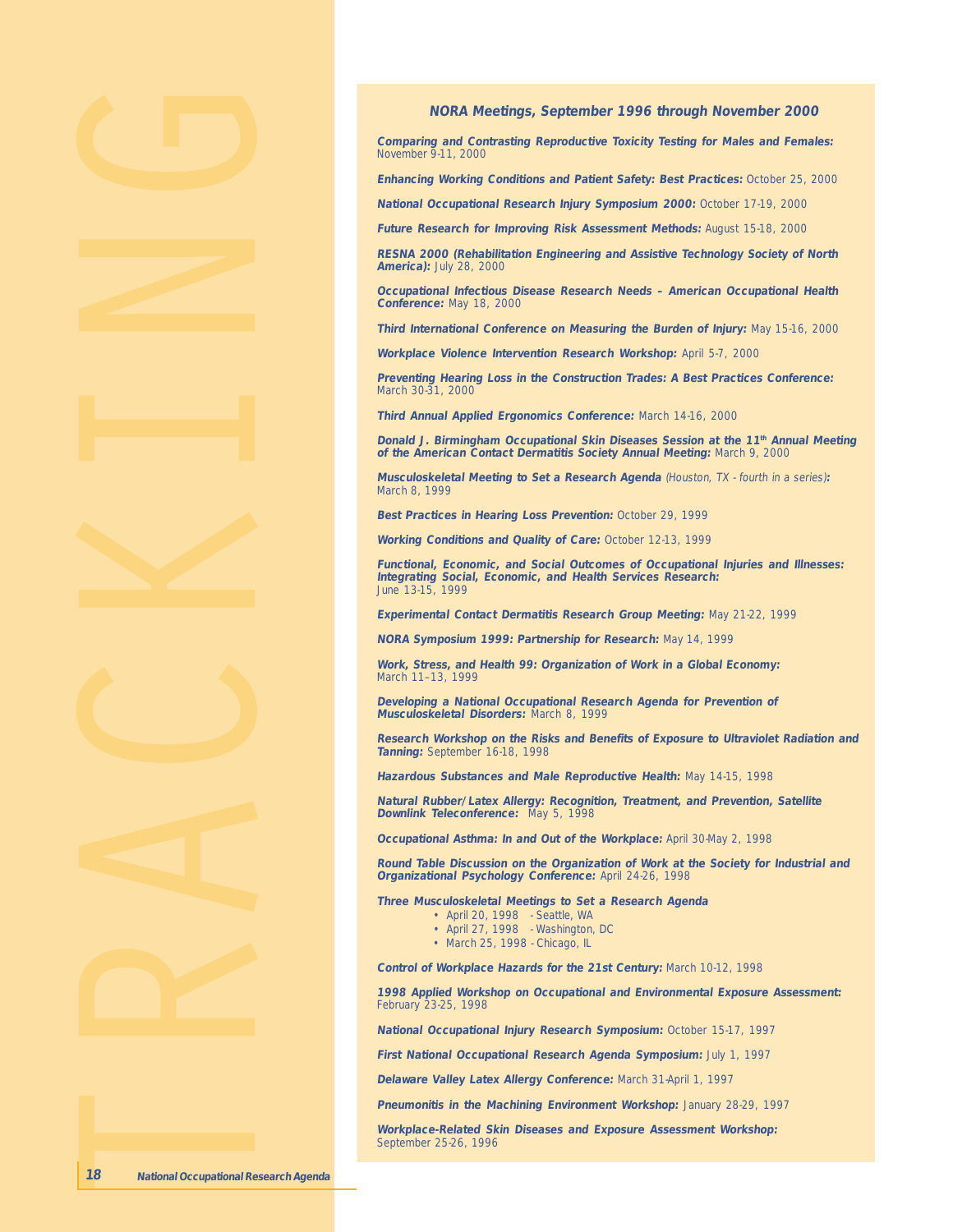## **Tracking the Literature and Recognition of NORA**

## **Bibliometrics**

Bibliometrics is among the approaches used to evaluate the impact of NORA. Bibliometrics is a semi-quantitative method to examine publication rates to determine publication trends and research productivity.

To document research productivity in the 21 priority areas, NIOSH and the 20 NORA teams, in collaboration with the Institute for Scientific Information – the world's largest bibliographical source of information covering more than 16,000 international peerreviewed journals, books and proceedings in the sciences and social sciences– developed a method for generating baseline bibliographical databases for each of the 21 NORA topic areas. The baseline publication rates were computed for the period from 1991 through 1996 (the year NORA was launched) and serves as the reference baseline or metric for evaluating subsequent growth in publication rates in the NORA priority research areas. Publication rates are being tracked from 1996 for each of the 21 priority research areas. Statistical tests will be applied to assess the significance of the rate of change in publications over the baseline period.

## **NORA Effectiveness Survey**

Measuring the amount of money allocated to NORA priority research areas is only one way to gauge the effectiveness of NORA. The NORA Liaison Committee has administered a survey to help determine the recognition and impact of NORA. The Liaison Committee distributed its survey to key associations and professional organizations (see page 24). The survey will be administered periodically by the Liaison Committee to gauge the recognition and influence of NORA over time.

## **Other Tracking Methods**

NIOSH is also tracking "hits" on the NORA web site to assess the diffusion of NORA. The NORA web site has received over 250,000 hits from May 1998 (when the NORA site was initiated) through February 2000 (the last month for which data are available). The NORA web site www.cdc.gov/niosh/norahmpg.html contains all NORA documents, white papers, research summaries, NORA grants information, a calendar of upcoming events, and partnership team information. The team posters, developed for the 1999 NORA Symposium, are also available on the NORA web site.

Many teams are using the NORA web site to enhance their communication efforts. Some teams have also established listservers to communicate among researchers interested in specific priority research areas. The quarterly NORA newsletter, entitled NORA News, has also helped improve NORA communication. Feedback from NORA News response cards reveals that for readers of the newsletter, NORA News is a primary source of information on NORA. Another communications effort, a compendium describing NIOSH-conducted or -funded NORA research, will be available in the summer of 2000.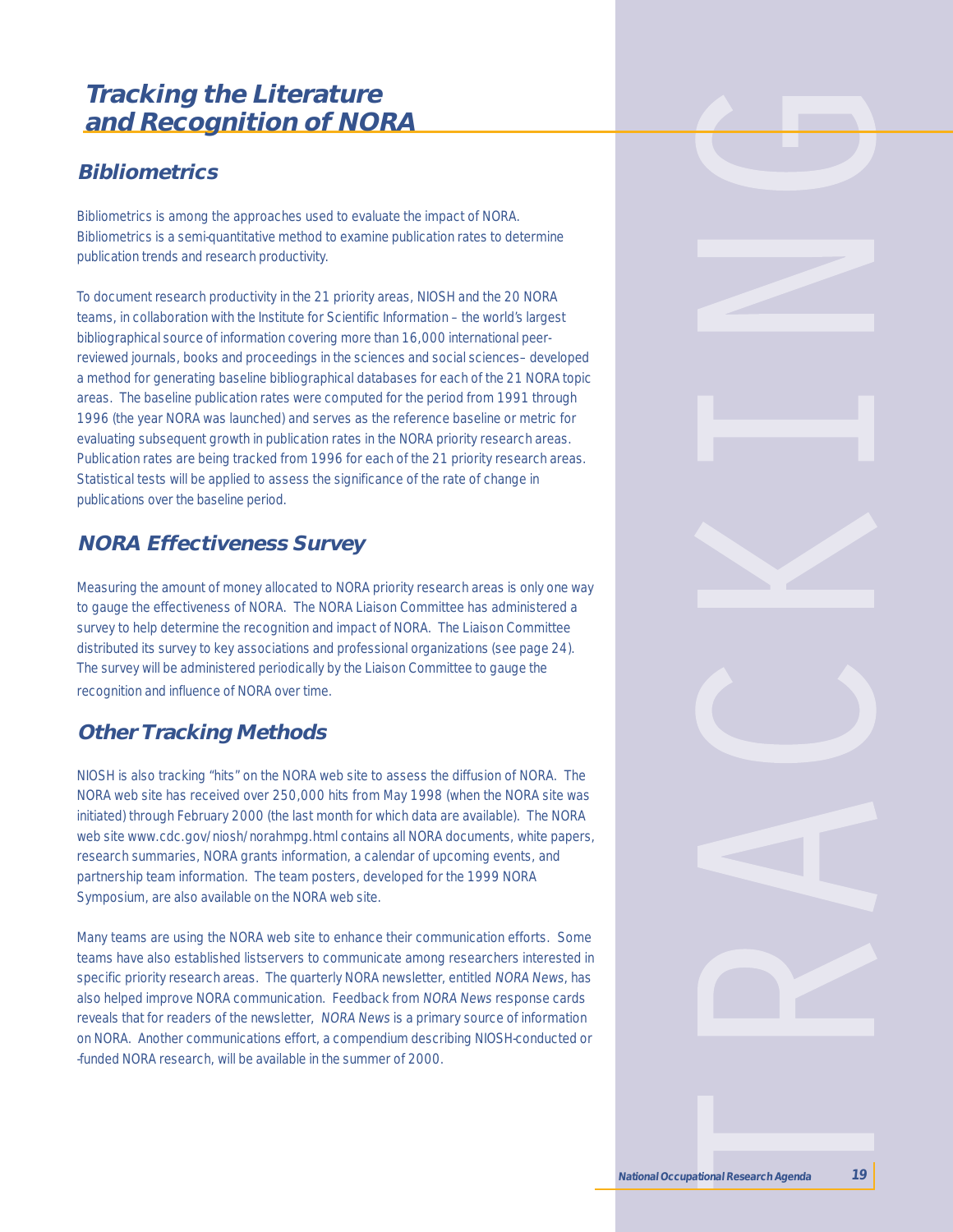## **Partnership**

## **NORA Partnerships**

NORA has helped demonstrate that there is a new way of doing business at NIOSH. Although the transformation to the "new NIOSH" was in process prior to NORA, the development and implementation of the Agenda have proven to many in the private sector that collaboration with the government is not only possible, but worthwhile.

Research related to the Traumatic Injury Team has proven particularly fruitful. The Traumatic Injury Team document, Traumatic Occupational Injury Research Needs and Priorities**,** is helping to pave the way for future partnerships. The document provides a foundation for discussion with external partners to explore common research areas. In the first three examples below, industry approached NIOSH to collaborate on topics related to the traumatic injury priority research area. All of the following partnership success stories demonstrate the benefits of partnership for improving worker safety and health. In each, NIOSH provides its scientific expertise and creative problem-solving skills and the partners provide the "laboratories" for evaluating interventions in real work settings.

#### **Wal-Mart**

The effectiveness of back belts has been questioned in recent years. In 1994, NIOSH released a report stating that there is inadequate scientific evidence that back belts actually reduce the risk of back injury. The statement reflected concerns that many employers were providing (and often requiring) back belts as the only method to prevent back injury. In partnership with Wal-Mart, NIOSH is completing the most definitive research study to date on the efficacy of back- supporting belts in preventing first and recurrent low back injuries. Approximately 9,000 retail merchandise employees at 160 stores in 30 states were followed for two years to determine if low back injury rates in individuals wearing belts were different from rates in individuals not wearing belts. The results are currently undergoing scientific peer review and will be published in the near future.

#### **BJC Health System**

Back injuries are one of the most common injuries among nursing home employees. BJC Health System designed and implemented a "best practices" system, and approached NIOSH for help in scientific evaluation of the program as implemented in Illinois and Missouri. NIOSH and BJC will evaluate the efficacy of a "best practices" program in reducing the incidence and cost of back injury among nursing home workers. The "best practices" program includes: use of specialized, state-of- the-art lifting equipment, training in lifting techniques, accident investigation, and medical management of injured workers. A peer review meeting was held in September 1999 to receive comments from a panel of scientific reviewers and other stakeholders on this intervention effectiveness evaluation. Data collection is ongoing and the project is scheduled for completion in 2001.

#### **Anthony Crane Rental**

Crane operators, on-site workers, and the general public are at risk of serious and possibly fatal injury due to incidents involving cranes or hoists. In 1994, incidents involving cranes resulted in 88 fatalities. In addition, damage to property can be extremely costly. Anthony Crane Rental (ACR) is the largest crane rental company in the world, and has over 3,500 cranes and over 4,000 pieces of aerial lift equipment. NIOSH and ACR are currently collaborating on a feasibility study examining the effectiveness of crane operator certification on the prevention of crane-related injuries. The results will help industry, labor, and the public, as well as guide policy-makers about the value of mandatory certification.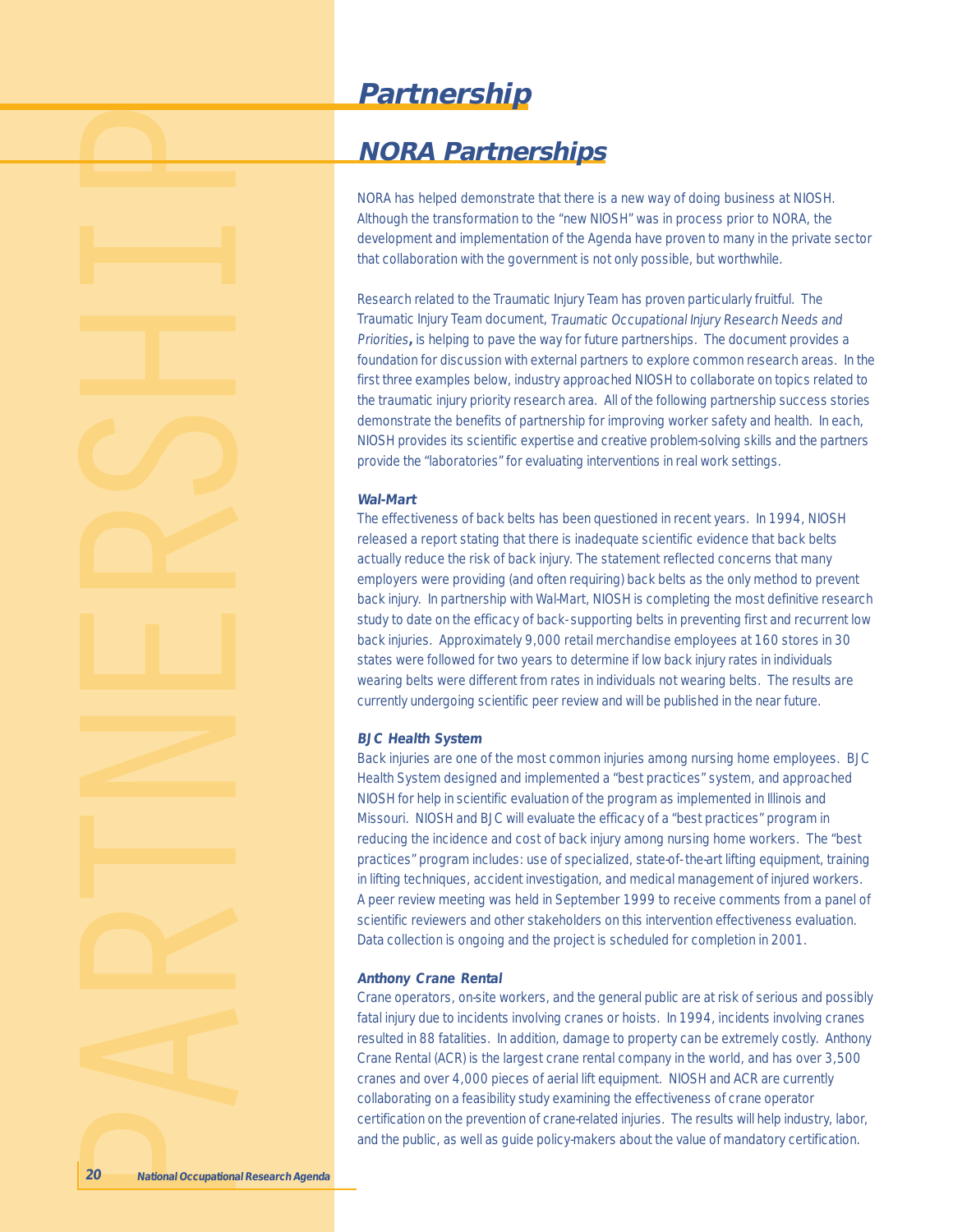#### **Navistar, UAW, Aetna US Healthcare**

NIOSH is working with Navistar International Transportation, the United Auto Workers, and Aetna US Healthcare to evaluate the results of expanding workplace-based occupational safety and health programs to include general health care. The study will assess the impact of this intervention on health care status, utilization and costs, and worker productivity.

#### **Asphalt Partnership**

In order to reduce worker exposure to asphalt fumes during paving operations, NIOSH formed a collaborative partnership with government, industry, and labor. The partnership developed a comprehensive engineering control strategy to reduce exposures to asphalt fumes during paving operations. The engineering control is a ventilation system attached to the paver that reduces fume and heat before they can reach the worker. As a result, as of July 1, 1997, all highway paving machines now have this effective control technology. This very successful program was a finalist in the prestigious Innovations in American Government Award Program in 1998. The broad-based network of partnerships created by NORA has helped foster these continuing and evolving efforts. As such, it is only fitting that this project received the first NORA Partnership Award in 1999.

#### **Diesel Research Partnership**

Based on the success of the Asphalt Partnership, the United Mine Workers of America, the Bituminous Coal Operators Association, the National Mining Association, and NIOSH have formed multiple partnerships to reduce miners' diesel exposure despite the continuing debate about miners' exposure to and health effects of diesel particulate matter. In spite of continuing scientific and regulatory controversy, both labor representatives and mine operators agree that some action should be taken now to reduce or eliminate the exposures. The partners are launching multiple research and intervention activities to quickly arrive at their shared goal.

#### **Department of Veteran Affairs**

The Veterans Health Administration (VHA) within the Department of Veterans Affairs (DVA) employs one of the largest groups of healthcare workers in the U.S. There were 223,602 employees in the VHA as of November 1997. In October 1998, a Memorandum of Understanding (MOU) was signed by NIOSH and the DVA formally establishing a research partnership combining NIOSH's research capabilities and the DVA's large health care organization. This unique partnership will make the DVA facilities available to NIOSH for many types of health care research, and will ultimately lead to better understanding of prevention interventions for health care workers. Initially, the partnership is supporting a joint study on latex allergy which will provide NIOSH with new insights into developing more effective recommendations to protect workers, and will provide the DVA with an accurate estimate of the extent of latex sensitization among its employees. The partnership has also sponsored joint participation in an Expert Meeting on Working Conditions and Quality of Care – looking at the relation between healthcare workers' health and safety and quality of patient care – and will co-sponsor Enhancing Working Conditions and Patient Safety: Best Practices in October 2000, which will explore interventions that improve both worker and patient safety. Effectiveness of preventive intervention activities will also be studied. The partnership directly relates to a number of NORA priority areas, including Health Services Research, Asthma and COPD, Allergic and Irritant Dermatitis, and Special Populations at Risk.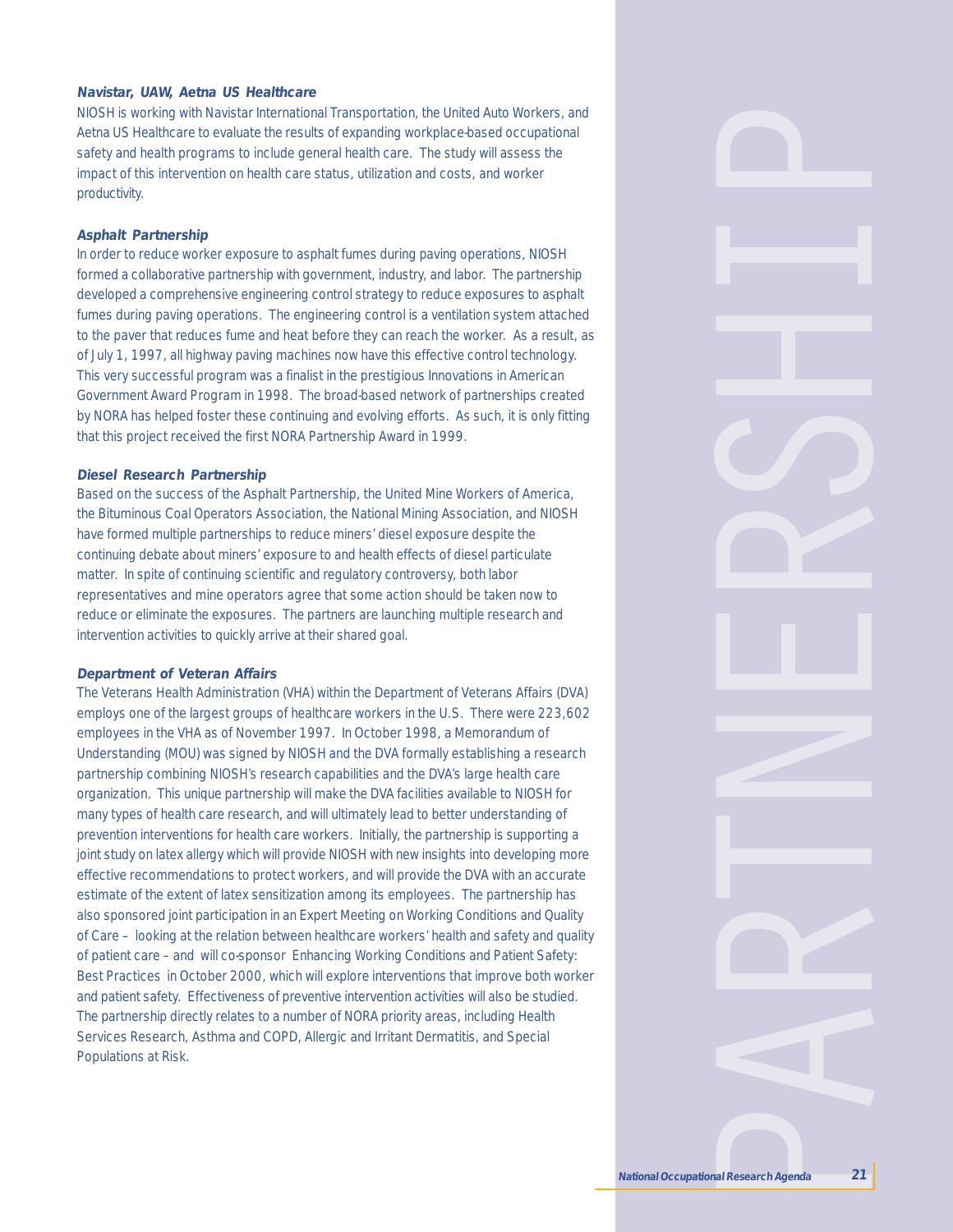## **NORA - A Model for Partnership**

One of the most encouraging testaments to the success of NORA is the number of other organizations using NORA as a model for creating research agendas or other types of partnership and planning. NORA has generated tremendous interest – especially at the federal level – because of its innovative approach to strategic planning. NIOSH has shared its experience with many who have sought to undertake a similar effort. Examples of such planning efforts follow.

#### **International and Foreign National Organizations**

- European Agency for Safety and Health at Work
- Istituto Superiore Per La Prevenzione E La S Curezza Del Lavoro (the Italian Institute for Occupational Safety and Health)
- Japanese National Institute of Industrial Health
- Norwegian National Institute of Occupational Health

#### **Federal Agencies and Programs**

- Department of Defense, Deployment Toxicology Research and Development Master Plan
- Environmental Protection Agency, Human Health Indoors Project
- Chemical Safety and Hazard Investigation Board
- National Committee on Vital and Health Statistics
- Centers for Disease Control and Prevention
- Agency for Toxic Substances and Disease Registry

#### **State Agencies Conducting Occupational Health Research**

- Maine
- California
- Washington

#### **Non-Profit Research Organizations**

- The Pacific Northwest Agricultural Safety and Health Center, Occupational Research Agenda for Northwest Farming
- The Chemical Industry Institute of Toxicology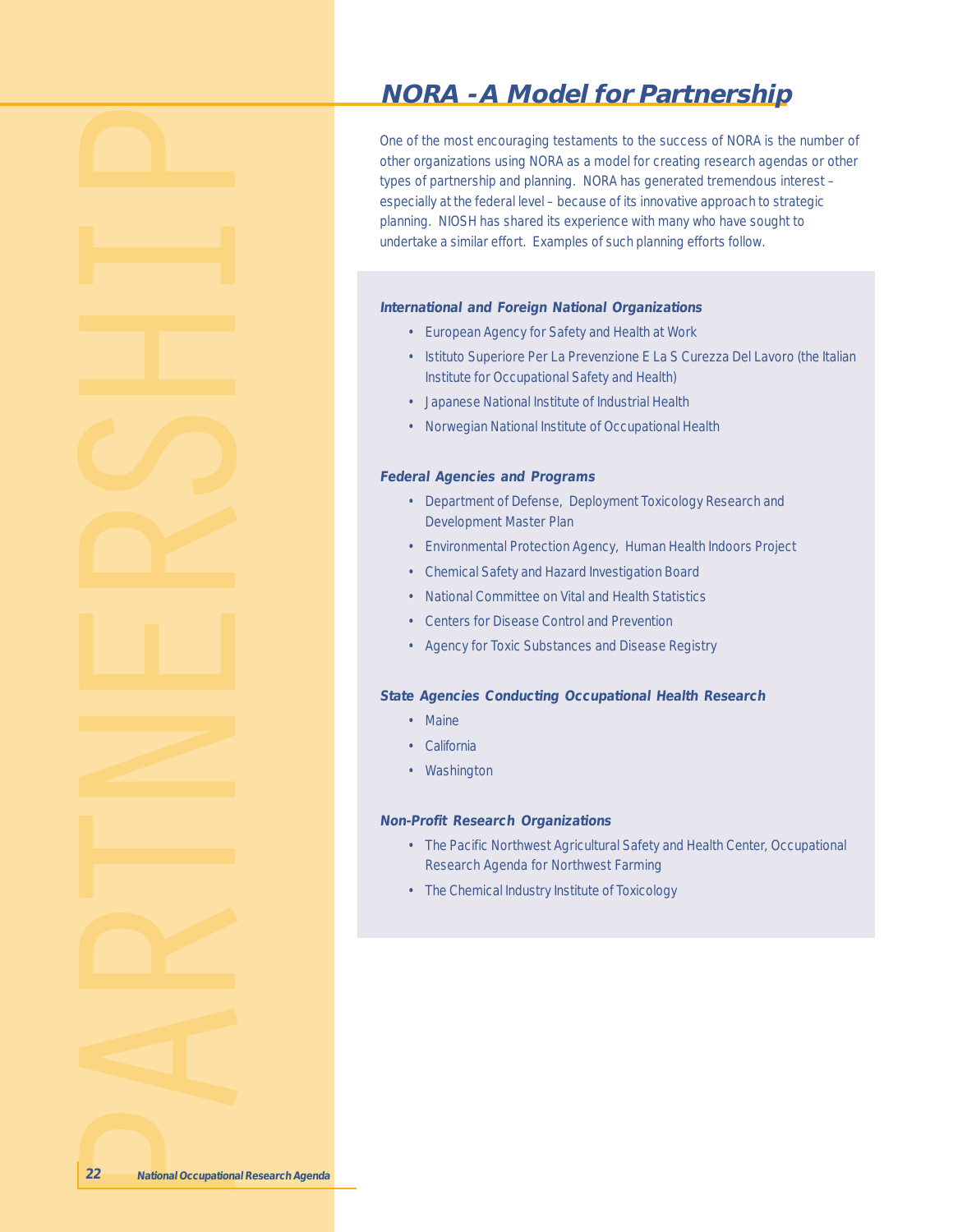## **NORA Partnership Award**

NIOSH presented the first NORA Partnership Award for Worker Health and Safety to the Asphalt Partnership at the 1999 NORA Symposium. The award recognizes outstanding NORA partnership activities that lead to improved worker health and safety. Through a unique collaboration, the Asphalt Partnership brought together diverse partners to achieve the goal of reducing workers' exposure to asphalt fumes during highway paving. The partners included NIOSH, the National Asphalt Pavement Association, the Federal Highway Administration, the Occupational Safety and Health Administration, the International Union of Operating Engineers, the Laborers' Health and Safety Fund of North America, the Laborers' International Union of North America, and the Asphalt Institute.

Through use of innovative engineering controls, the partners achieved an unprecedented accomplishment – 100 percent of an industry voluntarily agreeing to implement control technology equipment (which reduces worker fume exposure by about 80 percent) on all new highway pavers produced after July 1997. The partnership formed amid ongoing controversies surrounding the health effects of asphalt fume exposures and possible regulatory activity aimed at reducing these exposures. Working together, the partners avoided the protracted regulatory process and ensured that effective control technologies, designed and evaluated by NIOSH and its partners, were implemented to protect the approximately 300,000 highway paving workers across the nation.

This unique partnership was also selected as one of 25 finalists (out of 1,420 applicants) in the 1998 Innovations in American Government Awards Competition sponsored by the Ford Foundation, the John F. Kennedy School of Government at Harvard University, and the Council for Excellence in Government. The prestigious Innovations Award recognizes excellence in government and celebrates outstanding examples of creative problemsolving in the public sector.

To be eligible for the NORA Partnership Award for Worker Health and Safety, partnership activities must include collaborative research in at least one NORA priority area that results in the development of interventions that reduce hazardous exposures or adverse outcomes. Partners should represent a broad and diverse spectrum of organizations and individuals, such as manufacturers, end-users, labor, the public health community, academia, and government. The next award will be given at the 2001 NORA Symposium.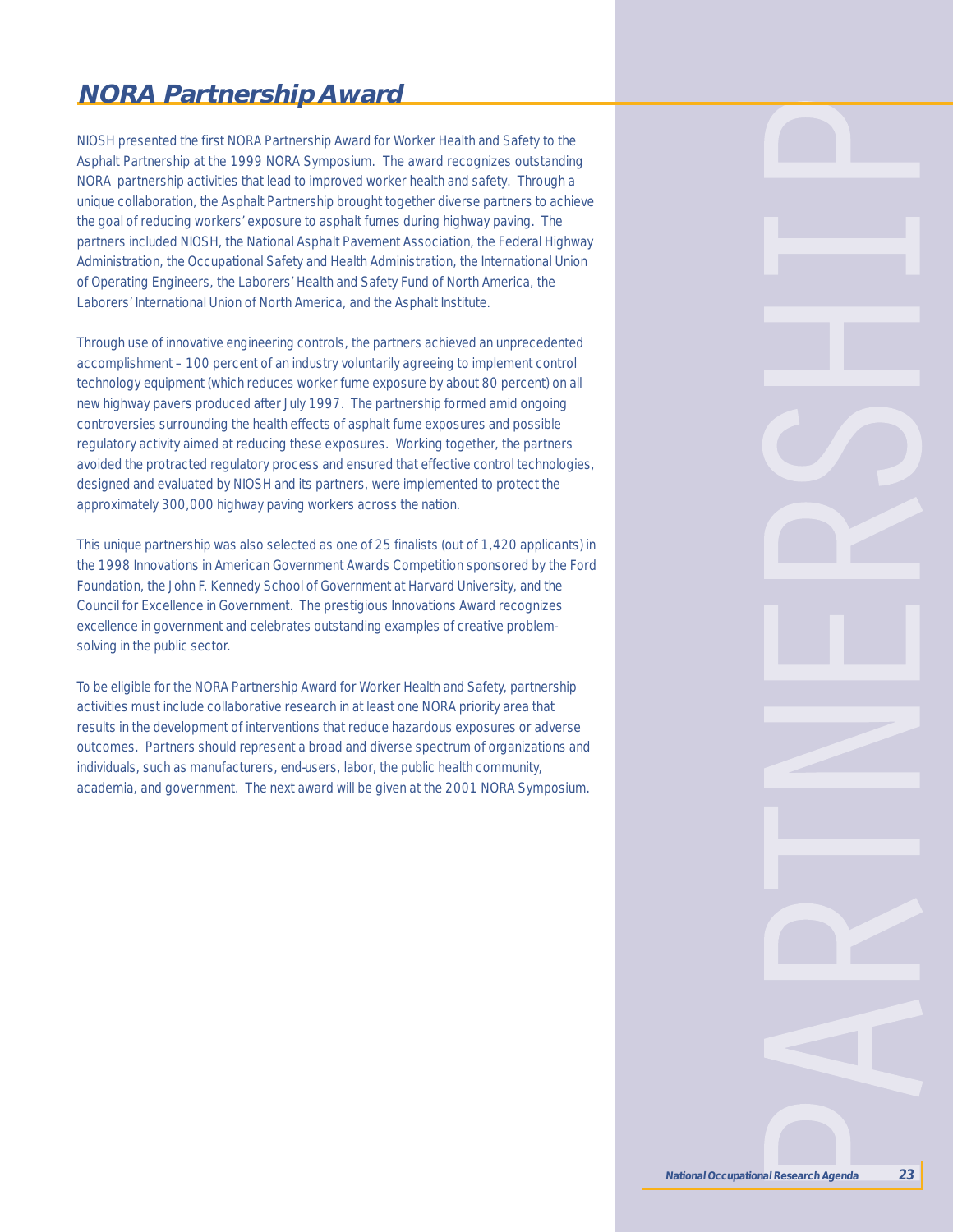## **Guiding NORA Implementation**

## **Liaison Committee**

The NORA Liaison Committee, chaired by Dr. Bonnie Rogers (American Association of Occupational Health Nurses), consists of 24 members representing industry, labor, academia, professional organizations, and government (see listing on page 2). The Liaison Committee's role is to provide outreach and commentary on the development, progress, and direction of NORA implementation.

In 1999, the Liaison Committee undertook a survey of key occupational safety and health professional organizations. Of the 948 respondents, 42 percent reported that they were aware of NORA. Among this group, 30 percent reported that NORA had changed the research priorities of their organizations. Twenty percent reported that NORA had increased funding for their organization's research and 35 percent responded that NORA had increased partnerships between both researchers and organizations. Additionally, 47 percent responded that NORA had increased the quality of occupational safety and health research.

The Liaison Committee is also responsible for administering the NORA Partnership Award for Worker Safety and Health. The Committee will oversee the nomination and selection process of this biennial award honoring outstanding partnership activities.

## **Federal Liaison Committee**

The Federal Liaison Committee (see listing on next page) is an interagency working group guiding the implementation of NORA. In 1999, the Committee undertook the second biennial survey of federal investment in NORA and in occupational safety and health research overall. The first survey, covering FY 1996, provided a baseline identifying a total of only \$199 million spent for all occupational safety and health research from the survey respondents (including NIOSH), compared to \$218 million in FY 1998. Although the overall increase in spending was not large, there was a substantial increase in spending in NORA priority areas, from \$30 million in FY 1996 to \$70 million in FY 1998 (see page 9).

Members of the Federal Liaison Committee have also been active in leveraging additional resources for NORA. In FY 2000, NIOSH and 10 federal partners announced the third consecutive year of grant funding in the NORA priority research areas (see description on page 12).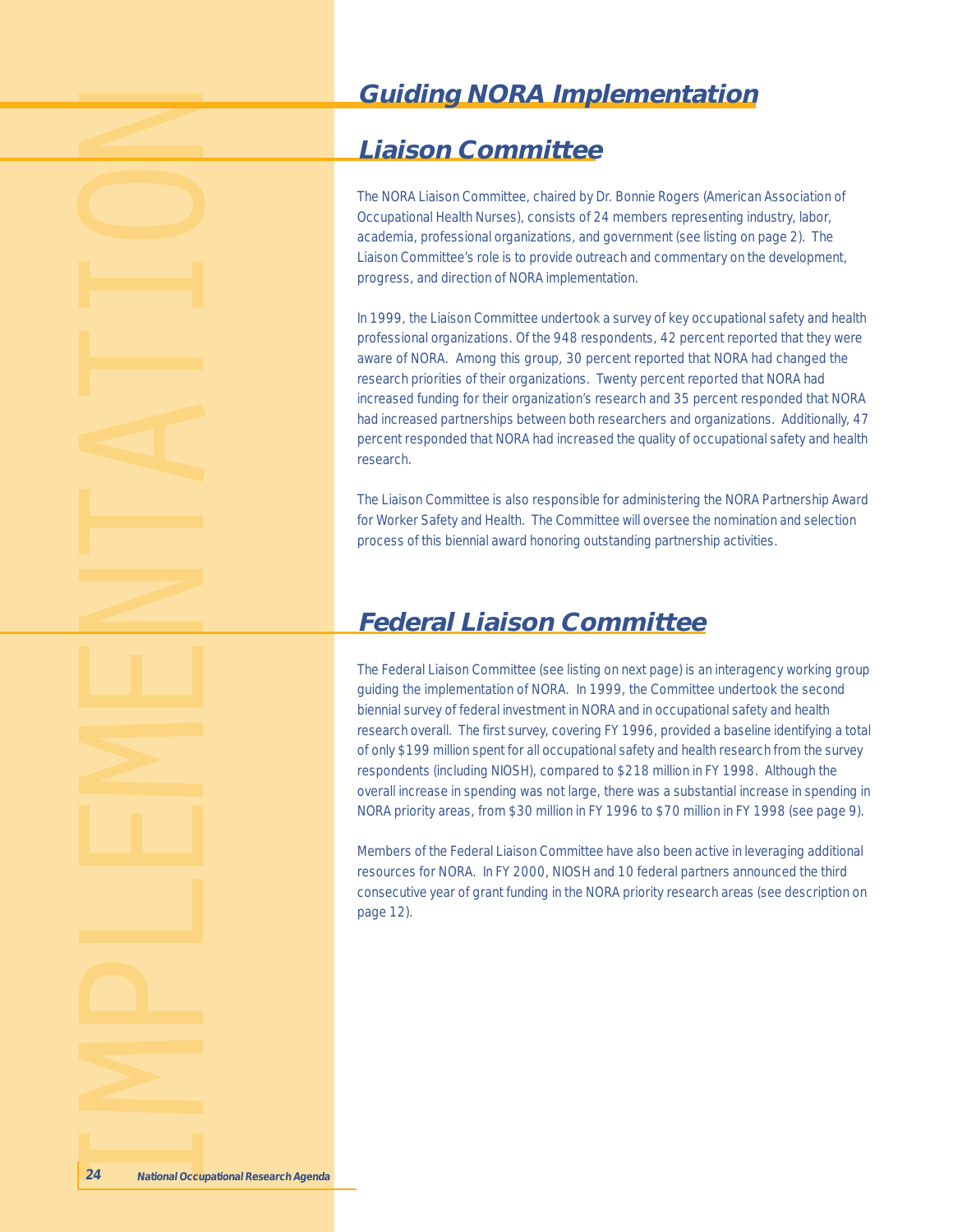## **Federal Liaison Committee**

| <b>FEDERAL AGENCY</b>                             | OFFICE/INSTITUTE/DIVISION                                                                                                                                                                                                                                                                                                                                                                                                                                                                                                                                                                                                                                                                                                                                                                                                                                                                                                                                                                                                                                                                                                                                                                                                                                                                                                                                                                     |
|---------------------------------------------------|-----------------------------------------------------------------------------------------------------------------------------------------------------------------------------------------------------------------------------------------------------------------------------------------------------------------------------------------------------------------------------------------------------------------------------------------------------------------------------------------------------------------------------------------------------------------------------------------------------------------------------------------------------------------------------------------------------------------------------------------------------------------------------------------------------------------------------------------------------------------------------------------------------------------------------------------------------------------------------------------------------------------------------------------------------------------------------------------------------------------------------------------------------------------------------------------------------------------------------------------------------------------------------------------------------------------------------------------------------------------------------------------------|
| <b>Consumer Product Safety Commission</b>         |                                                                                                                                                                                                                                                                                                                                                                                                                                                                                                                                                                                                                                                                                                                                                                                                                                                                                                                                                                                                                                                                                                                                                                                                                                                                                                                                                                                               |
| <b>Department of Agriculture</b>                  | Cooperative State Research, Education and<br><b>Extension Service</b>                                                                                                                                                                                                                                                                                                                                                                                                                                                                                                                                                                                                                                                                                                                                                                                                                                                                                                                                                                                                                                                                                                                                                                                                                                                                                                                         |
| <b>Department of Defense</b>                      | Office of Naval Research                                                                                                                                                                                                                                                                                                                                                                                                                                                                                                                                                                                                                                                                                                                                                                                                                                                                                                                                                                                                                                                                                                                                                                                                                                                                                                                                                                      |
| <b>Department of Energy</b>                       | Office of the Environment, Safety and Health                                                                                                                                                                                                                                                                                                                                                                                                                                                                                                                                                                                                                                                                                                                                                                                                                                                                                                                                                                                                                                                                                                                                                                                                                                                                                                                                                  |
| <b>Department of Health</b><br>and Human Services | Agency for Health Care Research and Quality<br>Agency for Toxic Substances and Disease Registry<br>Centers for Disease Control and Prevention<br>Epidemiology Program Office<br>National Center for Chronic Disease Prevention<br>and Health Promotion<br>National Center for Environmental Health<br>National Center for Health Statistics<br>National Center for HIV, STD, and TB Prevention<br>National Center for Infectious Diseases<br>National Center for Injury Prevention and Control<br>National Immunization Program<br>Office of Minority Health<br>Office of Women's Health<br>Food and Drug Administration<br>Office of Intergovernmental Affairs<br>National Institutes of Health<br><b>Fogarty International Center</b><br><b>National Cancer Institute</b><br>National Heart, Lung, and Blood Institute<br>National Institute on Aging<br>National Institute of Allergy and Infectious<br><b>Diseases</b><br>National Institute of Arthritis and Musculoskeletal<br>and Skin Diseases<br>National Institute on Deafness and Other<br><b>Communication Disorders</b><br>National Institute of Environmental Health Sciences<br>National Institute of Mental Health<br>National Institute of Neurological Disorders and<br><b>Stroke</b><br>National Institute of Nursing Research<br>Office of Women's Health<br>Substance Abuse and Mental Health Services<br>Administration |
| <b>Department of Justice</b>                      | National Institute of Justice                                                                                                                                                                                                                                                                                                                                                                                                                                                                                                                                                                                                                                                                                                                                                                                                                                                                                                                                                                                                                                                                                                                                                                                                                                                                                                                                                                 |
| <b>Department of Labor</b>                        | <b>Bureau of Labor Statistics</b><br>Mine Safety and Health Administration<br>Occupational Safety and Health Administration<br>Wage and Hour Division                                                                                                                                                                                                                                                                                                                                                                                                                                                                                                                                                                                                                                                                                                                                                                                                                                                                                                                                                                                                                                                                                                                                                                                                                                         |
| <b>Department of Transportation</b>               | <b>Federal Aviation Administration</b><br><b>Federal Highway Administration</b><br>National Highway Traffic Safety Administration                                                                                                                                                                                                                                                                                                                                                                                                                                                                                                                                                                                                                                                                                                                                                                                                                                                                                                                                                                                                                                                                                                                                                                                                                                                             |
| <b>Department of Veterans Affairs</b>             |                                                                                                                                                                                                                                                                                                                                                                                                                                                                                                                                                                                                                                                                                                                                                                                                                                                                                                                                                                                                                                                                                                                                                                                                                                                                                                                                                                                               |
| <b>Environmental Protection Agency</b>            | National Exposure Research Laboratory<br>Office of Prevention, Pesticides, and Toxic Substances                                                                                                                                                                                                                                                                                                                                                                                                                                                                                                                                                                                                                                                                                                                                                                                                                                                                                                                                                                                                                                                                                                                                                                                                                                                                                               |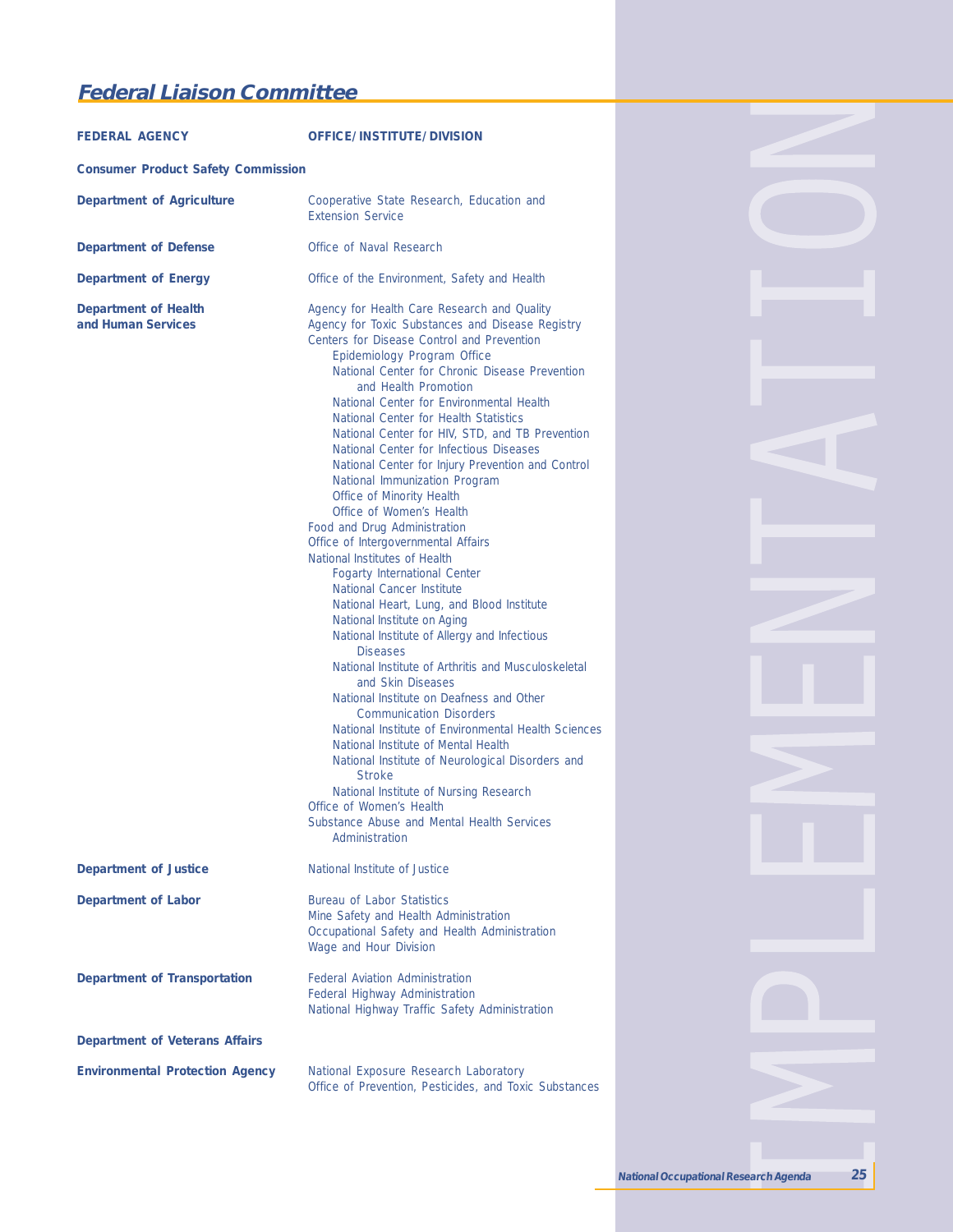## **NIOSH/NORA Partnership Structure**

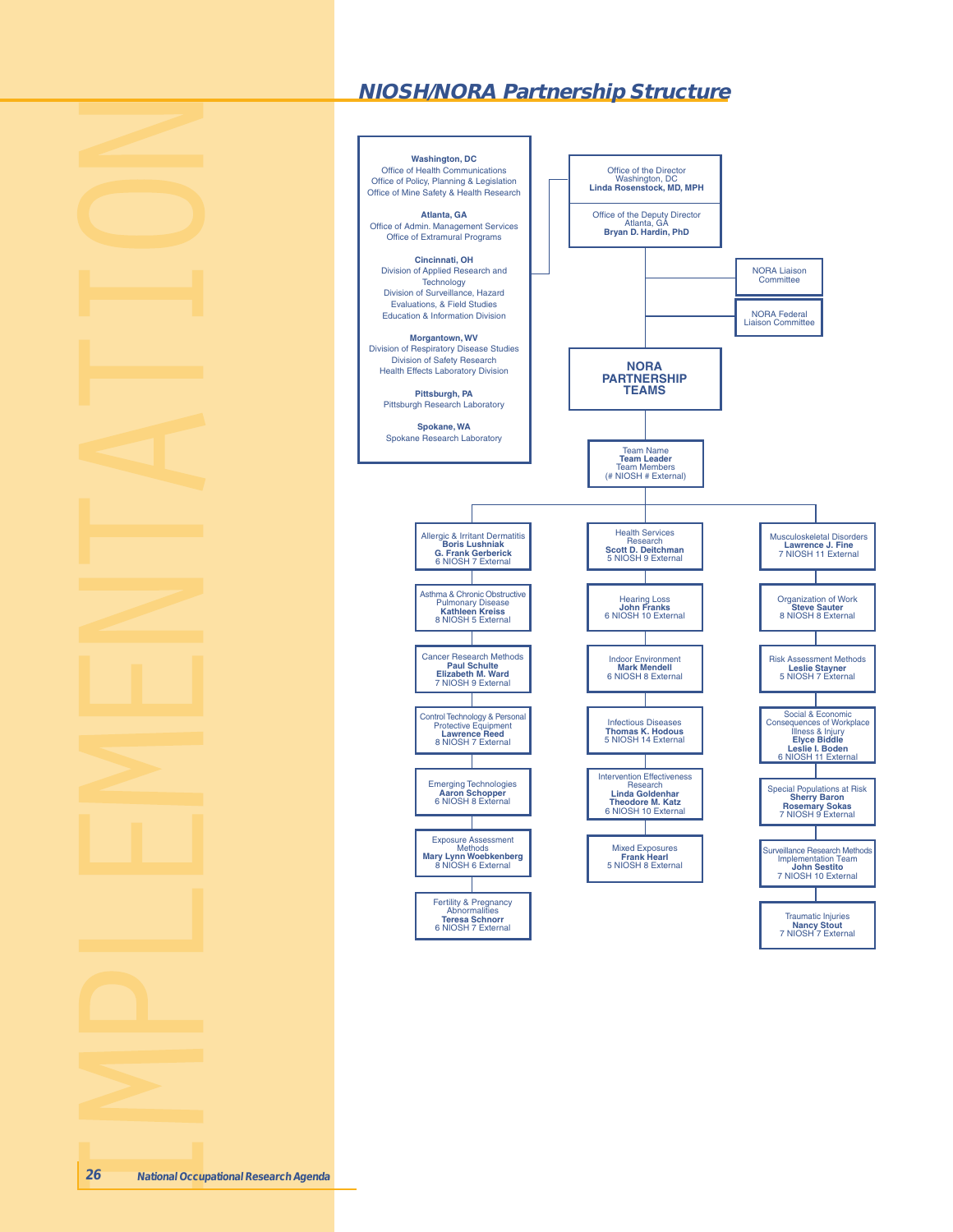## **Partnership Teams**

Fundamental to the success of NORA are the contributions of the Partnership Teams. The Teams' ability to involve key stakeholders in the priority areas, define research needs, and leverage resources for research are critical to the implementation of the Agenda.

Each team consists of a team leader, NIOSH researchers, and external partners. The 20 partnership teams have brought together approximately 130 NIOSH researchers and 170 external members (see inside front and back covers for team membership). External membership includes faculty from public and private colleges and universities, representatives of professional organizations and major industries, leaders in the insurance industry, health and safety professionals from organized labor, and representatives from other government agencies. The following summaries highlight the work of each of the 20 NORA Partnership Teams.

## **Team Summaries**

#### **Allergic and Irritant Dermatitis Team**

The Allergic and Irritant Dermatitis (AID) Team mission is to develop a broad-based, active, and lasting group to catalyze research in AID. To date, AID Team accomplishments include: organizing and co-sponsoring meetings within the occupational safety and health and dermatology community; enhancing dermatology-related activities through both intramural and extramural research; and developing research priorities. In September 1998, the team cosponsored the Workshop on Health Effects and Benefits of UV Radiation and Tanning with the National Institute of Arthritis and Musculoskeletal and Skin Diseases (NIAMS), NIOSH, and others. The Experimental Contact Dermatitis Research Group, sponsored by NORA AID Team/NIOSH, the Skin Disease Research Centers at the University of Texas Southwestern Medical Center, Case Western Reserve University/ University Hospitals of Cleveland, and the Procter & Gamble Company, was convened in Cincinnati May 20-21, 1999. The purpose of this meeting was to discuss the basic and applied science of experimental contact dermatitis. On March 9, 2000, the NORA AID Team/NIOSH sponsored the Donald J. Birmingham Occupational Skin Diseases Session at the 11th Annual Meeting of the American Contact Dermatitis Society in San Francisco. In FY 1998, NIOSH and NIAMS co-funded an RFA for irritant dermatitis and funded five dermatitis projects. In FY 2000, NIOSH funded an inter-divisional intramural research program, Developing Dermal Policy Based on Lab and Field Studies. Finally, the team has been working on the development of research priorities in AID (now available in draft form).

#### **Asthma & Chronic Obstructive Pulmonary Disease Team**

The Asthma & Chronic Obstructive Pulmonary Disease Team has continued its successful partnerships with federal agencies to increase resources available for the extramural community for research on occupational asthma and chronic obstructive pulmonary disease (COPD). Requests for applications for such research have been jointly supported with the National Heart, Lung, and Blood Institute in each of the last three years. In addition, NIOSH has partnered with the CDC's National Center for Environmental Health and Agency for Toxic Substances and Disease Registry to fund two cooperative agreements to ascertain the population-based proportion of incident asthma cases attributable to occupational exposures. Intramurally, NIOSH sponsors a major initiative on research for occupational asthma reduction, including projects on building-related asthma in offices and schools, workplace exacerbation of pre-existing asthma, medical monitoring for isocyanate asthma, and latex asthma in Veterans Administration hospitals. The team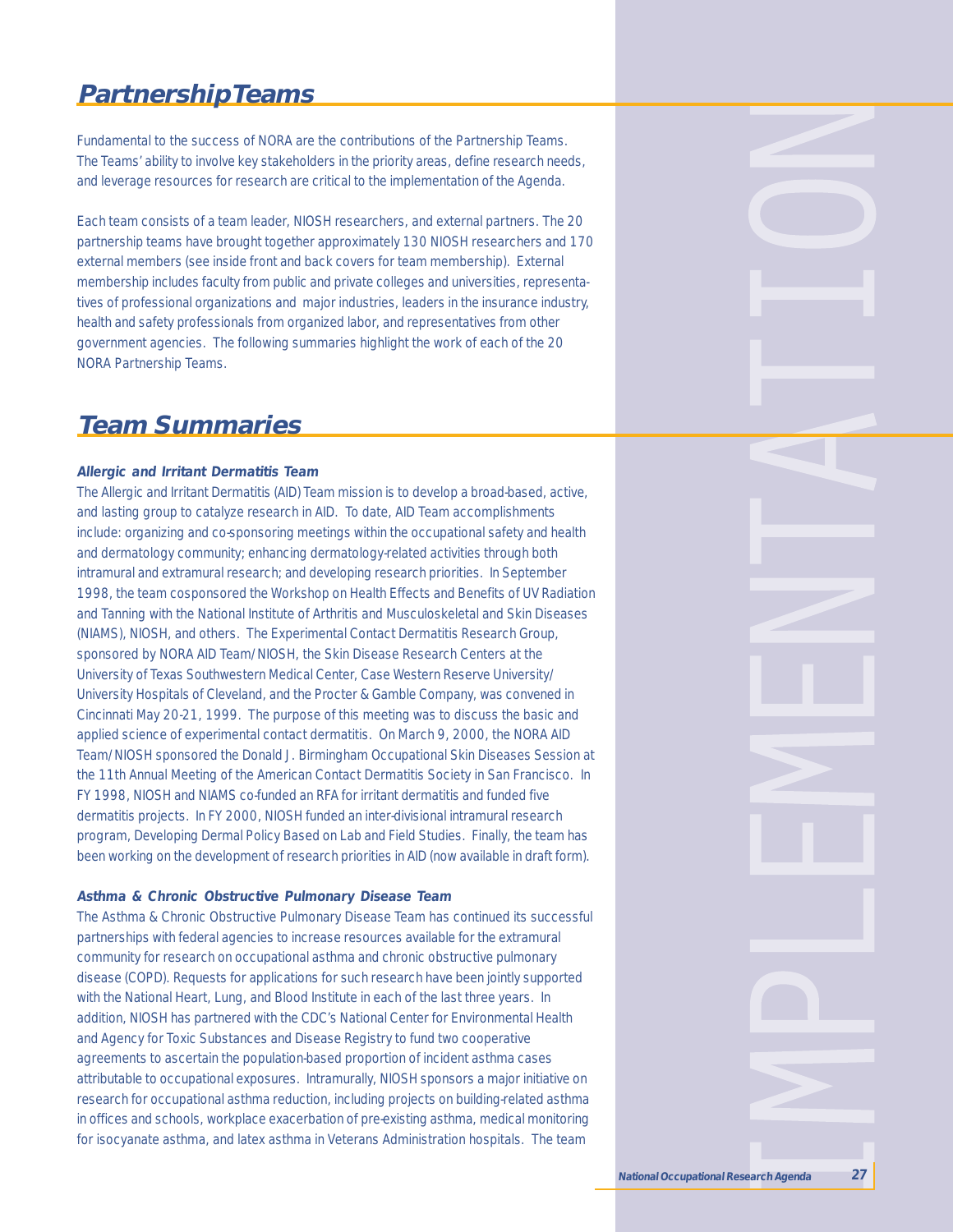hosted an international symposium on asthma in 1998, a workshop on questionnaire revisions pertinent to building-related asthma in 1999, and an ad hoc committee of the American Thoracic Society to prepare a published statement on occupational asthma and COPD.

#### **Cancer Research Methods Team**

The NORA Cancer Research Methods Team has been reviewing methodologies that can have an impact on occupational cancer research. These methodologies range from the microlevel (such as structure-activity relationships to predict carcinogens) to the macrolevel (such as improvements in exposure assessments in epidemiological studies). The team is planning to publish a white paper on research needs and gaps for cancer research methods in four areas: carcinogen identification, eidemiologic studies, risk assessment, and prevention. An important theme will be better integration of laboratory and epidemiologic research.

#### **Control Technology and Personal Protective Equipment Team**

The Control Technology & Personal Protective Equipment Team, in conjunction with the American Industrial Hygiene Association and the American Society of Safety Engineers, held a unique conference and workshop in 1998, The Control of Workplace Hazards for the 21<sup>st</sup> Century: Setting the Research Agenda. It brought together over 250 researchers, manufacturers, and users of engineering controls and personal protective equipment. The participants created a future control technology research agenda for six areas: chemical protective clothing, engineering controls, noise, non-ionizing radiation, respirators, and traumatic injuries. Draft proceedings from this conference and workshop will soon be available for public use.

#### **Emerging Technologies Team**

The NORA Emerging Technologies Team is working on establishing mechanisms to ensure that worker health and safety is considered when new technologies are developed and implemented. The team is also seeking partners who are interested in co-sponsoring research that attempts to bring advanced and emerging technologies to bear on occupational safety and health concerns. The team is currently co-sponsoring, along with the National Science Foundation, the National Institute of Standards and Technology, and industry, a workshop to be held in conjunction with a meeting of the American Society of Mechanical Engineers relating to the application of emerging technologies to the field of ergonomics. The workshop will explore how the development of affordable, objective means of estimating and measuring ergonomic factors related to musculoskeletal disorders and hand-arm vibration can enhance research and monitoring capabilities in this area.

#### **Exposure Assessment Methods Team**

The Exposure Assessment Methods Team is composed of 14 members representing various disciplines (e.g., chemistry, biology, industrial hygiene, occupational health nursing, toxicology, and epidemiology) from government, academia, labor, and industry. The team has co-sponsored a symposium on Exposure Assessment with the American Conference of Government Industrial Hygienists; served on the planning committee of a workshop on the role of human exposure assessment in the prevention of environmental disease with the National Institute of Environmental Health Sciences/National Toxicology Program; and served on the planning committee of the International Symposium on Occupational Exposure Data Bases and Their Application in the Next Millennium. The team has completed a draft of a white paper that addresses key exposure assessment issues such as field study design, monitoring methods development, and toxicology research, along with education and communication needs relative to exposure assessment.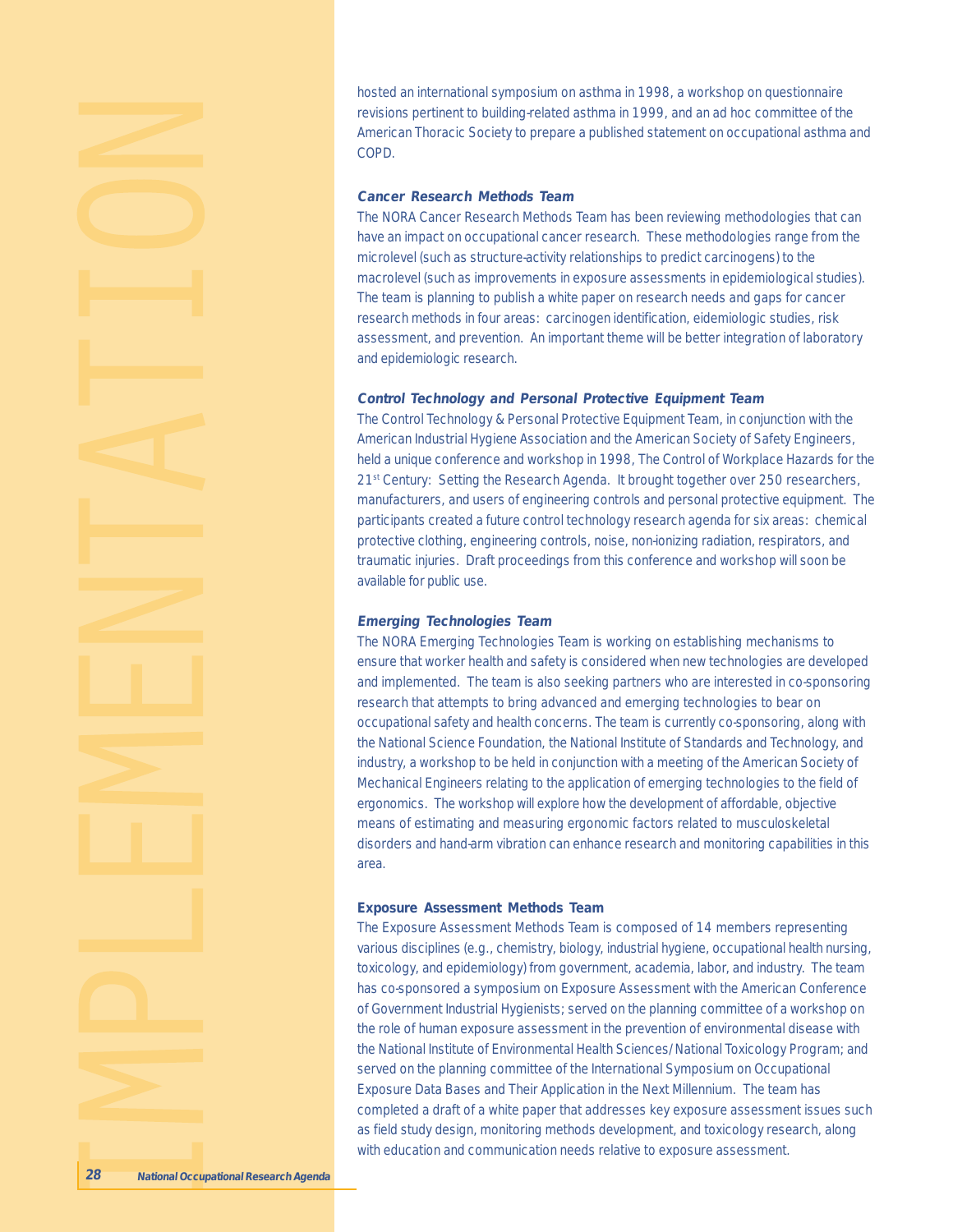#### **Fertility and Pregnancy Abnormalities Team**

The mission of the Fertility and Pregnancy Abnormalities Team is to assist in the development and pursuit of reproductive health research. One of the team's goals is to increase public awareness and understanding of known reproductive hazards. To do this, the team is using the NORA web page, the NTP/NIEHS Center web page, and pamphlets published by NIOSH. The team helped organize the conference, Hazardous Substances and Male Reproductive Health, held in May 1998 in New York. The conference was sponsored by the Mount Sinai School of Medicine, NIEHS, NIOSH, and the New York Academy of Medicine. The team is also developing a paper on current research needs in the field of occupational reproductive health to help encourage research in areas that are most in need. NIOSH and NIEHS cosponsored the FY 1999 RFA which included fertility and pregnancy abnormalities as a targeted research area, a FY 2000 R21 RFA for developmental grants, and an RFA on endocrine disruptors and reproductive/ developmental effects. The team will also cosponsor an NIEHS workshop in November 2000, Comparing and Contrasting Reproductive Toxicity Testing for Males and Females.

#### **Health Services Research Team**

The Health Services Research Team seeks to define and promote research into the delivery of health care to workers. In June 1999, the team co-hosted the conference, Functional, Economic, and Social Outcomes of Occupational Injuries and Illnesses: Integrating Social, Economic, and Health Services Research, in Denver, Colorado. This conference brought together NORA team members and other researchers in the fields of occupational health services research and social and economic consequences of occupational injury and illness. Ten commissioned papers, which have been submitted for peer-reviewed publication, served as the starting point for discussions of current needs, challenges, and priorities for research in these areas. Using this information, the Health Services Research Team is developing a white paper to identify key research priorities. Team members are also participating in a research project funded by the Robert Wood Johnson Foundation to create performance measures for occupational health services provided in managed care. Several research papers from this project have been drafted for submission to peer-reviewed journals. New research partnerships are being explored with major industrial employers. Team members also contributed to an announcement of grant funds for students training in occupational health services research.

#### **Hearing Loss Team**

The Hearing Loss Team is finalizing a white paper on the prevention of occupational hearing loss and plans to publish the document in 2000. The Team is conducting a series of best practices conferences, the first of which focused on the manufacturing sector and was held in Detroit, Michigan, in October 1999. The conference was cosponsored by NIOSH, Wayne State University, and the National Hearing Conservation Association. The second best practices conference, focusing on construction, was held in March 2000 in Washington D.C., and was cosponsored by NIOSH, OSHA, and the Laborers International Health and Safety Fund of North America. Future best practices conferences may address small business, mining, and agriculture. Proceedings will be available for each best practices conference as NIOSH publications.

The team is also working on the development of training curricula for the prevention of occupational hearing loss for Industrial Hygiene and Audiology graduate programs at the masters level. As a first step in this process, the team conducted an Internet survey of industrial hygienists and audologists on hearing loss prevention training. Team members will also be contacting universities and colleges with graduate training in Industrial Hygiene and Audiology to determine the availability of formal course work. At this time, neither certifying body requires formal course work or provides curriculum guidance.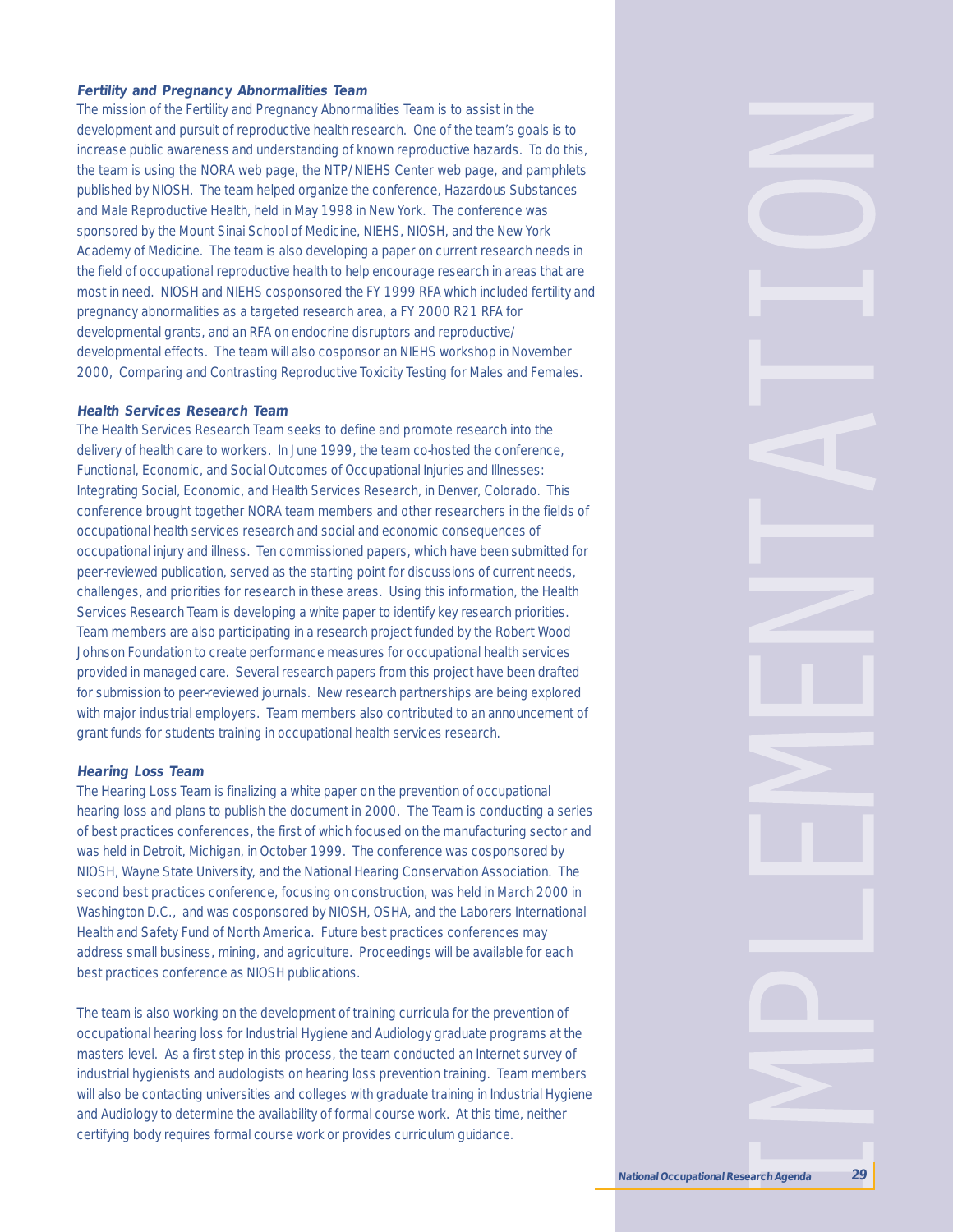#### **Indoor Environment Team**

The goal of the NORA Indoor Environment (IE) Team is to focus and facilitate research among broadly based multi-sector partnerships that improves the health of workers in indoor environments. The IE team has produced a draft research agenda giving priority to specific building-related health effects with the largest estimated adverse health and economic impacts. It will be published as a scientific article. The draft research agenda, in combination with the availability of increased NIOSH extramural funding, has already stimulated a large increase, both in number and in rigor, of IE-related research proposals in the U.S. NIOSH funded four extramural projects, two in FY 1998 and two in FY 1999. Three are blinded, controlled intervention studies on ventilation, viral respiratory infections, and illness absence; the joint effects of volatile organic compounds, ozone, and stress on health; and the health benefits of in-duct ultraviolet radiation. The fourth study will develop a hand-held instrument to identify and quantify low concentrations of mixed volatile organic compounds. The IE team has also developed a request for proposals for inclusion in a FY 2000 CDC RFA to evaluate the health benefits of existing regulations related to ventilation and other IE parameters. Internally, NIOSH has recently begun a large research initiative in the Division of Respiratory Disease Studies on respiratory disease in indoor work environments.

#### **Infectious Diseases Team**

The mission of the Infectious Diseases (ID) Team is to review and recommend needed changes in occupational infectious diseases research efforts, facilitate the development of new research and collaboration in this area, call attention to national needs in occupational infectious diseases research, and help in the greater dissemination of research data in the field. To this end, the team has developed a draft white paper addressing major research needs, particularly those involving human-to-human transmission, which will be presented at a session of the American Occupational Health Conference on May 18, 2000, in Philadelphia to receive external comments. Team members helped in the development and review of the NIOSH Alert Preventing Needlestick Injuries in Health Care Settings. The team will also be involved with a session on needlestick injuries to be presented at the National Occupational Injury Research Symposium in October 2000 in Pittsburgh. As experts in the infectious disease community, several team members have independently contributed to other conferences discussing occupational infectious disease issues, including Tuberculosis Control in the 21<sup>st</sup> Century (December 1999) and the Fourth Decennial International Conference on Nosocomial and Healthcare-Associated Infections (March 2000).

#### **Intervention Effectiveness Research Team**

The Intervention Effectiveness Research (IER) Team has been active in carrying out the team's mission to: 1) increase the awareness and appreciation of the value of OSH intervention research, 2) increase the understanding and use of optimal research methods for conducting IER, 3) promote investment in IER across OSH, and 4) broaden dissemination of results and lessons learned from occupational safety and health intervention research. The team has prepared a journal article describing a conceptual framework which outlines the major phases and activities involved in conducting intervention research. The team has also developed a case-based workshop exercise to train health and safety professionals to think critically about important issues when developing, implementing, and evaluating interventions. The workshop has been presented at a number of health and safety conferences. The team is also developing a practical manual for evaluating safety and health interventions in the workplace and collaborating with the Institute of Labor and Health in Toronto, Canada, in preparing a "How To" intervention evaluation manual for safety and health professionals.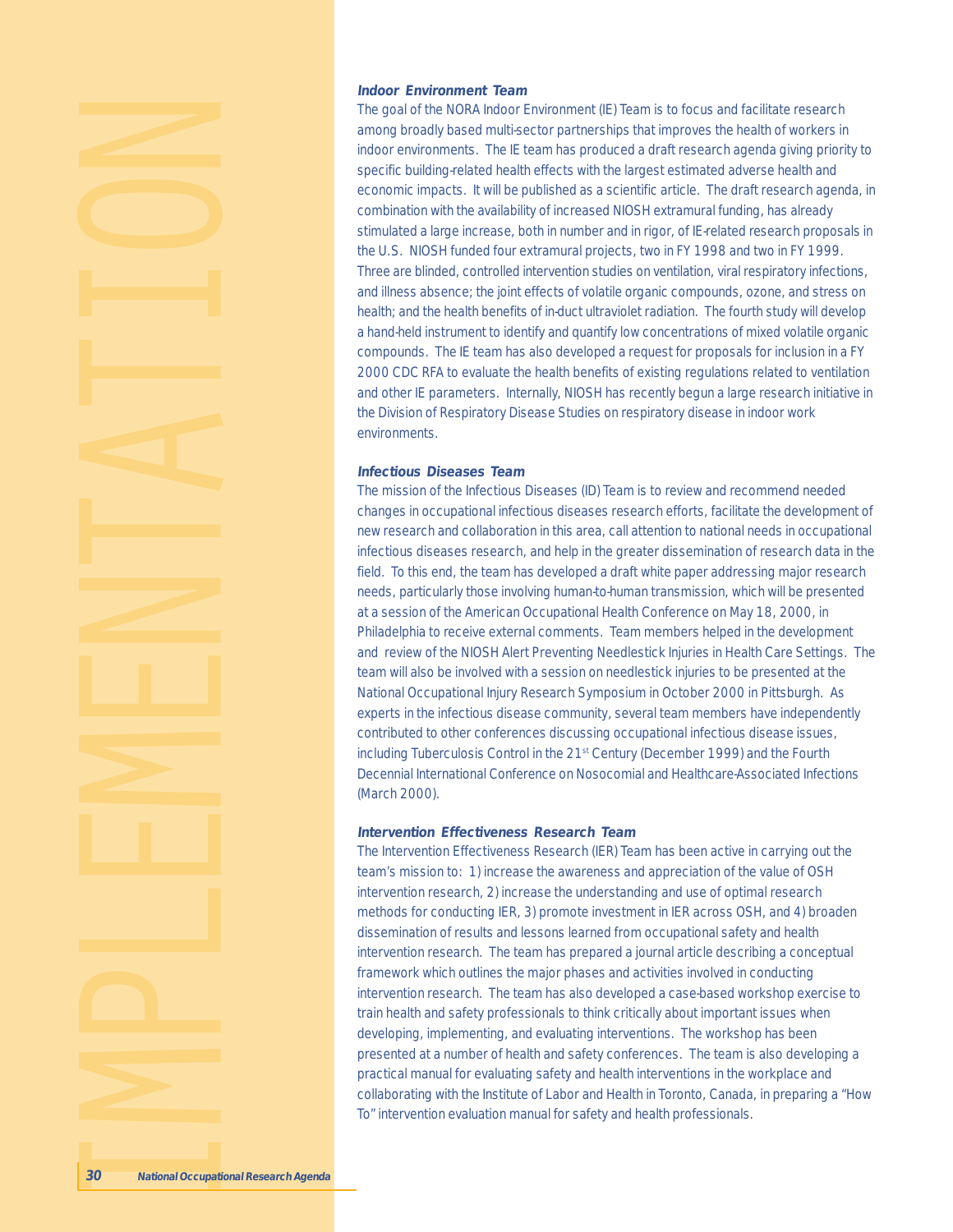#### **Mixed Exposures Team**

The Mixed Exposures Team has reviewed the recent and past literature and has examined on-going work both nationally and internationally. Through meetings held in 1999, the Mixed Exposure Team is building on its analysis of ongoing mixed exposure research to develop a research agenda. Past analysis lead the team to group the subject into the following categories: complex mixtures (such as combustion exhausts), mixtures with identifiable composition, mixed stressor exposures (such as noise and chemicals), and mixtures associated with particular workplaces or processes (such as coal mine dust). Although research can be directed at various specific mixtures in each of these categories, the team is recommending that priority be given toward those studies that yield a broader understanding of how mixed exposures potentiate the health response, and to the extent possible, simultaneously carry out the research with real-world mixtures that affect large numbers of workers. Through application of the priority selection logic, the team hopes to stimulate research on physiologically based pharmacokinetic modeling, case studies to develop tools for broad applications in mixed exposure research, and further work on biomarkers. The team continues to facilitate communications and collaboration among researchers and those interested in mixed exposures through a list server and a site on the Internet. Instructions for joining the list server are provided on the Mixed Exposures Team Internet site at: http://www.cdc.gov/niosh/mixed.html.

#### **Musculoskeletal Disorders Team**

The Musculoskeletal Disorders Team is continuing to work on the development of a NIOSH document that includes a comprehensive National Occupational Research Agenda directed at prevention of work-related musculoskeletal disorders. Four workshops (Washington, DC, Chicago, Illinois, Seattle, Washington, and Houston, Texas) were conducted to identify gaps in existing knowledge and shape the agenda. The document includes comments from practitioners, academics, and members of the NORA MSD team. Additionally, in March 2000 at the Applied Ergonomics Conference, the NORA MSD Team joined in a partnership with the Institute for Industrial Engineers to conduct a workshop on research needs for interventions in the health care industry. The team will summarize the findings from the workshop and place them on the NIOSH web page.

#### **Organization of Work Team**

Since 1998, the Organization of Work Team has met on a regular basis to consider the changing nature of work, potential health and safety risks, and prevention strategies. To better understand knowledge gaps and research needs in these areas, an outreach workshop with key interest groups was held in March 1999 in Baltimore, MD. Team members met with representatives from national and international stakeholder organizations to elicit their viewpoints on three broad topics: 1) how the organization of work is changing, 2) safety and health implications of these changes, and 3) interventions for reducing health and safety risks. Information from this meeting is being integrated into a strategic report by the team on research needs in work organization and health. Also in 1999, the team cosponsored (with the American Psychological Association) a major scientific conference on work organization and health and delivered technical presentations on safety and health concerns in the changing organizational environment at meetings of the European Agency for Safety and Health at Work, the American Industrial Hygiene Association, the Academy of Management, and the American Public Health Association. The team has formulated Year 2000 plans for sponsorship of research symposia on work organization and health at stakeholder conferences, and for a federal interagency meeting to leverage support for an expanded program of research on this topic.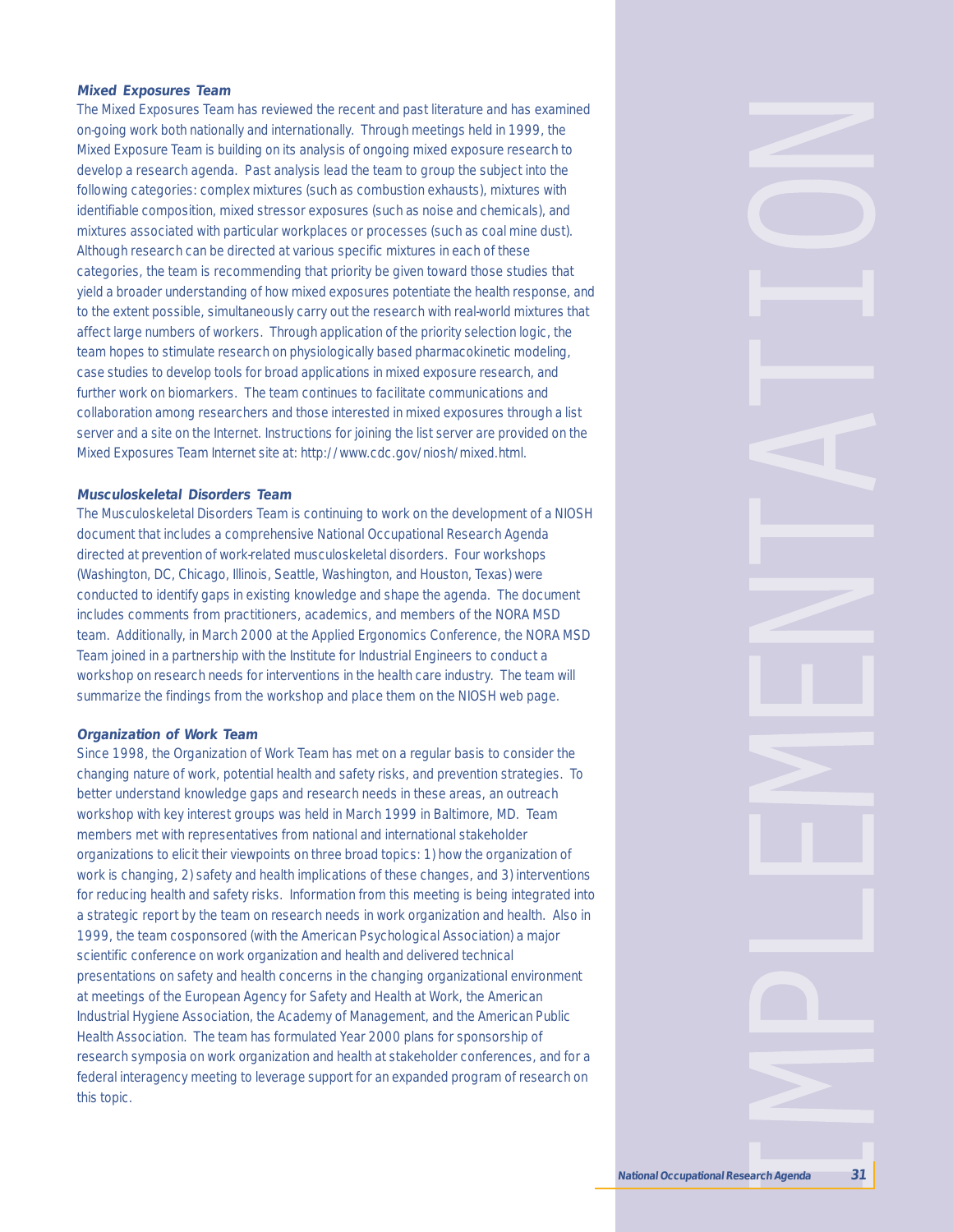#### **Risk Assessment Methods Team**

The Risk Assessment Methods Team has defined ten research areas that will promote improvements in the methodologies used for risk assessment. One of these research areas was funded by NIOSH in a Cooperative Agreement with researchers at the University of North Carolina and will support research to evaluate the degree of concordance between toxicologic and epidemiologic estimates of risk for carcinogenic hazards. NIOSH, EPA, and NCI have funded a 1999 RFA for research focusing on the development of cancer risk assessment methods and practices. The team is currently organizing a workshop, Future Research to Improve Risk Assessment Methods, that will be held in August 2000.

#### **Social and Economic Consequences of Workplace Illness and Injury Team**

The Social and Economic Consequences of Workplace Illness and Injury Team seeks to help guide the Nation's research of the social and economic consequences of workplace illness and injury over the next decade through increasing the quality and quantity of research, improving the availability of data to measure social and economic consequences, and extending the scope of traditional economic and sociologic inquiry into public health. This team, in conjunction with the Health Services Research NORA implementation team, sponsored a conference in June 1999 that addressed performance measures for health services delivered to prevent or treat occupational injury or illness, measures of the economic and social impact of occupational injury or illness, and research that integrates these two areas. Following the conference, summaries of each session discussion were completed and posted to the NORA website. Professional opinion, judgment, and recommendations from the conference provided direction for developing a draft national occupational research agenda. Background papers, which were used to fuel the discussions at the conference, were submitted for publication in a peer-reviewed journal. In addition to this work, several team members are focusing their efforts on improving the availability of data. To help identify gaps in existing data sources, a comprehensive inventory of national data on injury and illness mortality, morbidity, and the social and economic consequences of those injuries and illness is being compiled. The Robert Wood Johnson Foundation funded team members to develop and test a standardized method for creating an interstate database for the study of worker's compensation medical care, and the International Association of Industrial Accident Boards and Commissions is working in collaboration with the team to create an international data repository of worker's compensation administrative records.

#### **Special Populations at Risk Team**

The Special Populations at Risk Team has identified home health workers as a work sector disproportionately comprised of special populations at risk and will also explore the "super healthy worker effect" as a targeted area. The team is also addressing research directions for the aging workforce and presented a panel discussion at the Fall 1999 State of the Art Occupational Medicine Conference on the topic of the aging workforce. Team members participated in town meetings sponsored by NIEHS to identify appropriate mechanisms to address health disparities related to the environment, and facilitated NIOSH co-sponsorship of a joint RFA soliciting research to eliminate health disparities due to occupational and environmental exposures. The team will sponsor sessions at the October 2000 National Occupational Injury Research Symposium in Pittsburgh and the annual American Public Health Association meeting in Boston in November 2000. The team assisted in the development of the July-September 1999 issue of the journal, Occupational Medicine: State of the Art Reviews, which focused entirely on the issues facing special populations at risk. Several team members also participated in the development of the Institute of Medicine report, Youth at Work, which was released in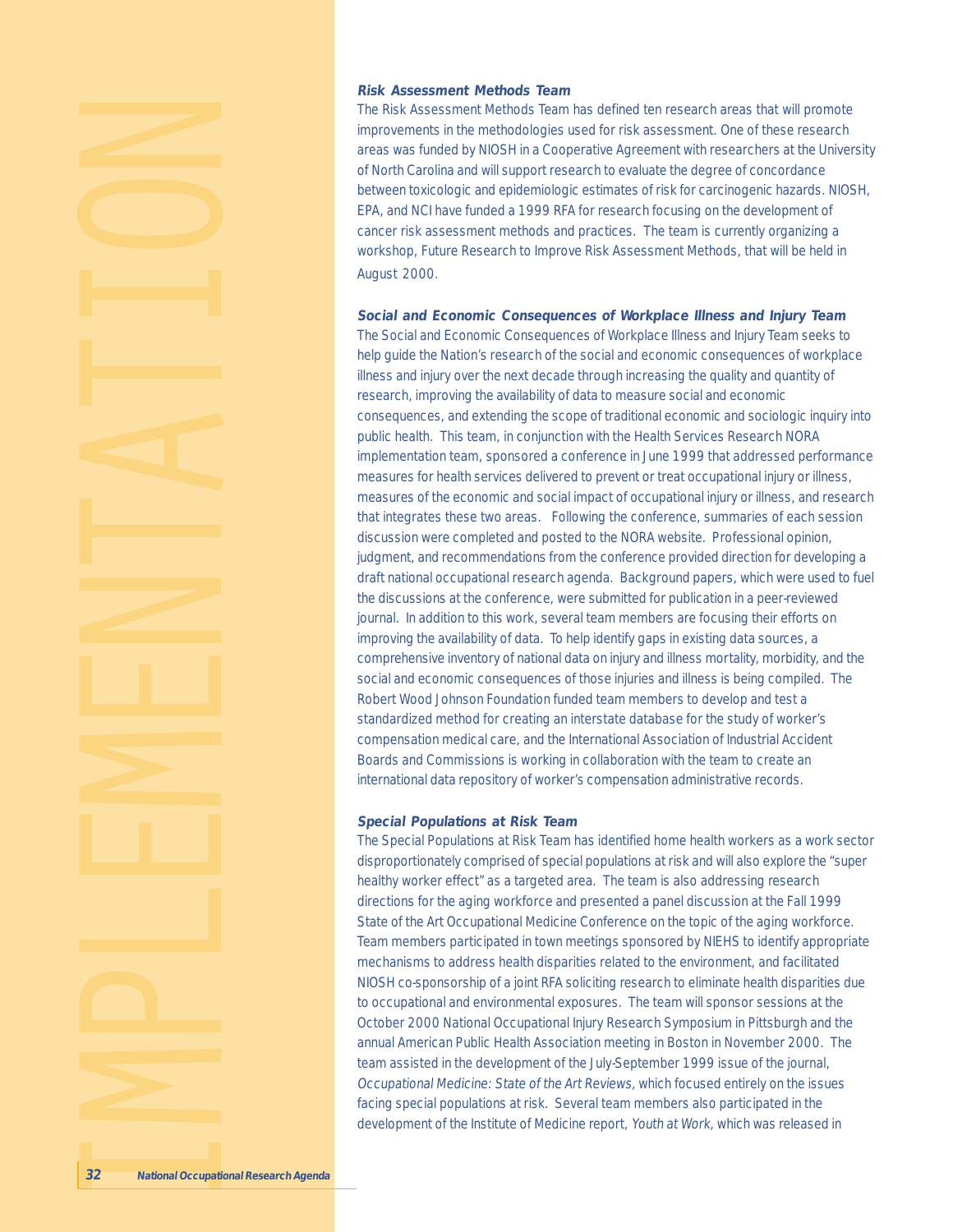November 1998. The research track at the annual Migrant Stream Forum meeting, established by NORA team members in 1998, is in its third year. The research listserve, a direct outgrowth of this effort, has proven to be extremely successful.

#### **Surveillance Research Methods Team**

The Surveillance Research Methods Team has played an integral role in the selection of surveillance research methods topics for the FY 1999 grant solicitation and the three new surveillance RFAs in FY 2000. The Exposure Assessment and Surveillance Research Methods Teams are discussing exposure surveillance issues with the American Industrial Hygiene Association to advance a vigorous program of exposure surveillance research, to partner in the creation of a national occupational exposure database, and to conduct a new National Occupational Exposure Survey (NOES). Members of the team contributed significantly to the NIOSH surveillance strategic planning effort and the development of the NIOSH Worker Health Chartbook 2000.

#### **Traumatic Occupational Injury Research Team**

The Traumatic Occupational Injury Research Team continues to foster collaborative research partnerships with internal and external partners. The team is currently assisting with planning for the National Occupational Injury Research Symposium (NOIRS) 2000. This second national symposium will be held in Pittsburgh, PA, in October 2000. A number of the NORA Teams are participating in this symposium such as Special Populations at Risk, Organization of Work, Control Technology & PPE, Social and Economic Consequences, Risk Assessment Methods, and Intervention Effectiveness. This conference builds on the success of the first NOIRS conference in October 1997. This first ever national conference on occupational injury research was attended by over 300 occupational safety professionals from a wide variety of disciplines and organizations.

The team has also developed a document describing the needs and priorities for traumatic occupational injury research in the U.S. Published by NIOSH in 1998, the document, Traumatic Occupational Injury Research Needs and Priorities, provides a broad framework of the objectives and research needed to begin filling the gaps in knowledge and furthering progress toward safer workplaces and practices. Furthermore, it provides a reference and structure for traumatic occupational injury research which can be used to facilitate new, and rekindle existing, partnerships and collaborative research to prevent worker injuries and deaths.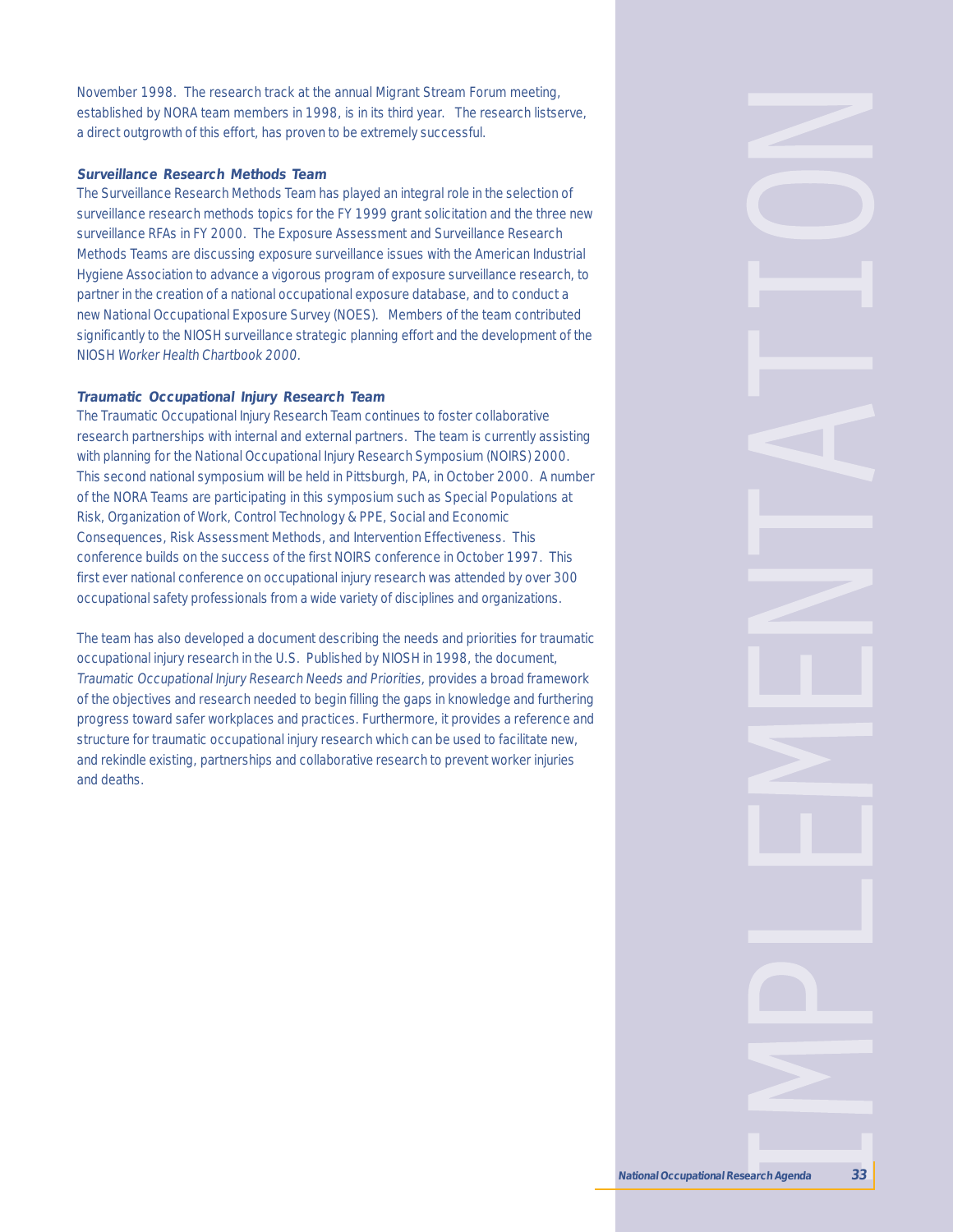## **Kudos for NORA**

NORA has received broad support from many quarters. The following examples are from May 1999 through February 2000.

The Committee is encouraged with the progress by NIOSH on implementing the National Occupational Research Agenda [NORA]. The Committee is supportive of NIOSH's efforts to further its partnerships with the occupational safety and health community and the broader public and private public health research community, and believes these partnerships will be important in the implementation phase. The Committee urges NIOSH to work with its partners to augment resources available to the Institute for NORA research.

**– Senate Appropriations Report Language, FY 2000**

NORA initiatives are so important because they base themselves on the kinds of interactions that will have to become central issues for our society as the next century begins.... NORA is a prototype for these kinds of initiatives.

> **– Kenneth Shine, M.D., President, Institute of Medicine, National Academy of Sciences**

This country is making a transition into a new economy ... an economy that will present all of us with a whole new series of workplace health hazards to overcome. In my judgement, NORA is absolutely essential to how we are going to take on these kinds of issues . . . . From its [NORA's] beginnings, NIOSH and its partners have understood that a prerequisite to making workplaces safer in this new economy is making sure that no one is left out of the decision making process. That's really the genius of NORA. . . . I've encouraged all my staff to use NORA as a model for building strong research partnerships.

> **– Donna Shalala, Ph.D., Secretary, U.S. Department of Health and Human Services**

By coming together with others who care about the costs of occupational injuries and illnesses, both in human and economic terms, we all benefit. It is also important that NORA's agenda emphasize not only medical problems but the social and economic concerns also. At the Building and Construction Trades Department, representing more than three million workers, . . . we are very proud to be partners in NORA.

> **– Robert Georgine, President, Building and Construction Trades Department, AFL-CIO**

The highpoint of the year, if not of NAPA's 44-year history, was the day in April when NAPA received the first NORA Award, bestowed by the National Institute for Occupational Safety and Health for the initiative that put engineering controls on asphalt pavers.

**– Mike Acott, President, National Asphalt Paving Association**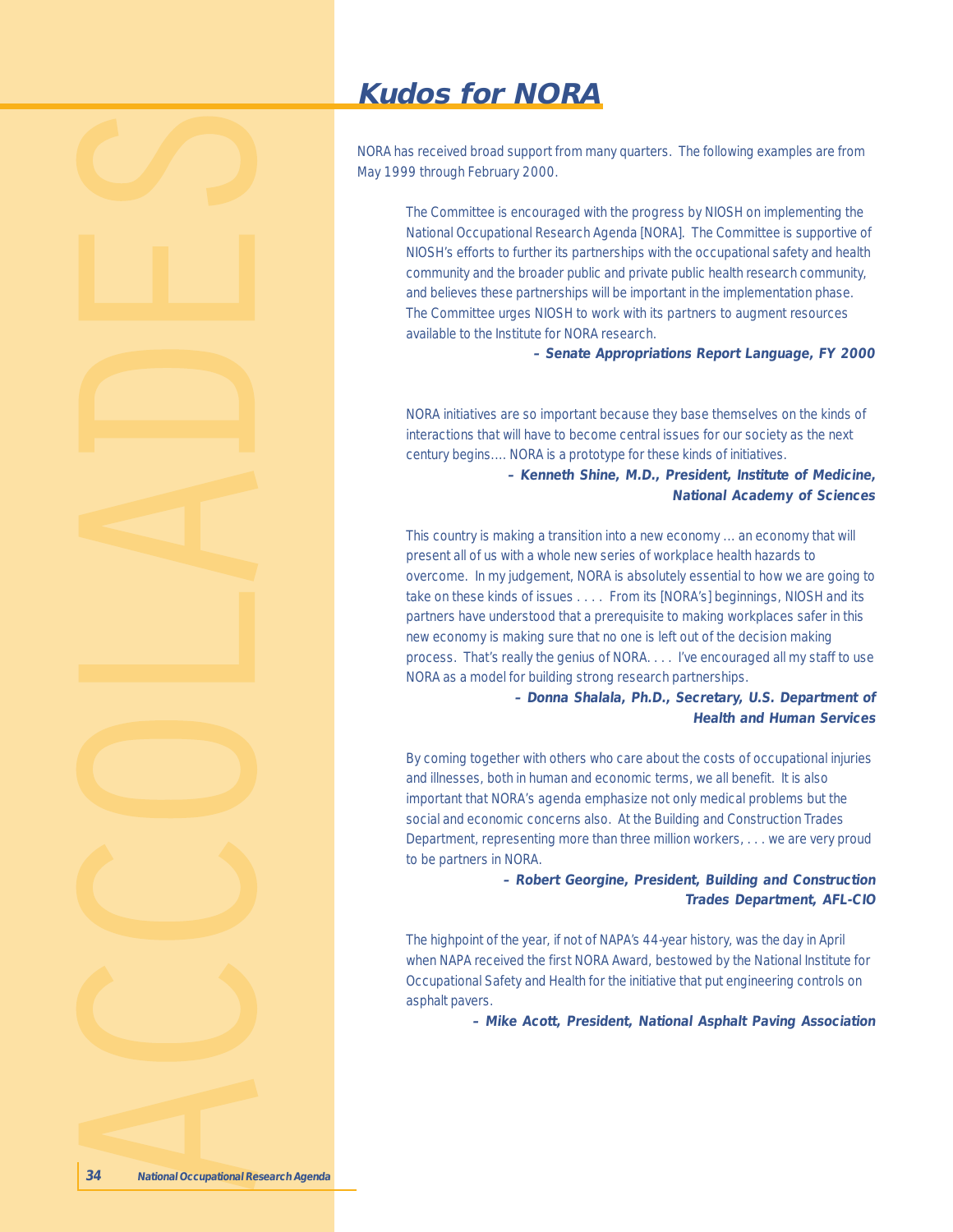NORA is vitally important. It's important because it provides clear focus and sets priorities on health and safety issues. It's important because it's resulting in significantly more resources directed toward the 21 priority areas. And it's increasing our understanding. Through the research, it's helping us anticipate, identify and provide innovative solutions to health and safety concerns and to prevent injuries and illnesses before they occur.

> **– Lawrence Burns, Ph.D., Vice President for Research, Development and Planning, General Motors Corporation**

I was particularly struck by the National Occupational Research Agenda. This incredible scheme is undoubtedly one of the largest international efforts to develop and implement a plan to establish research priorities in this sector.

> **– Antonio Moccaldi, Ph.D., Director, Italian National Institute for Occupational Health and Safety**

 ... research in occupational safety and health matters is vital. We believe that the NORA process plays a valuable role in this regard, and we plan to continue to participate fully with NIOSH and other members to promote research. **– James Thornton, President, American Industrial Hygiene Association**

The NORA process has proven very successful, and serves as a model of broad stakeholder influence in priority setting. Most recently, the second phase of the process has encouraged the National Institutes of Health and other federal agencies to join NIOSH in sponsoring a number of focused research programs directly relevant to workplace health and safety.

**– Occupational Research Agenda for Northwest Farming**

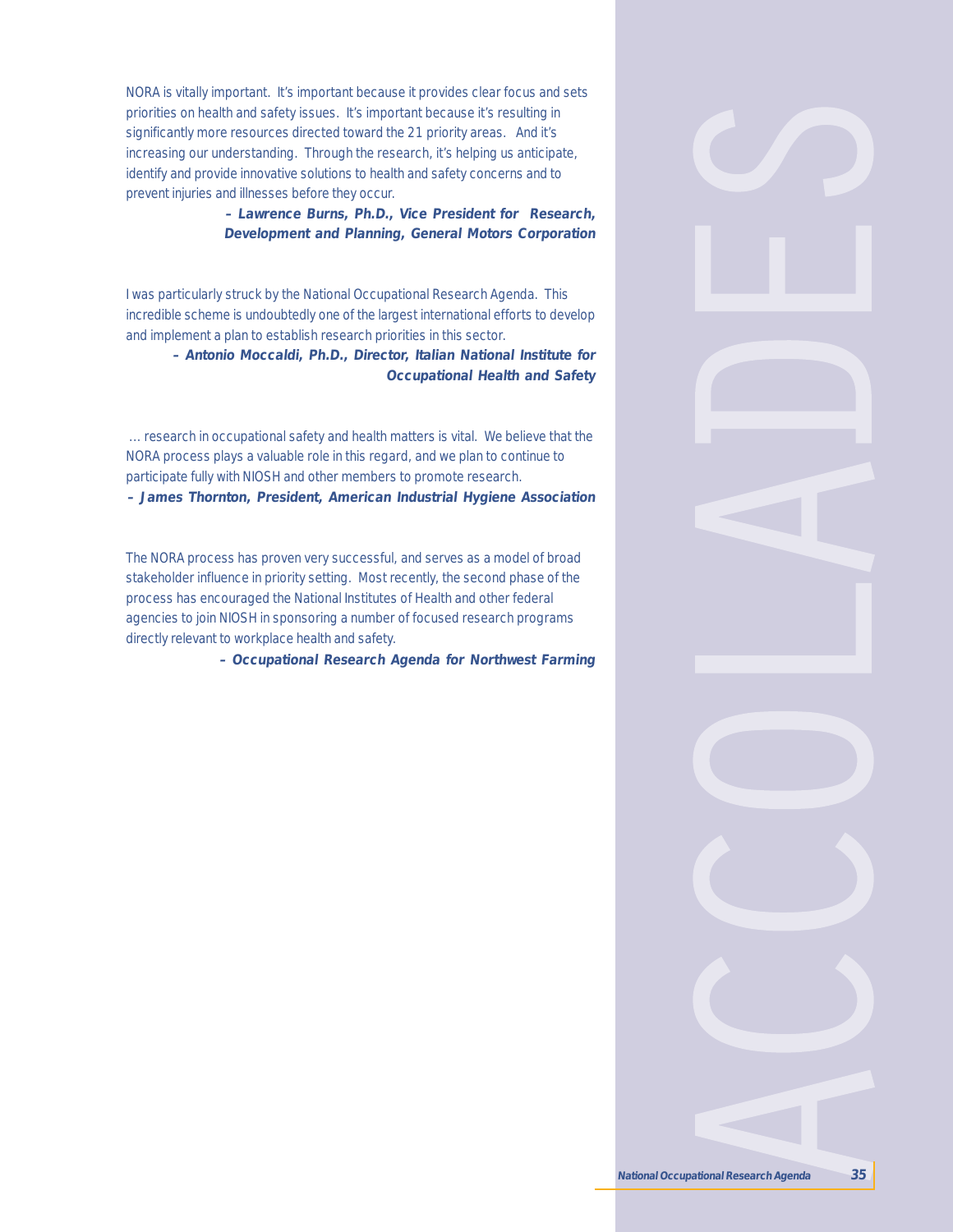## **NORA Milestones July 1995 - May 1999**

#### **NORA Development**

|  | July 1995  NIOSH commits to lead the creation of a research Agenda for<br>occupational safety and health                                                                                                        |
|--|-----------------------------------------------------------------------------------------------------------------------------------------------------------------------------------------------------------------|
|  | September 1995  Agenda framework developed and 50 potential topics identified by an<br>initial working group of internal and external scientists                                                                |
|  | November 1995  First National public meeting convened to provide input into the<br>Agenda and discuss criteria for priorities                                                                                   |
|  | January 1996  Four additional working groups (NIOSH, external researchers, health<br>professionals, other stakeholders) expand and prioritize research<br>areas                                                 |
|  | February 1996  Three town meetings (Boston, Chicago, and Seattle) convened                                                                                                                                      |
|  | March 1996  Second national public meeting held to review the draft Agenda                                                                                                                                      |
|  | April 1996  Final Agenda unveiled – The National Occupational Research Agenda<br>identified 21 priority research areas to guide occupational safety and<br>health research (released on NIOSH 25th Anniversary) |

### **NORA Implementation Year 1**

|  | November 1996  Partnership teams formed for each priority area to implement NORA                                                              |
|--|-----------------------------------------------------------------------------------------------------------------------------------------------|
|  | February 1997  First ever survey conducted of federal (non-NIOSH) resources (FY<br>1996) committed to occupational safety and health research |
|  | July 1997  First NORA Implementation Symposium held at the National<br>Academy of Sciences, Washington, D.C.                                  |
|  | NORA Update 1997 document released                                                                                                            |

### **NORA Implementation Year 2**

|                               | November 1997  Congress appropriated \$5 million for the implementation of NORA                                                                                                                                                                                                                     |
|-------------------------------|-----------------------------------------------------------------------------------------------------------------------------------------------------------------------------------------------------------------------------------------------------------------------------------------------------|
|                               | Jan-Feb 1998  Three NIH Institutes each contributed \$1 million to NORA research<br>priorities                                                                                                                                                                                                      |
|                               | March 1998  NIOSH and NIH partners announced a Request for Applications (RFA)<br>for the largest ever funding for targeted occupational safety and<br>health research (\$8 million)                                                                                                                 |
|                               | American Association of Occupational Health Nurses and the<br>American College of Occupational and Environmental Medicine<br>established a joint research award, giving emphasis to NORA in the<br>selection criteria                                                                               |
| April 1998  NORA logo created |                                                                                                                                                                                                                                                                                                     |
|                               | May 1998  NORA and the asphalt partnership both selected as semifinalists<br>(two of 100 semifinalists – two of 19 federal semifinalists) for the<br>Ford Foundation and Harvard University's 1998 Innovations in<br>American Government Awards Program from an initial pool of 1,420<br>applicants |
|                               | First issue of the NORA newsletter, NORA News, distributed                                                                                                                                                                                                                                          |
|                               | NORA Web site mounted                                                                                                                                                                                                                                                                               |
|                               | July 1998  NORA Update 1998 document released                                                                                                                                                                                                                                                       |
|                               | September 1998  Asphalt research partnership selected as one of 25 finalists in the<br>1998 Innovations in American Government awards program                                                                                                                                                       |
|                               | First private sector funds (Aetna U.S. Health Care) leveraged for<br>NORA research (musculoskeletal disorders project)                                                                                                                                                                              |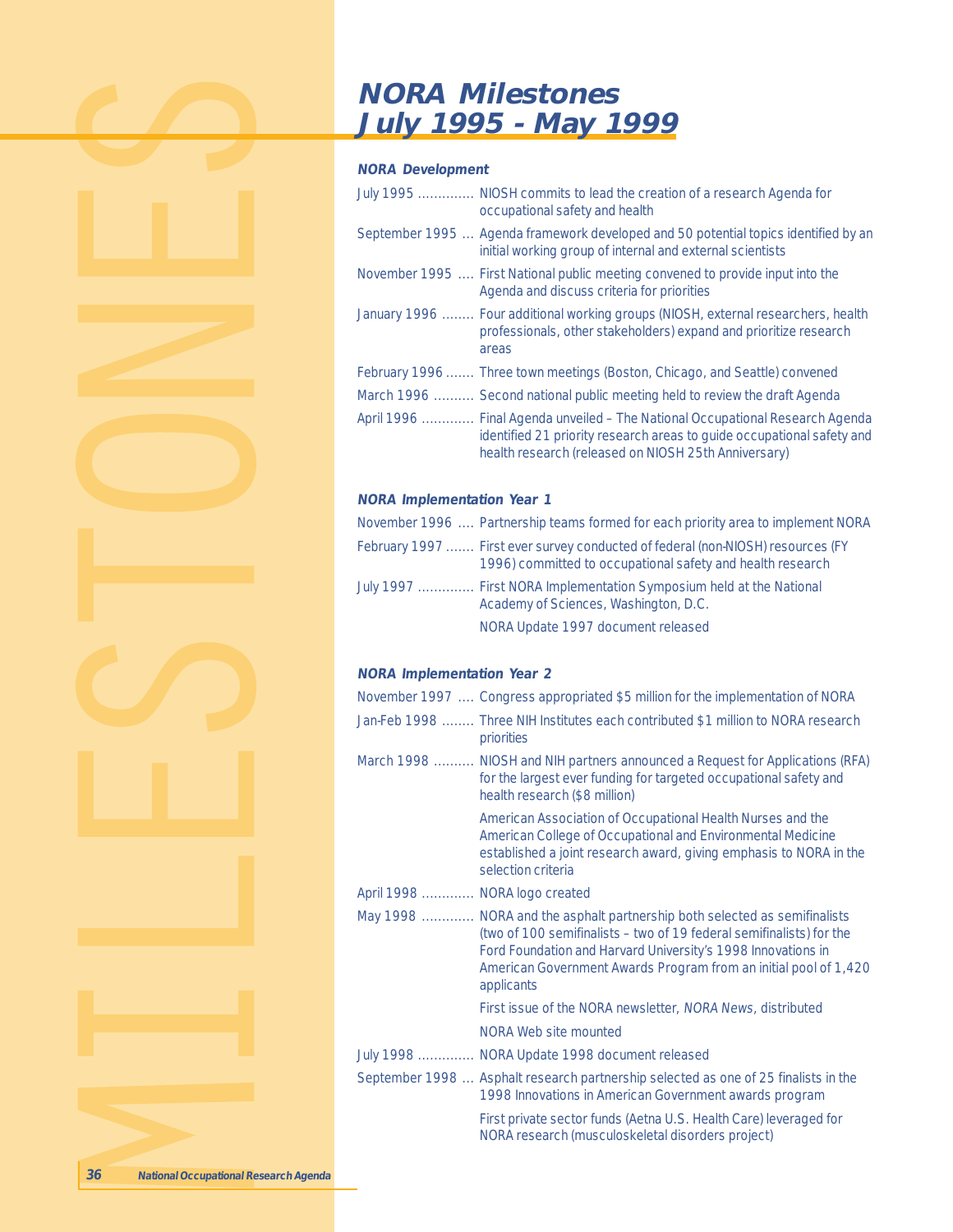## **NORA Implementation Year 3**

|                            | October 1998  First NORA research grants announced-50 grants totaling \$8<br>million make up the single largest infusion of funding ever by the<br>federal government for extramural investigator-initiated occupational<br>health and safety research |  |
|----------------------------|--------------------------------------------------------------------------------------------------------------------------------------------------------------------------------------------------------------------------------------------------------|--|
|                            | NIOSH received permission to trademark the NORA logo                                                                                                                                                                                                   |  |
|                            | Congress continued to provide support for NORA through an \$11<br>million appropriation in the FY 1999 NIOSH budget                                                                                                                                    |  |
|                            | February 1999  The President's FY 2000 budget proposal to Congress included \$12<br>million for NORA to support both intramural and extramural research<br>and related activities                                                                      |  |
|                            | March 1999  Second survey of federal (non-NIOSH) resources (FY 1998)<br>committed to occupational safety and health research conducted                                                                                                                 |  |
|                            | Liaison Committee conducted two surveys to determine the<br>effectiveness and reach of NORA among associations and private<br>industry                                                                                                                 |  |
|                            | NIOSH/NIH invited NORA grant applications for FY 1999 (\$9 million)                                                                                                                                                                                    |  |
|                            | April 1999  NIOSH/EPA/NCI announced RFA for \$1.5 million for research<br>focusing on the development of cancer risk assessment methods<br>and practices                                                                                               |  |
|                            | May 1999  NORA Update 1999 document released                                                                                                                                                                                                           |  |
|                            | First NORA Partnership Award For Worker Health and Safety<br>awarded to the Asphalt Research Partnership                                                                                                                                               |  |
|                            | NORA Symposium 1999: Partnership for Research held at the<br>National Academy of Sciences, Washington, D.C.                                                                                                                                            |  |
|                            | NIOSH announced a cooperative agreement with the Association of<br>Schools of Public Health to solicit applications for intervention<br>effectiveness research.                                                                                        |  |
|                            | NIOSH announced an RFA to fund research on intervention<br>effectiveness                                                                                                                                                                               |  |
|                            | August 1999  NIOSH/NIH invited applications through a general program<br>announcement (PA) for research in the 21 NORA priority areas                                                                                                                  |  |
|                            | NIOSH/NCI/NIEHS announced a PA on research methods for<br>occupational cancer                                                                                                                                                                          |  |
|                            | NIOSH announced the availability of approximately \$500,000 in<br>grants to train occupational health services researchers                                                                                                                             |  |
| NORA Implementation Vear 4 |                                                                                                                                                                                                                                                        |  |

#### **NORA Implementation Year 4**

| October 1999  NIOSH awarded \$5.4 million in grant funds for 23 projects in seven<br><b>NORA</b> areas                                                                                                                                                                                                                                                                                                                                                      |
|-------------------------------------------------------------------------------------------------------------------------------------------------------------------------------------------------------------------------------------------------------------------------------------------------------------------------------------------------------------------------------------------------------------------------------------------------------------|
| November 1999  Congress continued to provide support for NORA through a \$11.3<br>million appropriation in the FY 2000 NIOSH budget                                                                                                                                                                                                                                                                                                                         |
| NIOSH/NIEHS and five other NIH partners announced a \$5 million<br>RFA to stimulate new research on risk disparities among special<br>populations                                                                                                                                                                                                                                                                                                           |
| February 2000  The President's FY 2001 budget proposal to Congress included \$4.9<br>million to support research under NORA                                                                                                                                                                                                                                                                                                                                 |
| March 2000  NIOSH announced RFAs for intervention effectiveness (\$1.2 million);<br>surveillance research (\$2.5 million); exploratory research in allergic<br>and irritant dermatitis, social and economic consequences of<br>workplace injury and illness, health services research, and fertility and<br>pregnancy abnormalities (\$1 million); agriculture-related injuries to<br>children (\$1.6 million) and musculoskeletal disorders (0.9 million). |
| April 2000  NIOSH/EPA/NIEHS announce a \$5 million RFA on Mixed Exposures                                                                                                                                                                                                                                                                                                                                                                                   |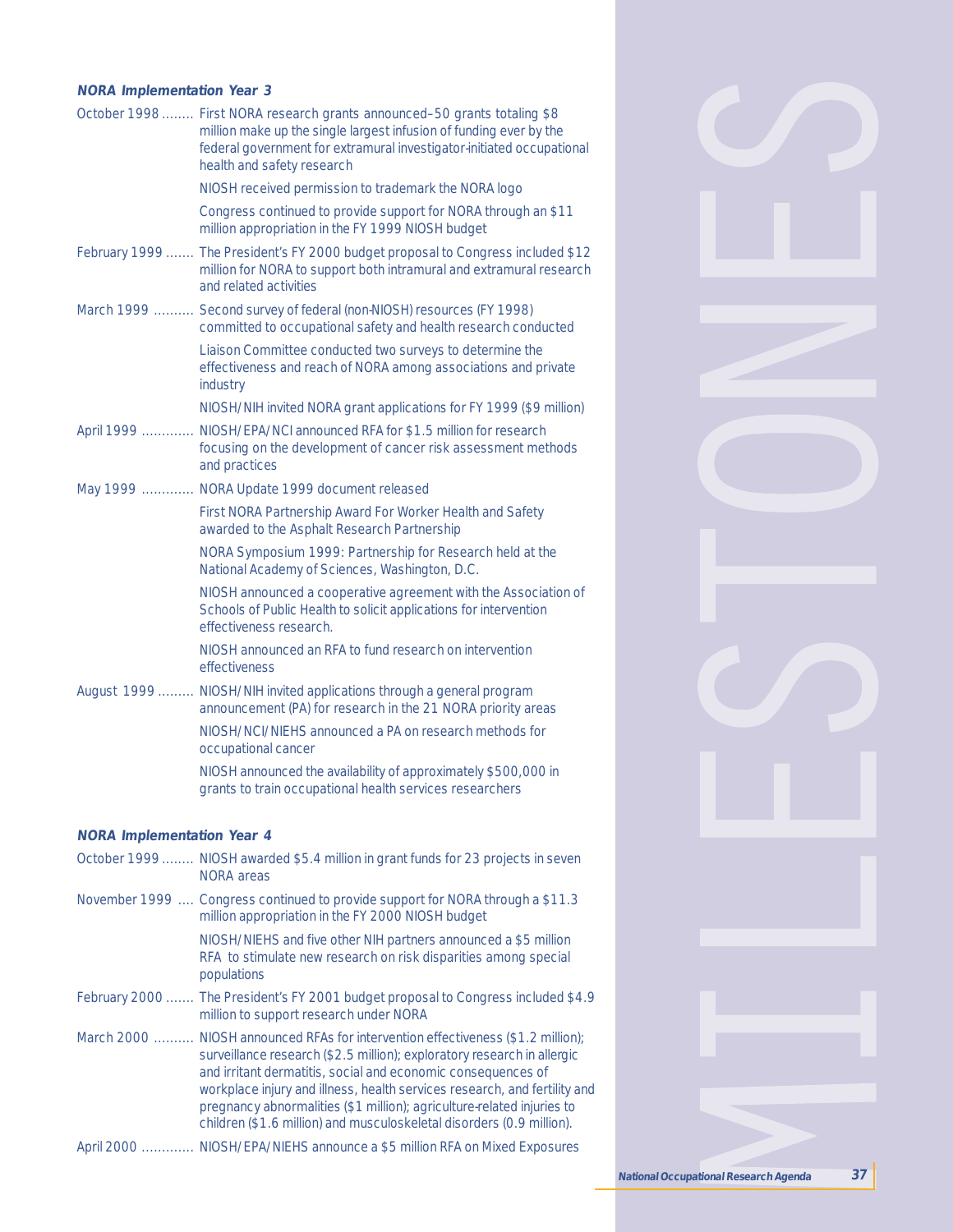





## **Summary**

The implementation of NORA has been a huge success in its first four years. Those dedicated to NORA and occupational safety and health have produced:

- An enthusiastic and productive, broad-based NORA Liaison Committee.
- Successful efforts of 20 NORA teams, including outreach; conferences and symposia; and production of white papers, documents, and journal articles.
- The participation of a large number of federal agencies in NORA activities.
- A successful grants process which has produced record-breaking funding for targeted occupational safety and health research in Fiscal Years 1998, 1999, and 2000.
- Two surveys (in Fiscal Years 1996 and 1998) of federal occupational safety and health research investment.
- Evidence that a national research agenda was, and continues to be, needed and that NORA research priority areas were well chosen.
- Recognition that NORA continues to be used as a model for public-private partnerships and is being widely used by other organizations in similar planning efforts.
- For the first time, a broad-based network of public and private partnerships in occupational safety and health.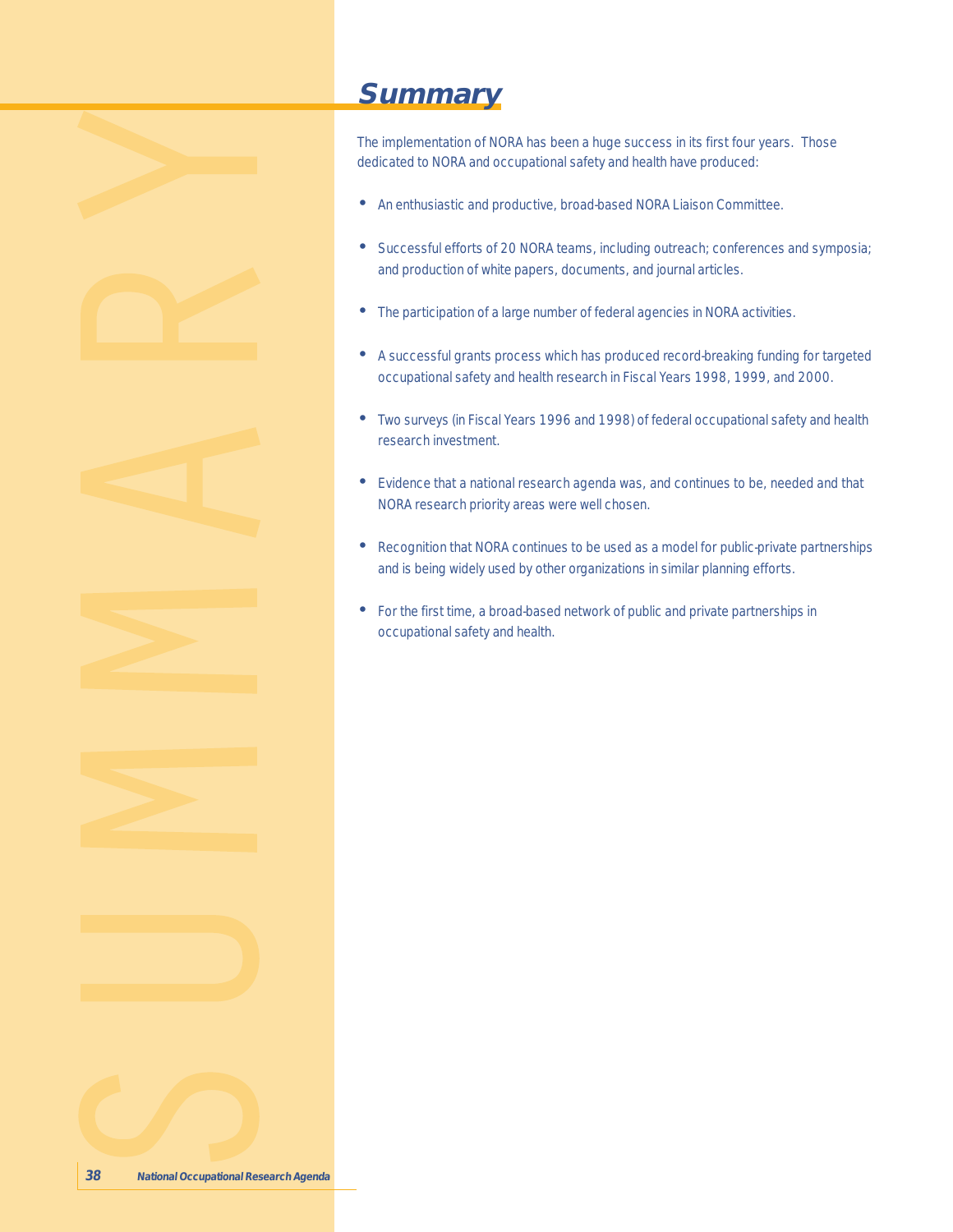#### (continued from inside front cover)

#### **Infectious Diseases**, cont.

Amanda L. Edens (Occupational Safety and Health) June Fisher (San Francisco General Hospital) David Henderson (National Institutes of Health) Janice Huy (NIOSH) Robert Lyerla (National Center for Infectious

Diseases/CDC) Marissa A. Miller (National Institute of Allergy and

- Infectious Diseases/NIH) Adelisa L. Panlilio (National Center for Infectious
- Diseases/CDC)

Gary Roselle (Veterans Affairs Headquarters) Kevin Seifert (Becton Dickinson and Company) Teresa Seitz (NIOSH)

Hillary Sigmon (National Institutes of Health)

Kent A. Sepkowitz (Memorial Sloan-Kettering Center)

#### **Intervention Effectiveness Research**

#### **Linda M. Goldenhar (NIOSH) lyg9@cdc.gov**

**Theodore M. Katz (NIOSH) tmk1@cdc.gov** Robin Baker (University of California) Denis R. Bourcier (The Boeing Company) Ann Brockhaus (Organizations Resources Counselors, Inc.) Larry Chapman (University of Wisconsin) Jim Collins (NIOSH) Cathy Heaney (Ohio State University) Tony LaMontangne (Dana Farber Cancer Institute) John Martonik (Occupational Safety and Health Administration) Ivan Most Paul Landsbergis (Cornell University) Ted Scharf (NIOSH) Scott P. Schneider (Laborers' Health and Safety Fund of North America) Raymond Sinclair (NIOSH) Margie Wallace (NIOSH)

#### **Mixed Exposures**

### **Frank Hearl (NIOSH) fjh1@cdc.gov**

Nancy Bollinger, (NIOSH) Hank Gardner, (U.S. Army Center for Environmental Health Research) Manuel Gomez, (American Industrial Hygiene Association) Hugh Hansen, (Agency for Toxic Substances and Disease Registry) Robert Herrick, (Harvard School of Public Health) Richard C. Hertzberg, (Environmental Protection Agency) Vera Kommineni,(NIOSH) Daniel Lewis, (NIOSH) Alan Lunsford, (NIOSH) Joe L. Mauderly, (Lovelace Respiratory Research) Carlos, Marentes (Rural Coalition) Pam Susi, (Center to Protect Workers Rights)

#### **Musculoskeletal Disorders**

#### **Larry Fine (NIOSH) ljf4@cdc.gov**

Gunnar Andersson (Rush-Presbyterian-St. Luke's Medical Center) Vernon Putz Anderson (NIOSH) Lida Orta-Anes (International Union, United Auto Workers) Bruce Bernard (NIOSH) Robert E. Bonner (AETNA) Stephen Brightwell (NIOSH)

LaMont Byrd (International Brotherhood of Teamsters) Cheryl Fairfield Estill (NIOSH) Hongwei Hsiao (NIOSH) Tom Leamon (Liberty Mutual) Jim Panagis (National Institute for Arthritis and Musculoskeletal and Skin Diseases/NIH) Brian Peacock (General Motors Corporation) Priscilla Shoemaker (American Health Care Association) Barbara Silverstein (SHARP – Washington State Dept. of Labor & Industrial) Tom Slavin (Navistar International Transportation Corporation) Laura Welch (George Washington University)

Thomas R. Waters (NIOSH)

#### **Organization of Work**

#### **Steven L. Sauter (NIOSH) sls4@cdc.gov**

W. Stephen Brightwell (NIOSH) Michael Colligan (NIOSH) Joseph J. Hurrell (NIOSH) Theodore M. Katz (NIOSH) Gwendolyn Keita (American Psychological **Association**) David LeGrande (CWA) Nancy Lessin (Massachusetts AFL-CIO) Richard A. Lippin (The Lippin Group, Inc.) Jane Lipscomb (University of Maryland) Lawrence Murphy (NIOSH) Robert H. Peters (NIOSH) Sydney Robertson (Organization Resources Counselors, Inc.) Jeanne Stellman (Columbia University) Naomi G. Swanson (NIOSH) Lois E. Tetrick (University of Houston)

#### **Risk Assessment Methods**

#### **Leslie Stayner (NIOSH) lts2@cdc.gov**

Mike Attfield (NIOSH) Elaine Faustman (University of Washington) William Fayerweather (Corporate Epidemiologist) Dale Hattis, (Clark University) Herman Gibb (EPA) Frank Mirer (United Auto Workers) Al Poland (NIOSH) William Perry (Occupational Safety and Health Administration) Chris Portier (National Institute of Environmental Health Sciences/NIH) Mark Torrasson (NIOSH) James T. Wassell (NIOSH)

#### **Social & Economic Consequences of Workplace Illness & Injury**

#### **Elyce Biddle (NIOSH) egb6@cdc.gov Leslie I. Boden (Boston University)**

Benjamin C. Amick III (New England Medical Center) Laura Blanciforti (NIOSH) Thomas W. Camm (NIOSH) Brian T. Day (NIOSH) Ross Eisenbrey (OSHA) Ted Katz (NIOSH) Paul R. Keane (NIOSH) Chuck Levenstein (University of Massachusetts, Lowell) Carolyn Madden (University of Washington) Ted Miller (National Public Service Research Institute)

Sharon Morris (University of Washington) Robert Reville (The RAND Corporation) Harry Shannon (Institute for Work & Health) Eve Spangler (Boston College) Emily Spieler (University of West Virginia)

#### **Special Populations at Risk**

#### **Rosemary Sokas (NIOSH) rrs8@cdc.gov Sherry Baron (California Department of Health)**

**SBaron@dhs.ca.gov** Joni Berardino (National Center for Farmworkers Health) Dawn Castillo (NIOSH) Gwendolyn Cattledge (NIOSH) Letitia Davis (Massachusetts Department of Public Health) Gayle DeBord (NIOSH) Howard Frumkin (Emory University) Jim Grosch (NIOSH) Frances C. Henderson (Alcorn State University) Charles Lee (United Church of Christ) Pamela Tau Lee (Labor Occupational Health Program) Leslie MacDonald (NIOSH) Rex Tingle (OSHA) Jennie Ward Robinson (NIOSH) David Wegman (University of Massachusetts, Lowell)

#### **Surveillance Research Methods**

#### **John P. Sestito (NIOSH) jps4@cdc.gov**

Henry Anderson (Wisconsin Dept. of Health and Social Services) Robert Castellan (NIOSH) Joe Dubois (Occupational Safety and Health Administration) Richard Ehrenberg(NIOSH) Barbara Fotta (NIOSH) Eric Frumin (UNITE Health and Safety Department) Alice Greife (Central Missouri State University) Denise Koo (Epidemiology Program Office, CDC) Wayne M. Lednar (Eastman Kodak) Jane McCammon (NIOSH) John Myers (NIOSH) Steve Newell (Organization Resources Counselors, Inc) Earl Pollack (Center to Protect Workers' Rights) Lee Sanderson (NIOSH) Diane Wagener (National Center for Health Statistics/ CDC) William Weber (Bureau of Labor Statistics)

#### **Traumatic Injuries**

#### **Nancy Stout (NIOSH) nas5@cdc.gov**

Christine Boldt (NIOSH) William Borwegen (AFL-CIO, CLC) Christine M. Branche (NCIPC, CDC) George Conway (NIOSH) Timothy R. Fisher (American Society of Safety Engineers) James Harris (NIOSH) Alan F. Hoskin (National Safety Council) Lynn Jenkins (NIOSH) Herb Linn (NIOSH) Stephen Luchter (National Highway Traffic Safety) Gordon R. Reeve (Ford Motor Company) Gordon Smith (Center for Injury Research) Lisa J. Steiner (NIOSH)